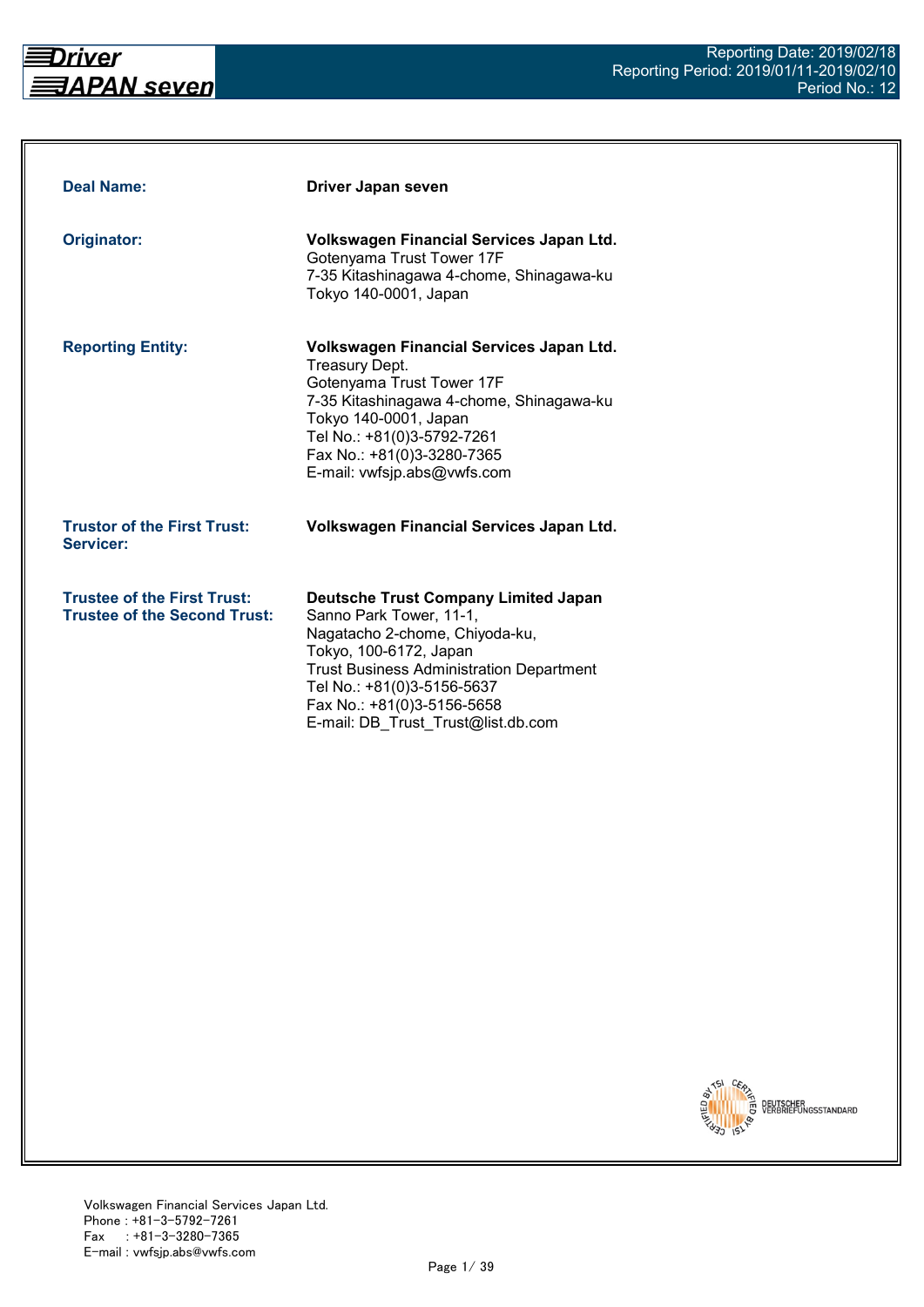## **Contents**

| <b>Page</b> Tables of Contents                               |
|--------------------------------------------------------------|
| 1 Front Page                                                 |
| 2 Contents                                                   |
| <b>3 Deal Overview</b>                                       |
| 4 Deal Overview: Counterparties I                            |
| <b>5 Deal Overview: Counterparties II</b>                    |
| 6 Information regarding the TBI and ABL to the Second Trust  |
| <b>7</b> Pool Information                                    |
| <b>8 Available Distribution</b>                              |
| 9 Waterfall                                                  |
| <b>10 Credit Enhancement</b>                                 |
| 11 Cumulative Gross Loss Ratio & Performance Trigger         |
| 12 Cumulative Gross Loss Ratio & Performance Trigger (Chart) |
| 13 Default & Delinquencies                                   |
| 14 Run Out Schedule (Previous)                               |
| 15 Run Out Schedule                                          |
| 16 Expected Amortization to the Second Trust                 |
| 17 Sub-Servicer                                              |
| 18 Brand                                                     |
| 19 New and Used                                              |
| 20 Product Type                                              |
| <b>21 RV</b>                                                 |
| 22 Brand New and Used                                        |
| 23 Customer Type                                             |
| 24 Outstanding Discounted Principal Balance                  |
| <b>25 Original Principal Amount</b>                          |
| 26 Interest Rate paid by the Obligor                         |
| 27 Original Term                                             |
| <b>28 Remaining Term</b>                                     |
| 29 Seasoning                                                 |
| 30 Type of Car                                               |
| 31 Brand and Model                                           |
| 32 Geographic Dist. by Prefecture                            |
| <b>33 Obligor Concentration</b>                              |
| <b>34 Contract Start Month</b>                               |
| 35 Contract End Month                                        |
| 36 Monthly payment                                           |
| 37 Bonus payment                                             |
| 38 Mortor Type                                               |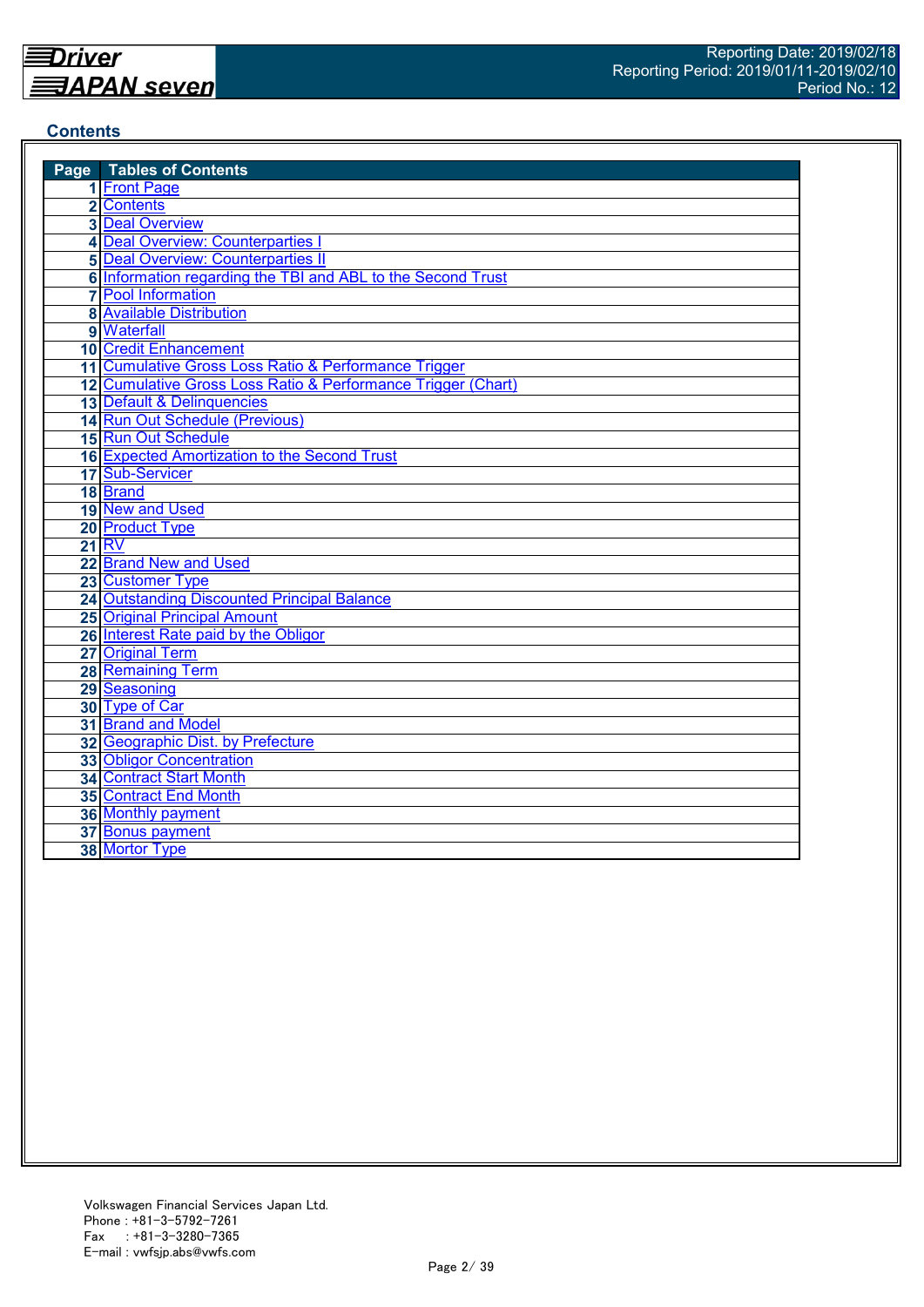#### **Deal Overview**

| <b>Cut Off Date:</b>                | 2018/02/10 |    |                                           |            |
|-------------------------------------|------------|----|-------------------------------------------|------------|
| <b>Trust Commencement Date:</b>     | 2018/03/23 |    | <b>Legal Maturity of the First Trust:</b> | 2026/06/26 |
| <b>Monthly Period:</b>              | 2019/01/11 | to | 2019/02/10                                |            |
| <b>Reporting Date:</b>              | 2019/02/18 |    |                                           |            |
| <b>Reporting Frequency:</b>         | monthly    |    |                                           |            |
| <b>Period No.:</b>                  | 12         |    |                                           |            |
| <b>Remittance Date:</b>             | 2019/02/22 |    |                                           |            |
| <b>Advance Payment Date:</b>        | 2019/02/22 |    |                                           |            |
| <b>Cash Adjustment Date:</b>        | 2019/02/22 |    |                                           |            |
| <b>Additional Entrustment Date:</b> | 2019/02/26 |    |                                           |            |
| <b>Trust Calculation Date:</b>      | 2019/02/26 |    |                                           |            |
| <b>Trust Calculation Period:</b>    | 2019/01/25 | to | 2019/02/26                                |            |
| <b>First Trust Payment Date:</b>    | 2019/02/27 |    |                                           |            |
| <b>Second Trust Payment Date:</b>   | 2019/02/28 |    |                                           |            |
| <b>Interest Calculation Period:</b> | 2019/01/29 | to | 2019/02/28                                |            |
| <b>Next Reporting Date:</b>         | 2019/03/15 |    |                                           |            |

## **Pool information at the Initial Cut off Date**

|                         | <b>Contracts</b> | Number of Outstanding Discounted<br><b>Principal Balance</b> | <b>Outstanding Nominal</b><br><b>Balance</b> |
|-------------------------|------------------|--------------------------------------------------------------|----------------------------------------------|
| <b>Outstanding Pool</b> | 25,466           | 58,823,742,157 JPY                                           | 61,652,388,600 JPY                           |

| <b>Credit Type</b>            | of Loans    | <b>Percentage Outstanding Discounted</b><br><b>Principal Balance</b> | <b>Percentage of Balance</b> |
|-------------------------------|-------------|----------------------------------------------------------------------|------------------------------|
| <b>Balloon</b>                | 79.91 %     | 52,580,850,830 JPY                                                   | 89.39 %                      |
| <b>IEqual Instalment Loan</b> | 20.09 %     | 6,242,891,327 JPY                                                    | 10.61%                       |
| <b>Total</b>                  | $100.00 \%$ | 58,823,742,157 JPY                                                   | 100.00 $%$                   |

| <b>Type of Car</b> | of Loans    | Percentage Outstanding Discounted<br><b>Principal Balance</b> | <b>Percentage of Balance</b> |
|--------------------|-------------|---------------------------------------------------------------|------------------------------|
| <b>New</b>         | 65.02 %     | 44,831,636,726 JPY                                            | 76.21 %                      |
| Used               | 34.98 %     | 13,992,105,431 JPY                                            | 23.79 %                      |
| <b>Total</b>       | $100.00 \%$ | 58,823,742,157 JPY                                            | 100.00 %                     |
|                    |             |                                                               |                              |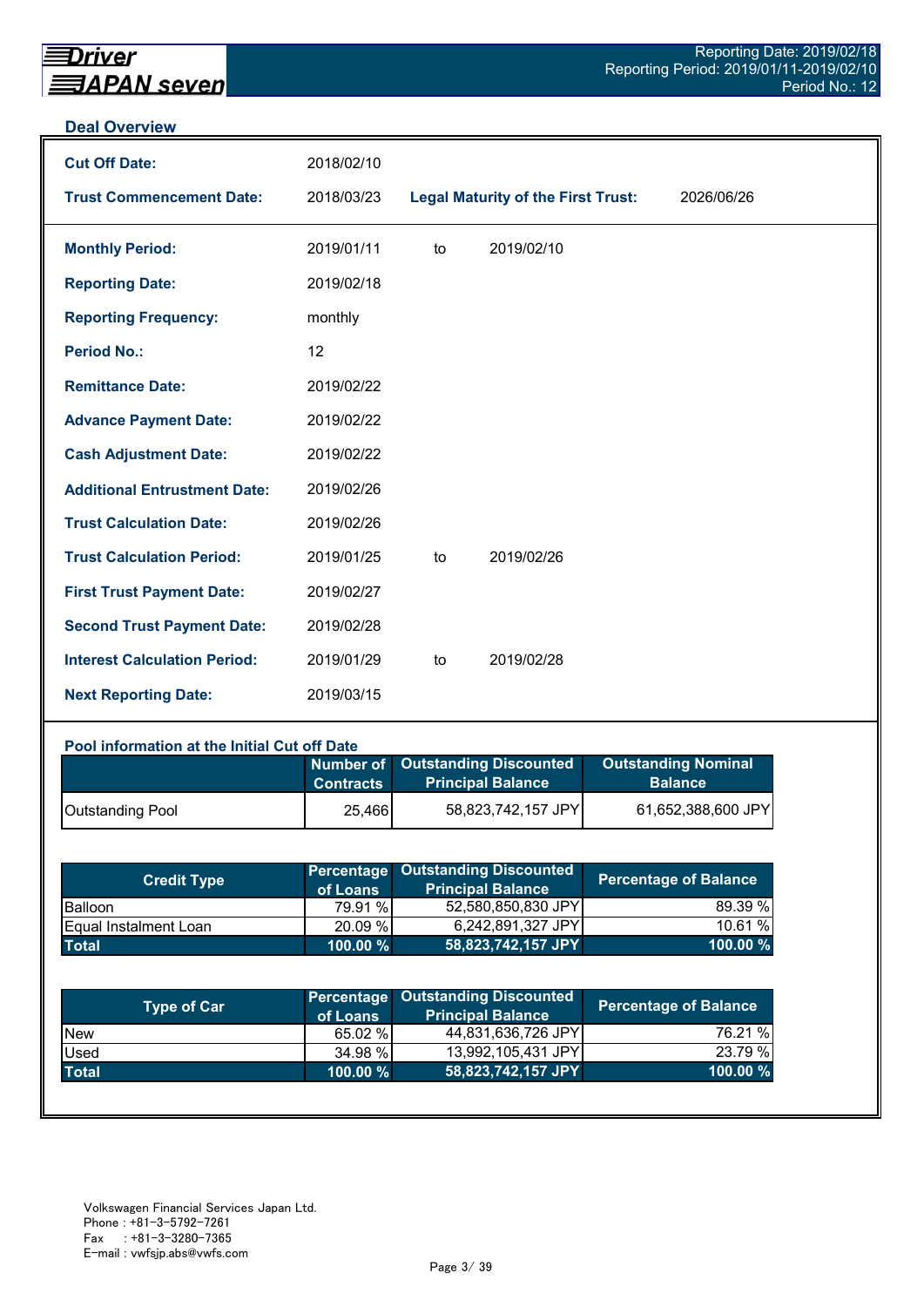## **Deal Overview: Counterparties I**

|                                                                                                                                             | Rating         |                |               |              |                |               |                     |               |               |
|---------------------------------------------------------------------------------------------------------------------------------------------|----------------|----------------|---------------|--------------|----------------|---------------|---------------------|---------------|---------------|
|                                                                                                                                             |                | <b>Moody's</b> |               | <b>Fitch</b> |                |               | R&I                 |               |               |
| <b>Joint Lead Managers:</b>                                                                                                                 | Long<br>Term   | Short<br>Term  | Outlook       | Long<br>Term | Short<br>Term  | Outlook       | Long<br><b>Term</b> | Short<br>Term | Outlook       |
| Mizuho Securities Co., Ltd.<br>Otemachi Tower, 5-5,<br>Otemachi 1-chome,<br>Chiyoda-ku,<br>Tokyo 100-8176, Japan                            | A <sub>1</sub> | $P-1$          | <b>Stable</b> | n.a.         | n.a.           | n.a.          | AA-                 | $a - 1 +$     | <b>Stable</b> |
| <b>BNP Paribas Securities (Japan) Limited</b><br>GranTokyo North Tower, 9-1,<br>Marunouchi 1-chome,<br>Chiyoda-ku,<br>Tokyo 100-6740, Japan | n.a.           | n.a.           | n.a.          | n.a.         | n.a.           | n.a.          | n.a.                | n.a.          | n.a.          |
| <b>Trust Management Account Bank:</b><br><b>MUFG Bank, Ltd.</b><br>4-2 Toranomon 1-chome,<br>Minato-ku<br>Tokyo 105-0001, Japan             | A <sub>1</sub> | $P-1$          | <b>Stable</b> | A            | F <sub>1</sub> | <b>Stable</b> | AA-                 | $a - 1 +$     | Stable        |

#### **Originator: Trustor of the First Trust: Servicer: Volkswagen Financial Services Japan Ltd.** Gotenyama Trust Tower 17F 7-35 Kitashinagawa 4-chome, Shinagawa-ku Tokyo 140-0001, Japan

#### **Trustee of the First Trust:**

**Trustee of the Second Trust: Deutsche Trust Company Limited Japan** Attn.: Driver Japan Seven Trust Business Administration Department

#### **ABL Lender to the First Trust:**

**Trustor of the Second Trust:** Mizuho Securities Co., Ltd.

#### **Seller of the Trust Beneficial**

**Interest of the Second Trust** Mizuho Securities Co., Ltd. BNP Paribas Securities (Japan) Limited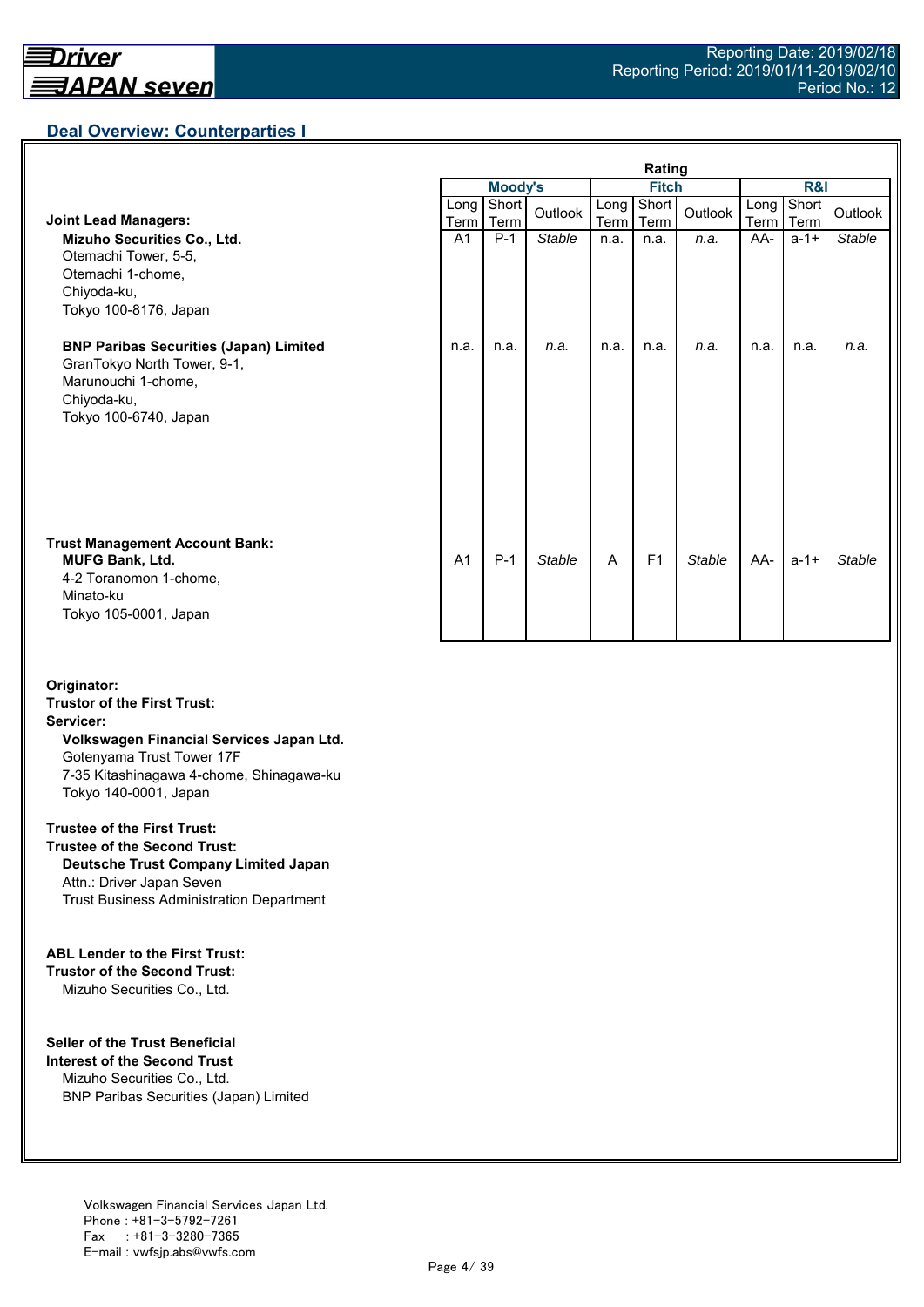## **Rating Agencies:**

**Moody's SF Japan K.K.** Attn.: Driver Japan seven Structure Finance Group Monitoring Division 5-1 Atago 2-chome, Minato-ku Tokyo 105-6220, Japan E-mail: monitor.msfj@moodys.com

## **Fitch Ratings Japan Limited**

Attn.: Driver Japan seven Structured Finance Kojimachi Crystal City East Wing 3rd Floor, 4-8 Kōjimachi, Chiyoda-ku, Tokyo 102-0083, Japan E-mail: tokyo.surveillance@fitchratings.com

#### **Rating and Investment Information, Inc.**

Attn.: Monitoring Group Department: Structured Finance Department TERRACE SQUARE, 3-22, Kanda Nishikicho, Chiyoda-ku, Tokyo 101-0054, Japan E-mail: sfmonitor@r-i.co.jp

|                                         | Rating  |             |         |              |      |               |                |      |         |  |
|-----------------------------------------|---------|-------------|---------|--------------|------|---------------|----------------|------|---------|--|
| <b>Rating of VW</b>                     | Moody's |             |         | <b>Fitch</b> |      |               | <b>R&amp;I</b> |      |         |  |
|                                         | Short I | Long        | Outlook | Short        | Long | Outlook       | Short          | Long | Outlook |  |
|                                         |         | Term I Term |         | Term .       | Term |               | Term           | Геrm |         |  |
|                                         |         |             |         |              |      |               |                |      |         |  |
| <b>Volkswagen Financial Services AG</b> | $P-2$   | A3          | Stable  | n.a.         | n.a. | n.a.          | n.a.           | n.a. | n.a.    |  |
|                                         |         |             |         |              |      |               |                |      |         |  |
| Volkswagen AG                           | $P-2$   | A3          | Stable  | F2           | BBB+ | <b>Stable</b> | n.a.           | n.a. | n.a.    |  |
|                                         |         |             |         |              |      |               |                |      |         |  |

#### Reporting Date: 2019/02/18 Reporting Period: 2019/01/11-2019/02/10 Period No.: 12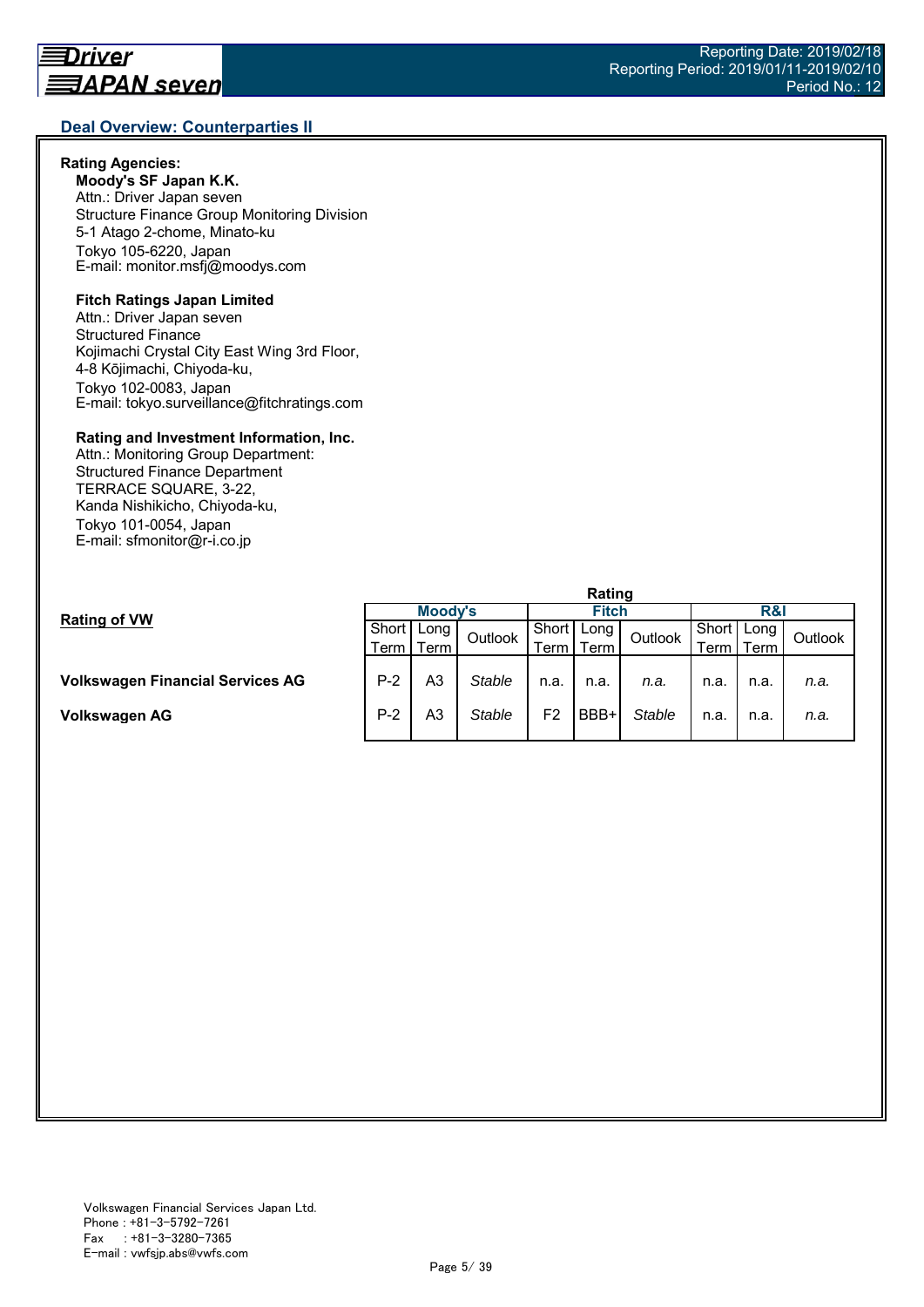# <u> ヨAPAN seven</u> **Information regarding Trust Beneficial Interest of the Second Trust & Asset Backed Loan to the Second Trust**

| <b>Rating Details</b>                                                                                                                                       | <b>TBI</b>                                                            | <b>ABL</b>                                                                                             |
|-------------------------------------------------------------------------------------------------------------------------------------------------------------|-----------------------------------------------------------------------|--------------------------------------------------------------------------------------------------------|
| <b>Rating at Issue Date</b><br>Moody's<br>Fitch<br>R&I                                                                                                      | Aaa(sf)<br>AAAsf<br><b>AAA</b>                                        | Aaa(sf)<br>AAAsf<br>AAA                                                                                |
| <b>Current Rating</b><br>Moody's<br>Fitch<br>R&I                                                                                                            | Aaa(sf)<br>AAAsf<br><b>AAA</b>                                        | Aaa(sf)<br>AAAsf<br><b>AAA</b>                                                                         |
| <b>Information on TBI &amp; ABL</b>                                                                                                                         | TBI                                                                   | <b>ABL</b>                                                                                             |
| Initial Balance<br><b>Expected Maturity Date</b><br>Legal Maturity of the Second Trust<br><b>Payment Dates</b><br><b>Business Day Convention</b><br>Listing | 2022/06/28<br>2026/06/29<br>28th<br><b>Modified Following</b><br>None | 41,500,000,000 JPY 13,500,000,000 JPY<br>2022/06/28<br>2026/06/29<br>28th<br><b>Modified Following</b> |
| <b>Information on Interest</b>                                                                                                                              | <b>TBI</b>                                                            | <b>ABL</b>                                                                                             |
| Fixed/ Floating<br><b>Current Coupon</b><br>Day Count Convention                                                                                            | Fixed<br>0.17%<br>30/360                                              | Fixed<br>0.17%<br>30/360                                                                               |

# **Selling Restriction**

The holders of the Beneficial Interest and the ABL Lenders\* are prohibited from dividing, assigning, pledging or creating any other security interest over any of the Beneficial Interest and the Asset Backed Loans without the prior written approval of the Trustee of the Second Trust.

(\*)The holders of the Beneficial Interest and the ABL Lenders are limited to specified investors (*tokutei toushika* ) as defined under Paragraph 31 of Article 2 of the Financial Instruments and Exchange Act (Law no.25 of 1948 as amended).

# **Clean-Up Call**

VWFS Japan as the Trustor of the First Trust has a right at its option to exercise a clean-up call to repurchase of all, but not part, of the outstanding Auto Loan Receivables from the Trustee of the First Trust on any Trust Calculation Date, the Discounted Principal Balance of all outstanding Auto Loan Receivables is expected to be less than ten percent (10%) of the Discounted Principal Balance of the Initial Auto Loan Receivables as of the Initial Cut-off Date after the distribution pursuant to Article 18.1 of the First Trust Agreement on the immediately following First Trust Payment Date.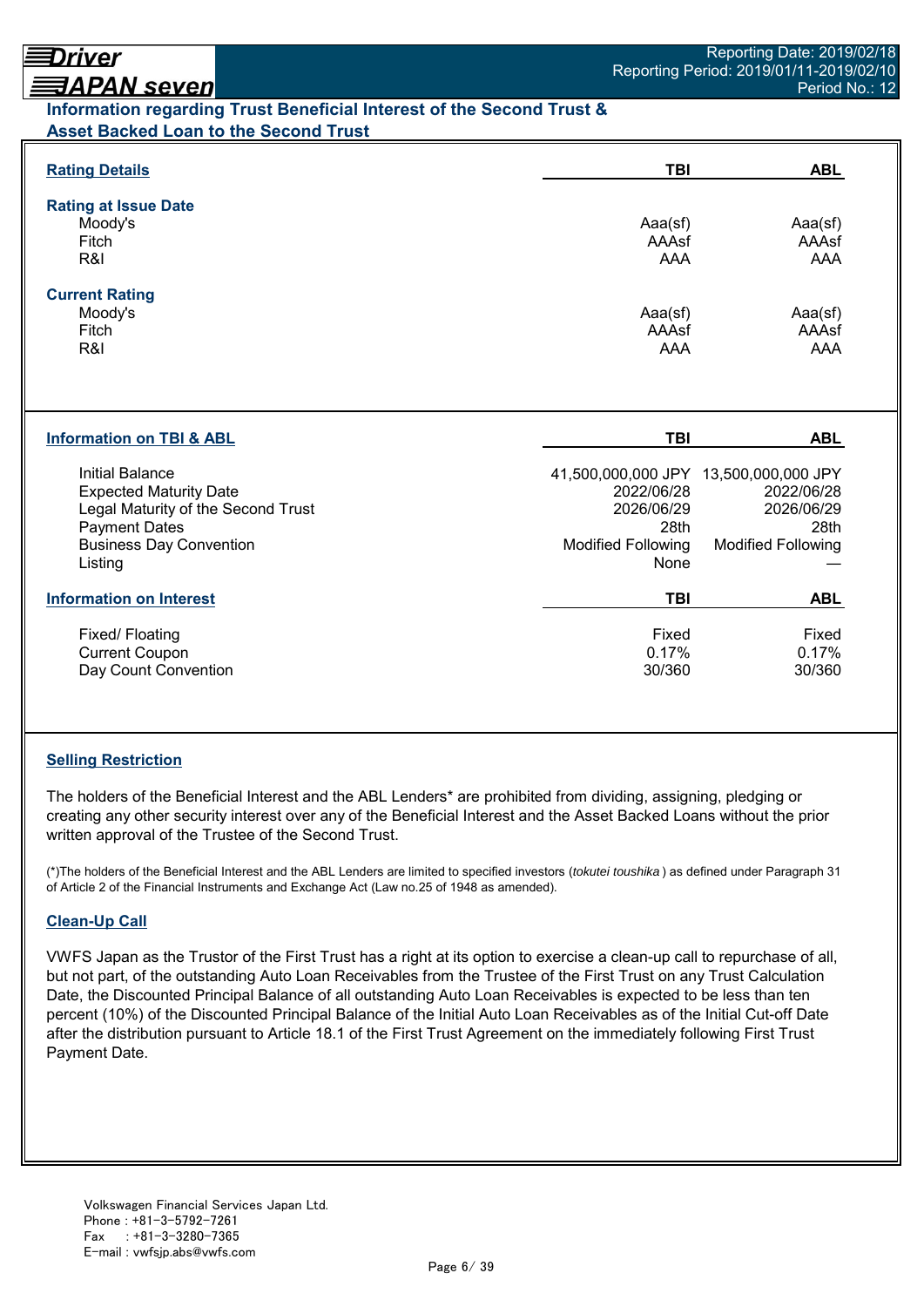## **Pool Information**

#### **Pool Balance on Initial Cut-Off Date**

| <b>Status</b>                | <b>Number of</b><br><b>Contracts</b> | <b>Outstanding</b><br><b>Discounted</b><br><b>Principal Balance</b> |
|------------------------------|--------------------------------------|---------------------------------------------------------------------|
| Normal                       | 25,466                               | 58,823,742,157 JPY                                                  |
| Cancellation                 |                                      | 0 JPY                                                               |
| Early Termination            | 0                                    | 0 JPY                                                               |
| <b>Defaulted Receivables</b> | 0                                    | 0 JPY                                                               |
| Matured                      | ი                                    | 0 JPY                                                               |
| <b>Refinance Option</b>      | 0                                    | 0 JPY                                                               |
| Repurchase                   |                                      | 0 JPY                                                               |
| <b>Total</b>                 | 25.466                               | 58,823,742,157 JPY                                                  |

#### **Pool Balance before entrustment of Additional Auto Loan Receivables**

| <b>Status</b>            | <b>Number of</b><br><b>Contracts</b><br>on previous EoP | <b>Outstanding</b><br><b>Discounted</b><br><b>Principal Balance</b><br>on previous EoP | <b>Number of</b><br><b>Contracts</b><br>"as Collections"<br>during the<br>Period* | Outstanding<br><b>Discounted</b><br><b>Principal Balance</b><br>"as Collections"<br>relevant Monthly during the relevant<br><b>Monthly Period*</b> | <b>Number of</b><br><b>Contracts</b><br><b>EoP</b> before<br>entrustment of<br><b>Additional Auto</b><br>Loan<br><b>Receivables</b> | <b>Outstanding</b><br><b>Discounted</b><br><b>Principal Balance</b><br><b>EoP</b> before<br>entrustment of<br><b>Additional Auto</b><br><b>Loan Receivables</b> |
|--------------------------|---------------------------------------------------------|----------------------------------------------------------------------------------------|-----------------------------------------------------------------------------------|----------------------------------------------------------------------------------------------------------------------------------------------------|-------------------------------------------------------------------------------------------------------------------------------------|-----------------------------------------------------------------------------------------------------------------------------------------------------------------|
| Normal                   | 29,623                                                  | 60,109,293,559 JPY                                                                     | 29,086                                                                            | ,246,696,327 JPY                                                                                                                                   | 29,086                                                                                                                              | 58,093,485,941 JPY                                                                                                                                              |
| Cancellation             |                                                         | 0 JPY                                                                                  |                                                                                   | 0 JPY                                                                                                                                              |                                                                                                                                     | 0 JPY                                                                                                                                                           |
| <b>Early Termination</b> |                                                         | 0 JPY                                                                                  | 324                                                                               | 638,766,433 JPY                                                                                                                                    |                                                                                                                                     | 0 JPY                                                                                                                                                           |
| Defaulted Receivables    |                                                         | 0 JPY                                                                                  | 6                                                                                 | 11.624.226 JPY                                                                                                                                     | 0                                                                                                                                   | 0 JPY                                                                                                                                                           |
| Matured                  |                                                         | 0 JPY                                                                                  | 180                                                                               | 81,840,266 JPY                                                                                                                                     | 0                                                                                                                                   | 0 JPY                                                                                                                                                           |
| <b>Refinance Option</b>  |                                                         | 0 JPY                                                                                  | 27                                                                                | 36,880,366 JPY                                                                                                                                     | 0                                                                                                                                   | 0 JPY                                                                                                                                                           |
| Repurchase               |                                                         | 0 JPY                                                                                  |                                                                                   | 0 JPY                                                                                                                                              | 0                                                                                                                                   | 0 JPY                                                                                                                                                           |
| <b>Total</b>             | 29.623                                                  | 60,109,293,559 JPY                                                                     | 29.623                                                                            | 2.015.807.618 JPY                                                                                                                                  |                                                                                                                                     | 29,086 58,093,485,941 JPY                                                                                                                                       |

#### **Pool Balance after entrustment of Additional Auto Loan Receivables**

| <b>Status</b>            | <b>Number of</b><br><b>Contracts</b><br>EoP before<br>entrustment of<br><b>Additional Auto</b><br>Loan<br><b>Receivables</b> | <b>Outstanding</b><br><b>Discounted</b><br><b>Principal Balance</b><br><b>EoP</b> before<br>entrustment of<br><b>Additional Auto</b><br><b>Loan Receivables</b> | Number of<br><b>Contracts</b><br>of Additional<br><b>Auto Loan</b><br><b>Receivables</b> | Outstanding<br><b>Discounted</b><br><b>Principal Balance</b><br>of Additional Auto<br><b>Loan Receivables</b> | <b>Number of</b><br><b>Contracts EoP</b><br>after<br>entrustment of<br><b>Additional Auto</b><br>Loan<br><b>Receivables</b> | <b>Outstanding</b><br><b>Discounted</b><br><b>Principal Balance</b><br>EoP after<br>entrustment of<br><b>Additional Auto</b><br><b>Loan Receivables</b> |
|--------------------------|------------------------------------------------------------------------------------------------------------------------------|-----------------------------------------------------------------------------------------------------------------------------------------------------------------|------------------------------------------------------------------------------------------|---------------------------------------------------------------------------------------------------------------|-----------------------------------------------------------------------------------------------------------------------------|---------------------------------------------------------------------------------------------------------------------------------------------------------|
| Normal                   | 29.086                                                                                                                       | 58.093.485.941 JPY                                                                                                                                              | 914                                                                                      | 2.016.480.867 JPY                                                                                             | 30,000                                                                                                                      | 60,109,966,808 JPY                                                                                                                                      |
| Cancellation             |                                                                                                                              | 0 JPY                                                                                                                                                           |                                                                                          | 0 JPY                                                                                                         |                                                                                                                             | 0 JPY                                                                                                                                                   |
| <b>Early Termination</b> |                                                                                                                              | 0 JPY                                                                                                                                                           |                                                                                          | 0 JPY                                                                                                         |                                                                                                                             | 0 JPY                                                                                                                                                   |
| Defaulted Receivables    |                                                                                                                              | 0 JPY                                                                                                                                                           |                                                                                          | 0 JPY                                                                                                         |                                                                                                                             | 0 JPY                                                                                                                                                   |
| Matured                  |                                                                                                                              | 0 JPY                                                                                                                                                           |                                                                                          | 0 JPY                                                                                                         |                                                                                                                             | 0 JPY                                                                                                                                                   |
| Refinance Option         |                                                                                                                              | 0 JPY                                                                                                                                                           |                                                                                          | 0 JPY                                                                                                         |                                                                                                                             | 0 JPY                                                                                                                                                   |
| Repurchase               |                                                                                                                              | 0 JPY                                                                                                                                                           |                                                                                          | 0 JPY                                                                                                         |                                                                                                                             | 0 JPY                                                                                                                                                   |
| <b>Total</b>             | 29.086                                                                                                                       | 58,093,485,941 JPY                                                                                                                                              | 914                                                                                      | 2,016,480,867 JPY                                                                                             | 30.000                                                                                                                      | 60,109,966,808 JPY                                                                                                                                      |

#### **Limits on Eligibility Criteria**

| <b>Status Limits on Eligibility</b><br>Criteria (v) (including<br><b>Additional Entrustment)</b> | <b>Current</b><br><b>Exposure in %</b> | Limits in % of the<br>aggregate<br><b>Discounted</b><br><b>Principal Balance</b><br>of the Auto Loan<br><b>Receivables</b><br>outstanding | <b>Status</b> |
|--------------------------------------------------------------------------------------------------|----------------------------------------|-------------------------------------------------------------------------------------------------------------------------------------------|---------------|
| on Used Purchased Vehicle                                                                        | 22.44 %                                | 35%                                                                                                                                       | OK            |
| (ii) on Non-VW Vehicles                                                                          | 0.03%                                  | 5%                                                                                                                                        | OK            |
| on Balloon Payment                                                                               | 44.40 %                                | 50 %                                                                                                                                      | ΟK            |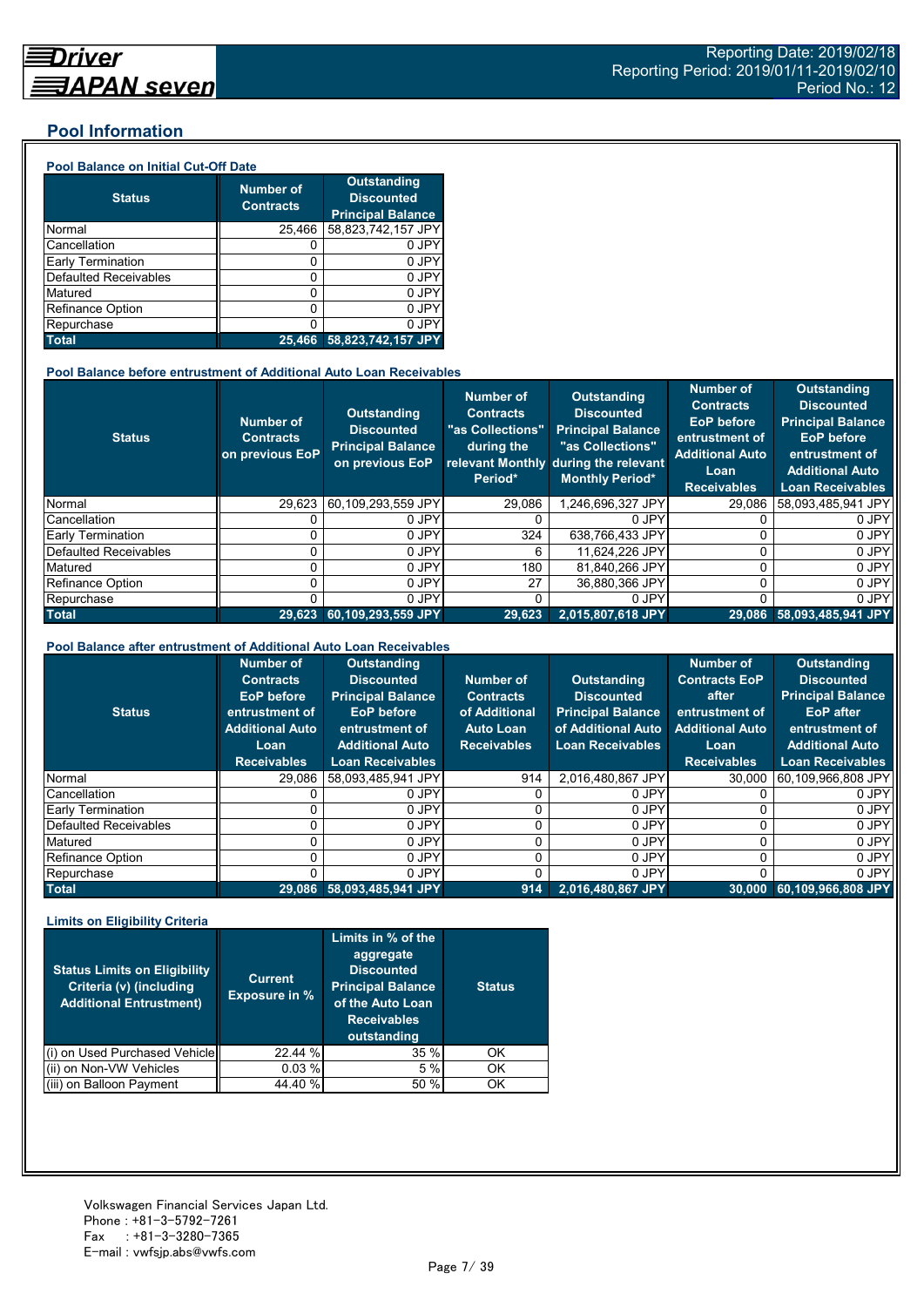

# Driver <u> ヨAPAN seven</u>

#### **Outstanding Balances**

| <b>Monthly Period:</b>         | from       | 2019/01/11 to | 2019/02/10 |
|--------------------------------|------------|---------------|------------|
| <b>Reporting Date:</b>         | 2019/02/18 |               |            |
| <b>Trust Calculation Date:</b> | 2019/02/26 |               |            |

# **Outstanding Balances**

|                                                                              | <b>Number of</b><br><b>Contracts</b> | <b>Aggregate Amount</b><br>of the Discounted<br><b>Principal Balance</b> | <b>Aggregate Amount</b><br>of the Nominal<br><b>Balance</b> |
|------------------------------------------------------------------------------|--------------------------------------|--------------------------------------------------------------------------|-------------------------------------------------------------|
| Balance on the previous EoP                                                  |                                      |                                                                          | 29,623 60,109,293,559 JPY 62,591,805,600 JPY                |
| Balance after counting on the Collections during the relevant Monthly Period |                                      |                                                                          | 29,086 58,093,485,941 JPY 60,445,246,700 JPY                |
| Balance of Additional Auto Loan Receivables                                  | 914                                  |                                                                          | 2,016,480,867 JPY 2,119,916,900 JPY                         |
| Aggregate Amount of Auto Loan Receivables                                    |                                      |                                                                          | 30,000 60,109,966,808 JPY 62,565,163,600 JPY                |

#### **Collections**

|                                                | <b>Number of</b><br><b>Contracts</b> | <b>Aggregate Amount</b><br>of the Discounted<br><b>Principal Balance</b> | <b>Aggregate Amount</b><br>of the Nominal<br><b>Balance</b> |
|------------------------------------------------|--------------------------------------|--------------------------------------------------------------------------|-------------------------------------------------------------|
| Collections: Amortization of current contracts | 29,086                               | 1,246,696,327 JPY                                                        | 1,355,327,200 JPY                                           |
| Collections: Cancellation                      |                                      | 0 JPY                                                                    | 0 JPY                                                       |
| Collections: Early Termination                 | 324                                  | 638,766,433 JPY                                                          | 639,232,695 JPY                                             |
| Collections: Defaulted Receivables             | 61                                   | 11,624,226 JPY                                                           | 11,652,256 JPY                                              |
| Collections: Matured                           | 180I                                 | 81,840,266 JPY                                                           | 81,973,800 JPY                                              |
| Collections: Refinance Option                  | 27 <sup>1</sup>                      | 36,880,366 JPY                                                           | 36,940,000 JPY                                              |
| Collections: Repurchase                        |                                      | 0 JPY                                                                    | 0 JPY                                                       |
| Sum                                            | 29,623                               | 2,015,807,618 JPY                                                        | 2,125,125,951 JPY                                           |

#### **Available Distribution Amount**

|     |                                                               | <b>Number of</b><br><b>Contracts</b> | <b>Aggregate Amount</b><br>of the Nominal<br><b>Balance</b> |
|-----|---------------------------------------------------------------|--------------------------------------|-------------------------------------------------------------|
| (a) | the Collections for the Monthly Period with respect to such   |                                      |                                                             |
|     | <b>Trust Calculation Date</b>                                 | 29,623                               | 2,125,125,951 JPY                                           |
| (b) | drawings from the Cash Collateral Ledger in accordance with   |                                      |                                                             |
|     | Article 18.3 of the First Trust Agreement                     |                                      | 0 JPY                                                       |
| (c) | net investment earnings from Eligible Investments             | ი                                    | 0 JPY                                                       |
| (d) | net proceeds from the sale or disposal of the Trust Assets of |                                      |                                                             |
|     | the First Trust                                               |                                      | 0 JPY                                                       |
| (e) | any amount which is carried over from the immediately         |                                      |                                                             |
|     | preceding Trust Calculation Date                              |                                      | 0 JPY                                                       |
|     | Sum                                                           | 29,623                               | 2,125,125,951 JPY                                           |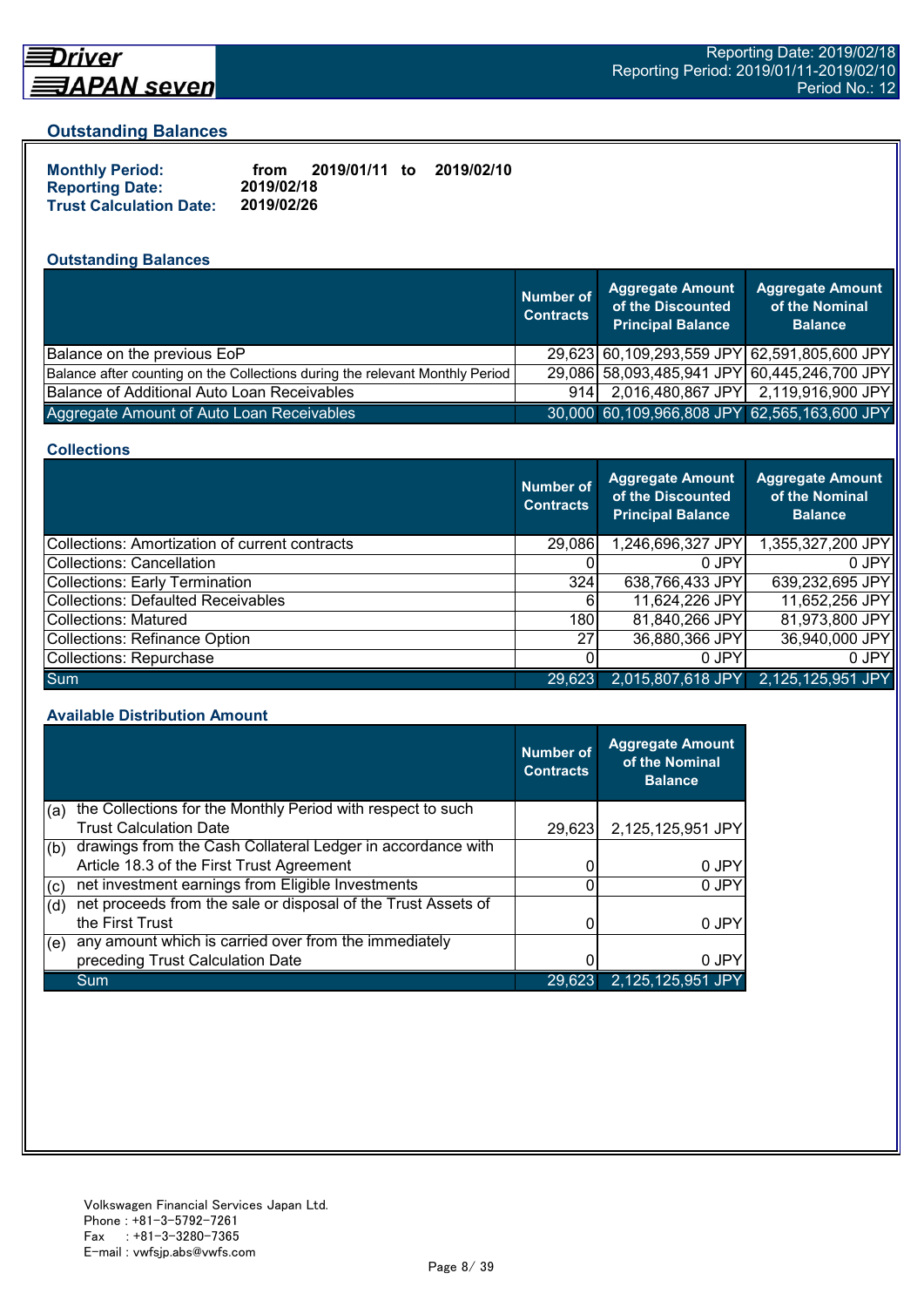## **Waterfall**

|           | There is no distinction between principal and interest, and all collections go through a single priority of payments                                                                                                                                                                                                                                                                                                                                                                                                                                                    |      |                   |                         |
|-----------|-------------------------------------------------------------------------------------------------------------------------------------------------------------------------------------------------------------------------------------------------------------------------------------------------------------------------------------------------------------------------------------------------------------------------------------------------------------------------------------------------------------------------------------------------------------------------|------|-------------------|-------------------------|
|           |                                                                                                                                                                                                                                                                                                                                                                                                                                                                                                                                                                         |      | <b>Payment</b>    | <b>Remaining Amount</b> |
|           | <b>Available Distribution Amount</b>                                                                                                                                                                                                                                                                                                                                                                                                                                                                                                                                    | plus | 2,125,125,951 JPY | 2,125,125,951 JPY       |
| (a)       | an amount necessary for the payment of all taxes and public charges to be paid to the<br>relevant public authority by the immediately following First Trust Payment Date.                                                                                                                                                                                                                                                                                                                                                                                               | less | 0 JPY             | 2,125,125,951 JPY       |
| (b)       | an amount necessary for the payment of all Fees for the Trustee of the First Trust to be<br>paid to the Trustee of the First Trust by the immediately following First Trust Payment<br>Date.                                                                                                                                                                                                                                                                                                                                                                            | less | 540,982 JPY       | 2,124,584,969 JPY       |
| (C)       | an amount necessary for the payment of the Servicing Fee to be paid to the Servicer<br>by the immediately following First Trust Payment Date.                                                                                                                                                                                                                                                                                                                                                                                                                           | less | 54,098,363 JPY    | 2,070,486,606 JPY       |
|           | an amount necessary for the payment of the Trust Expenses of the First Trust as<br>provided in Article 23.1 (including the Rating Fees, Costs of the Second Trust and<br>(d) those fees not otherwise covered by (b) or (c) above) to be paid to the relevant party by<br>the immediately following First Trust Payment Date (including any amounts advanced<br>by the Trustee of the First Trust pursuant to Article23.3)                                                                                                                                              | less | 555,994 JPY       | 2,069,930,612 JPY       |
|           | $(e)$ an amount necessary for the payment of overdue and unpaid interest on the Asset<br>Backed Loans to the First Trust (if any) to be paid to the Trustee of the Second Trust<br>by the immediately following First Trust Payment Date.                                                                                                                                                                                                                                                                                                                               | less | 0 JPY             | 2,069,930,612 JPY       |
| (f)       | an amount necessary for the payment to the Trustee of the Second Trust of interest on<br>the Asset Backed Loan to the First Trust accruing during the relevant Interest<br><b>Calculation Period</b>                                                                                                                                                                                                                                                                                                                                                                    | less | 7,791,666 JPY     | 2,062,138,946 JPY       |
| (g)       | an amount necessary to top up the balance thereof until it is equal to the Cash<br>Collateral Ledger Target Balance                                                                                                                                                                                                                                                                                                                                                                                                                                                     | less | 0 JPY             | 2,062,138,946 JPY       |
| $(h)$ (i) | prior to the expiration of the Revolving Period: an amount necessary for the<br>redemption of any Additional Senior Beneficial Interest;                                                                                                                                                                                                                                                                                                                                                                                                                                |      |                   |                         |
|           | following the expiration of the Revolving Period and prior to the occurrence of an<br>(ii)<br>Early Amortization Event, an amount necessary for the payment to the Trustee of<br>the Second Trust of the Asset Backed Loan Principal Payment Amount for the<br>relevant First Trust Payment Date.                                                                                                                                                                                                                                                                       | less | 1,885,409,610 JPY | 176,729,336 JPY         |
|           | (iii) following the occurrence of the Early Amortization Event, an amount necessary for<br>the payment to the Trustee of the Second Trust of the remaining principal balance<br>of the Asset Backed Loan to the First Trust.                                                                                                                                                                                                                                                                                                                                            |      |                   |                         |
| (i)       | an amount necessary for the payment to the Trustee of the First Trust of any<br>Indemnified Amounts which are not compensated by the Trustor of the First Trust                                                                                                                                                                                                                                                                                                                                                                                                         | less | 0 JPY             | 176,729,336 JPY         |
| (j)       | an amount necessary for the payment to the Subordinated Beneficiary of the<br>Subordinated Beneficial Principal Payment Amount for the relevant First Trust Payment<br>Date.                                                                                                                                                                                                                                                                                                                                                                                            | less | 131,017,637 JPY   | 45,711,699 JPY          |
| (k)       | (i)<br>prior to the expiration of the Revolving Period, then (x) if a transfer is made under<br>(j) above, such remaining amount will be transferred to the Expenses Distribution<br>Ledger for payment to the Subordinated Beneficiary as a payment of earnings on<br>the Subordinated Beneficial Interest, and such payment shall be made on the First<br>Trust Payment Date immediately following such Trust Calculation Date or (y) if no<br>transfer is made under (j) above, such remaining amount will be carried forward to<br>the next Trust Calculation Date. |      |                   |                         |
|           | (ii)<br>following the expiration of the Revolving Period and prior to the occurrence of an<br>Early Amortization Event, then such remaining amount will be transferred to the<br>Expenses Distribution Ledger for payment to the Subordinated Beneficiary as a<br>payment of earnings on the Subordinated Beneficial Interest, and such payment<br>shall be made on the First Trust Payment Date immediately following such Trust<br>Calculation Date.                                                                                                                  | less | 45,711,699 JPY    | 0 JPY                   |
|           | (iii) following the occurrence of an Early Amortization Event, the remaining amount in<br>the Trust Collection Ledger will be carried forward to the next Trust Calculation<br>Date.                                                                                                                                                                                                                                                                                                                                                                                    |      |                   |                         |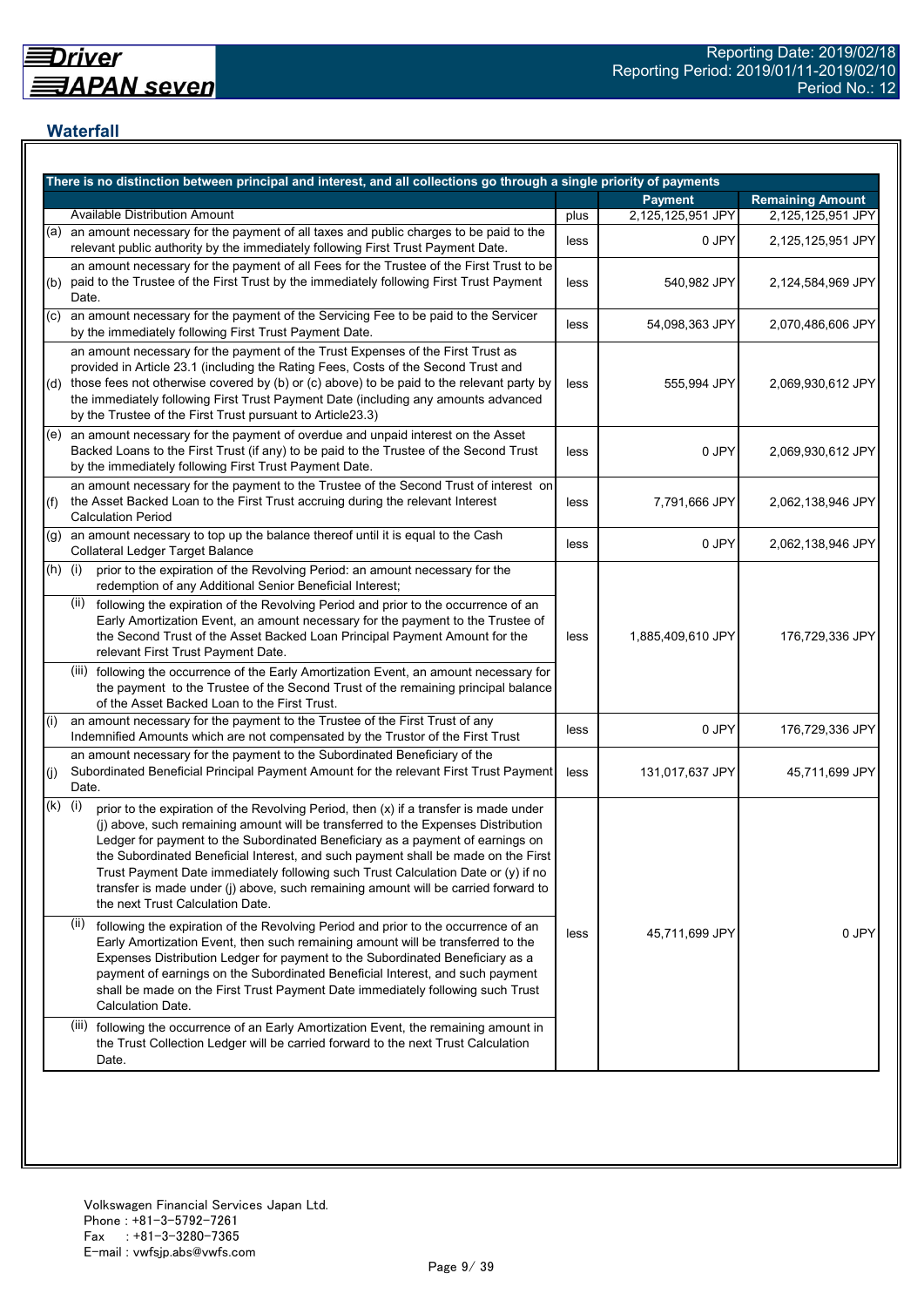## **Credit Enhancement**

| Subordinated Principal Balance as of the relevant First Trust Payment Date                                                |                                                                                    |                                   |       |                         |                                   |
|---------------------------------------------------------------------------------------------------------------------------|------------------------------------------------------------------------------------|-----------------------------------|-------|-------------------------|-----------------------------------|
|                                                                                                                           | Percentage of<br><b>Aggregate</b><br><b>Discounted</b><br><b>Principal Balance</b> | <b>Value</b>                      |       |                         |                                   |
| the aggregate amount of the<br>(i)<br><b>Discounted Principal Balance</b><br>of all Auto Loan Receivables<br>outstanding  |                                                                                    | 60,109,966,808 JPY                |       |                         |                                   |
| (ii) Asset Backed Loan Principal<br>Balance on the relevant First<br><b>Trust Payment Date</b>                            |                                                                                    | 55,000,000,000 JPY                |       |                         |                                   |
| Overcollateralization $( = (i) - (ii))$                                                                                   | 8.50%                                                                              | 5,109,966,808 JPY                 |       |                         |                                   |
| Trust Collection Ledger which is<br>carried over from the immediately<br>preceding Trust Calculation Date                 | 0.00%                                                                              | 0 JPY                             |       |                         |                                   |
| The amount in the Cash Collateral<br>Ledger                                                                               | 0.51%                                                                              | 307,000,000 JPY                   |       |                         |                                   |
| <b>Subordinated Principal Balance</b>                                                                                     | 9.01 %                                                                             | 5,416,966,808 JPY                 |       |                         |                                   |
|                                                                                                                           |                                                                                    |                                   |       |                         |                                   |
| <b>Trust Management Account (TMA)</b>                                                                                     |                                                                                    | in JPY                            | $+/-$ |                         | in JPY (previous)                 |
| <b>Initial Balance on Cash Entrustment Date</b>                                                                           |                                                                                    | 307,000,000 JPY                   |       |                         |                                   |
| <b>Outstanding Balance on First Trust Payment Date</b><br>(a) Expenses Distribution Ledger<br>(b) Trust Collection Ledger |                                                                                    | 307,000,000 JPY<br>0 JPY<br>0 JPY |       | 0 JPY<br>0 JPY<br>0 JPY | 307,000,000 JPY<br>0 JPY<br>0 JPY |

(c) Cash Collateral Ledger 307,000,000 JPY 307,000,000 JPY 307,000,000 JPY

#### **Cash Collateral Ledger Target Balance 307,000,000 JPY**

#### **Calculation of Credit Enhancement**

Driver Japan seven's Credit Enhancement consists of the items listed above in the Subordinated Principal Balance as of the relevant date of determination (immediately following the First Trust Payment Date). The result provides an absolute value, which will be applied to the (amortized) Aggregate Discounted Principal Balance as of the end of the relevant date.

The transaction has a Revolving Period of 12 months until February 2019.

Asset Backed Loan Overcollateralization Percentage is (i) prior to the expiration of the Revolving Period, 8.5%, and (ii) following the expiration of the Revolving Period, 11.5%; provided, in each case no Credit Enhancement Increase Condition shall be in effect. After a Level 1 Credit Enhancement Increase Condition in effect, 17% and after a Level 2 Credit Enhancement Increase Condition is in effect, 100%.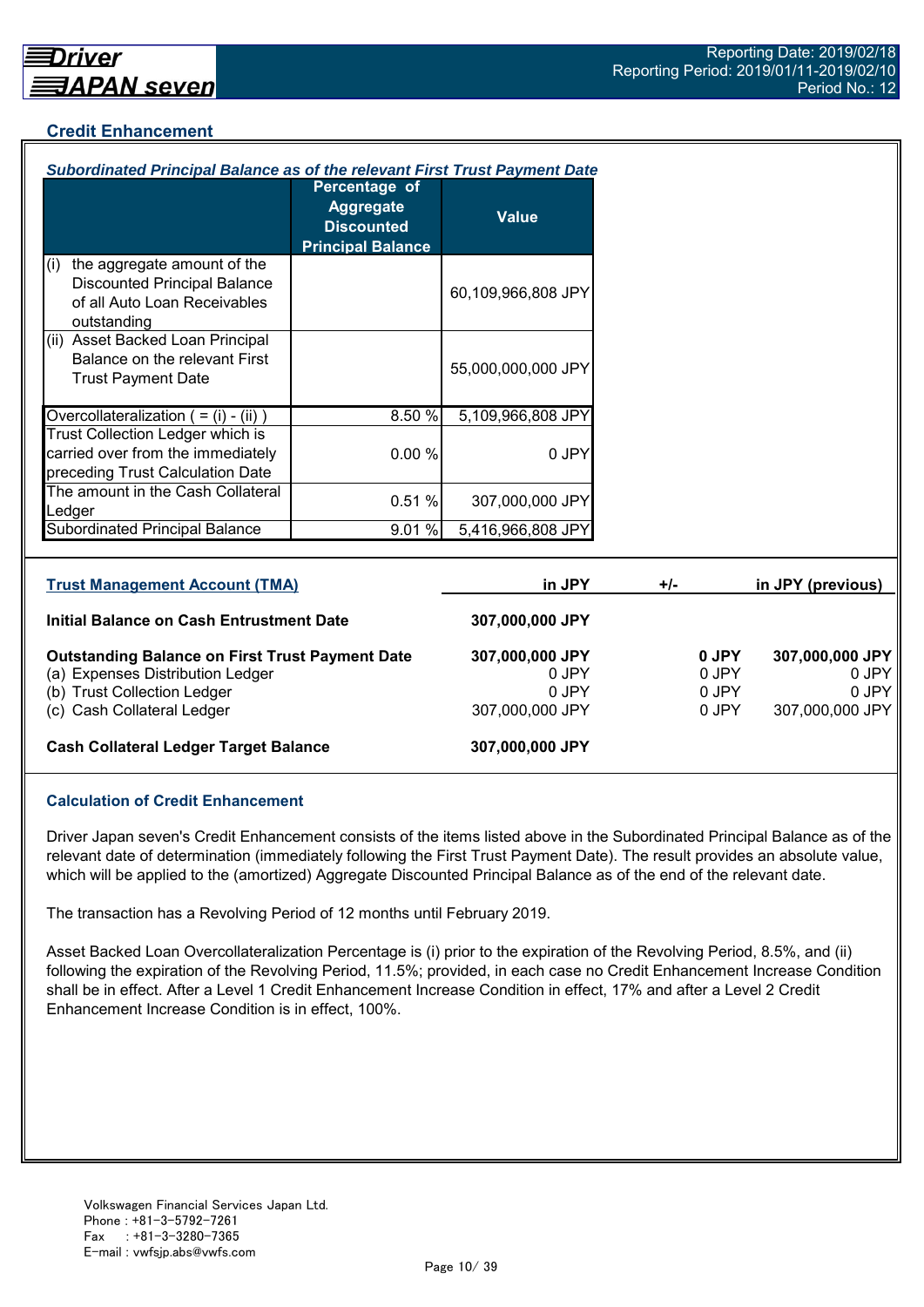## **Cumulative Gross Loss & Cumulative Repurchased Receivables**

| <b>Cumulative Defaulted Receivables</b>                                                                                                                                                                                                                                                                                                                      |                               |                    |
|--------------------------------------------------------------------------------------------------------------------------------------------------------------------------------------------------------------------------------------------------------------------------------------------------------------------------------------------------------------|-------------------------------|--------------------|
|                                                                                                                                                                                                                                                                                                                                                              | Number of<br><b>Contracts</b> | <b>Write Offs</b>  |
| <b>Beginning of Period</b>                                                                                                                                                                                                                                                                                                                                   | 28                            | 82,430,070 JPY     |
| Defaulted Receivables                                                                                                                                                                                                                                                                                                                                        | 6                             | 11,624,226 JPY     |
| <b>End of Period</b>                                                                                                                                                                                                                                                                                                                                         | 34                            | 94,054,296 JPY     |
| <b>Cumulative Gross Loss Ratio</b><br>The sum of the Discounted Principal Balance of all Auto Loan<br>Receivables that have become Defaulted Receivables from the Initial<br>Cut-off Date through to the end of Monthly Period immediately<br>preceding the relevant Trust Calculation Date                                                                  |                               | 94.054.296 JPY     |
| The sum of (i) the aggregate Discounted Principal Balance of the Initial<br>Auto Loan Receivables as of the Initial Cut-off Date and (ii) the<br>aggregate Discounted Principal Balance as of the relevant Trust<br>Calculation Date of all Additional Auto Loan Receivables (if any)<br>entrusted on the Additional Entrustment Dates which fall six months |                               | 68,933,705,608 JPY |

#### **Performance Triggers**

Asset Backed Loan Overcollateralization Percentage was implemented to assure on a monthly basis that no cash is paid to lower steps in the waterfall unless there is sufficient Overcollateralization to support the transaction.

The performance trigger in form of a Credit Enhancement Increase Condition will be activated when the Cumulative Gross Loss Ratio exceeds the defined limits. In this case the Overcollateralization will be increased accordingly.

| <b>Levels</b> | <b>Credit Enhancement increase condition</b>                  | <b>Credit Enhancement</b><br>increase condition in<br>place? |  |
|---------------|---------------------------------------------------------------|--------------------------------------------------------------|--|
| Level $1(i)$  | Cumulative Gross Loss Ratio exceeds 0.5% for any First Trust  |                                                              |  |
|               | Payment Date on or prior to August 2018                       | no                                                           |  |
|               | Cumulative Gross Loss Ratio exceeds 0.8% for any First Trust  |                                                              |  |
| Level 1 (ii)  | Payment Date from September 2018 to May 2019                  | no                                                           |  |
|               | Cumulative Gross Loss Ratio exceeds 1.15% for any First Trust |                                                              |  |
| Level 1 (iii) | Payment Date from June 2019 to February 2020                  | no                                                           |  |
| Level 2       | Cumulative Gross Loss Ratio exceeds 1.6% for any First Trust  |                                                              |  |
|               | <b>Payment Date</b>                                           | no                                                           |  |

|                                                                    | <b>Asset Backed Loan</b><br><b>Overcollateralization</b><br>Percentage |
|--------------------------------------------------------------------|------------------------------------------------------------------------|
| Prior to the expiration of the Revolving Period                    |                                                                        |
| (No Credit Enhancement Increase Condition is in effect)            | 8.50%                                                                  |
| Following the expiration of Revolving Period                       | 11.50 %                                                                |
| (No Credit Enhancement Increase Condition is in effect)            |                                                                        |
| After a Level 1 Credit Enhancement Increase Condition is in effect | 17.00 %                                                                |
| After a Level 2 Credit Enhancement Increase Condition is in effect | 100.00 %                                                               |
| <b>Current Asset Backed Loan Overcollateralization Percentage</b>  | 8.50%                                                                  |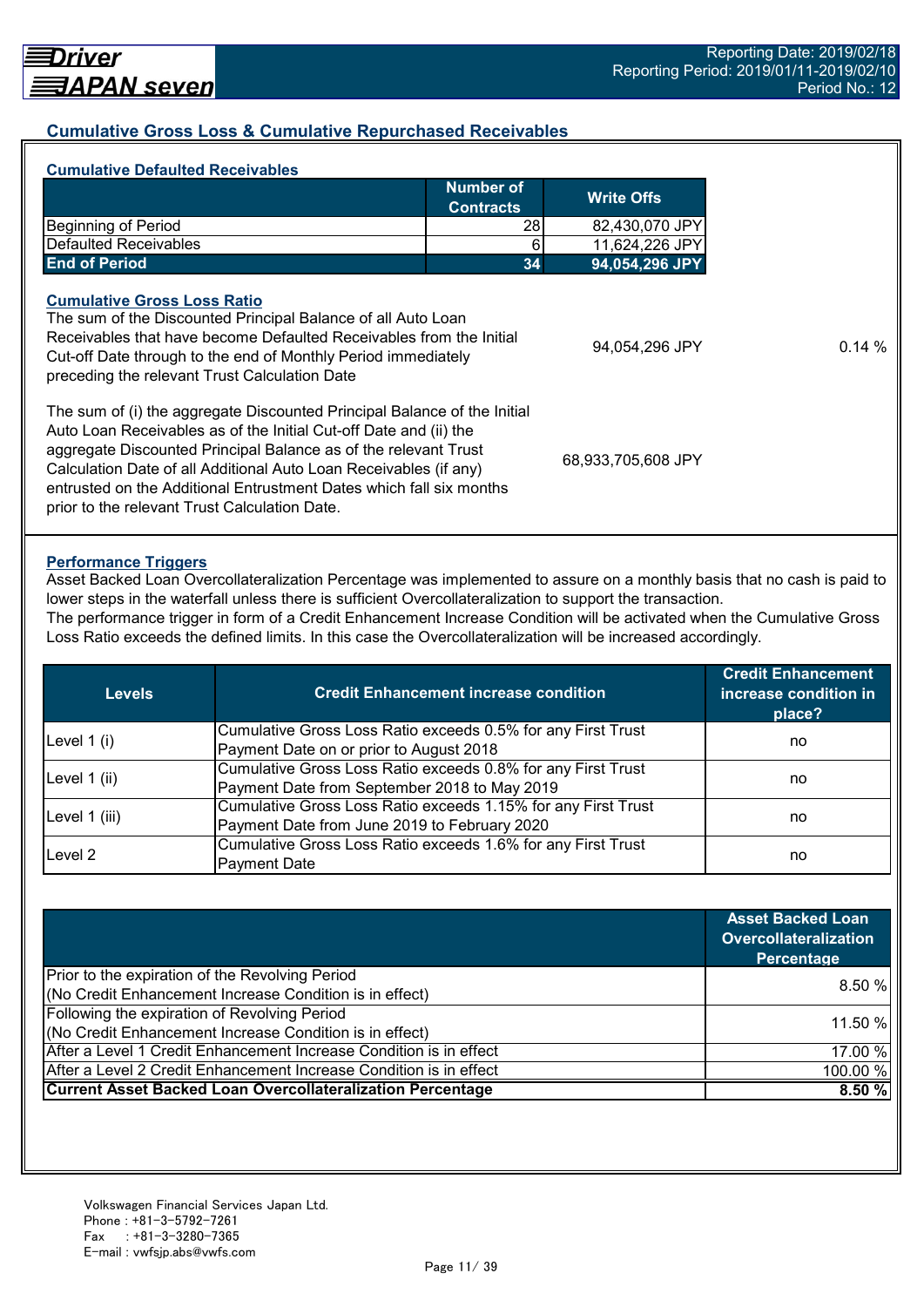#### **Cumulative Gross Loss & Cumulative Repurchased Receivables**





#### **Cumulative Repurchased Receivables**

|                                | Number of<br><b>Contracts</b> | <b>Repurchase Price</b> |
|--------------------------------|-------------------------------|-------------------------|
| Beginning of Period            |                               | 0 JPY                   |
| <b>Repurchased Receivables</b> |                               | 0 JPY                   |
| <b>End of Period</b>           |                               | 0.IPY                   |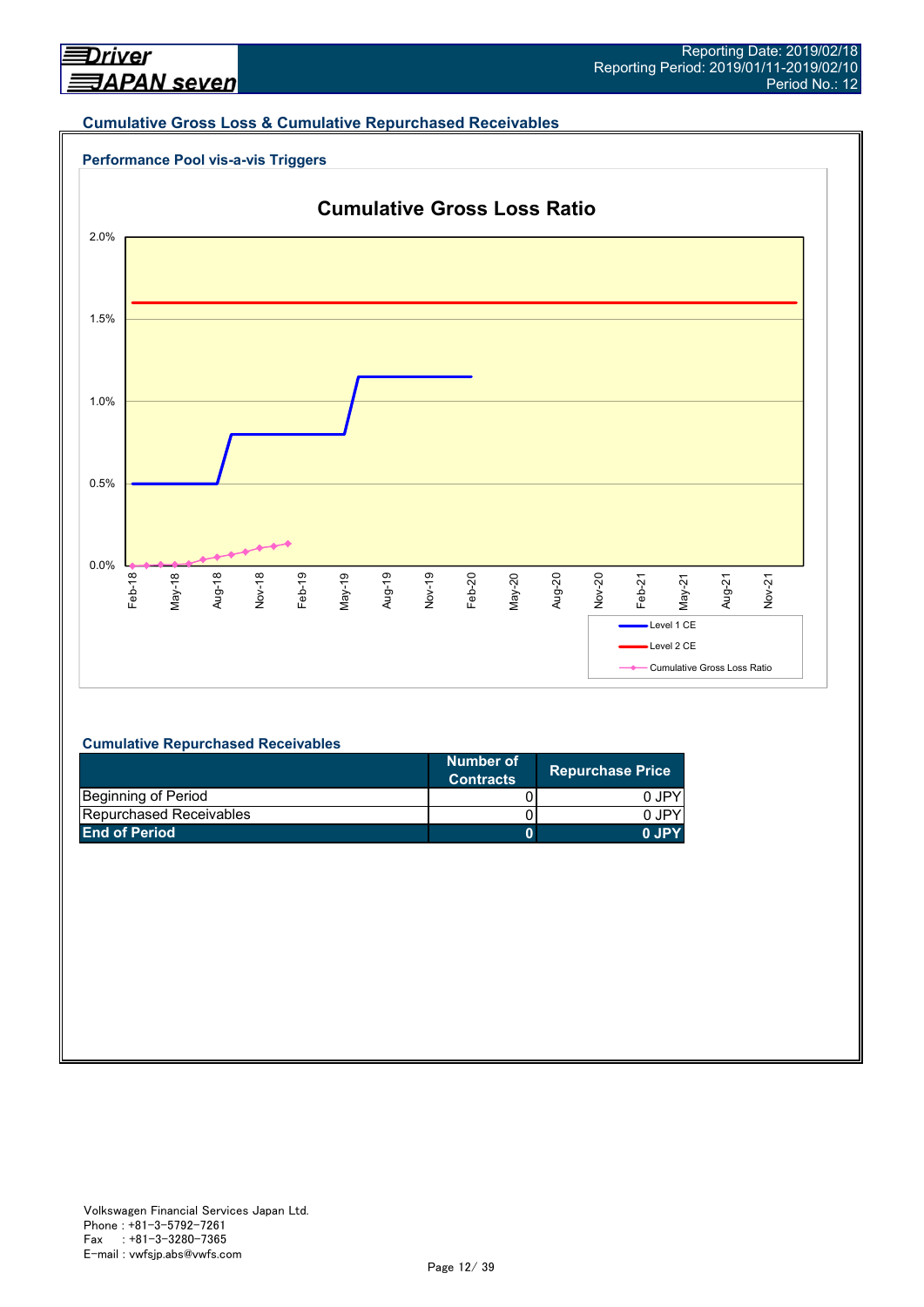## **Defaulted and Delinquent Contracts**

| <b>Information of Delinquencies and Defaults</b> |                  |                                          |                                            |                            |                                              |                                 |  |
|--------------------------------------------------|------------------|------------------------------------------|--------------------------------------------|----------------------------|----------------------------------------------|---------------------------------|--|
| <b>Current</b><br>Reporting                      | <b>Contracts</b> | Number of Percentage of<br>Contracts (*) | Outstanding<br><b>Discounted Principal</b> | Percentage<br>of Principal | <b>Outstanding Nominal</b><br><b>Balance</b> | <b>Percentage</b><br>of Nominal |  |
| <b>Period</b>                                    |                  |                                          | <b>Balance</b>                             | <b>Balance (*)</b>         |                                              | Balance (*)                     |  |
| Delinguent                                       | 314 <sub>l</sub> | 1.06 %                                   | 659,874,330 JPY                            | 1.10%                      | 690,242,700 JPY                              | 1.10%                           |  |
| Default                                          |                  | $0.02 \%$                                | 11,624,226 JPY                             | $0.02 \%$                  | 11,652,256 JPY                               | 0.02%                           |  |
| $(*)$ Rosed on the previous $F \circ P$          |                  |                                          |                                            |                            |                                              |                                 |  |

 $(*)$  Based on the previous E

|                           | <b>Delinquency Profile (Information Purpose Only)</b> |                                             |                                                              |                                              |                                              |                                            |  |  |  |
|---------------------------|-------------------------------------------------------|---------------------------------------------|--------------------------------------------------------------|----------------------------------------------|----------------------------------------------|--------------------------------------------|--|--|--|
| Days in<br><b>Arrears</b> | <b>Contracts</b>                                      | Number of Percentage of<br><b>Contracts</b> | Outstanding<br><b>Discounted Principal</b><br><b>Balance</b> | Percentage<br>of Principal<br><b>Balance</b> | <b>Outstanding Nominal</b><br><b>Balance</b> | Percentage<br>of Nominal<br><b>Balance</b> |  |  |  |
|                           | 3031                                                  | 1.01%                                       | 640,465,336 JPY                                              | $1.07\%$                                     | 670,041,800 JPY                              | 1.07%                                      |  |  |  |
|                           | 91                                                    | 0.03 %                                      | 14,383,503 JPY                                               | 0.02%                                        | 14,986,300 JPY                               | 0.02%                                      |  |  |  |
|                           |                                                       | 0.01%                                       | 5,025,491 JPY                                                | 0.01%                                        | 5,214,600 JPY                                | 0.01%                                      |  |  |  |
| <b>Total</b>              | 314                                                   | 1.05%                                       | 659,874,330 JPY                                              | 1.10%                                        | 690,242,700 JPY                              | 1.10 %                                     |  |  |  |

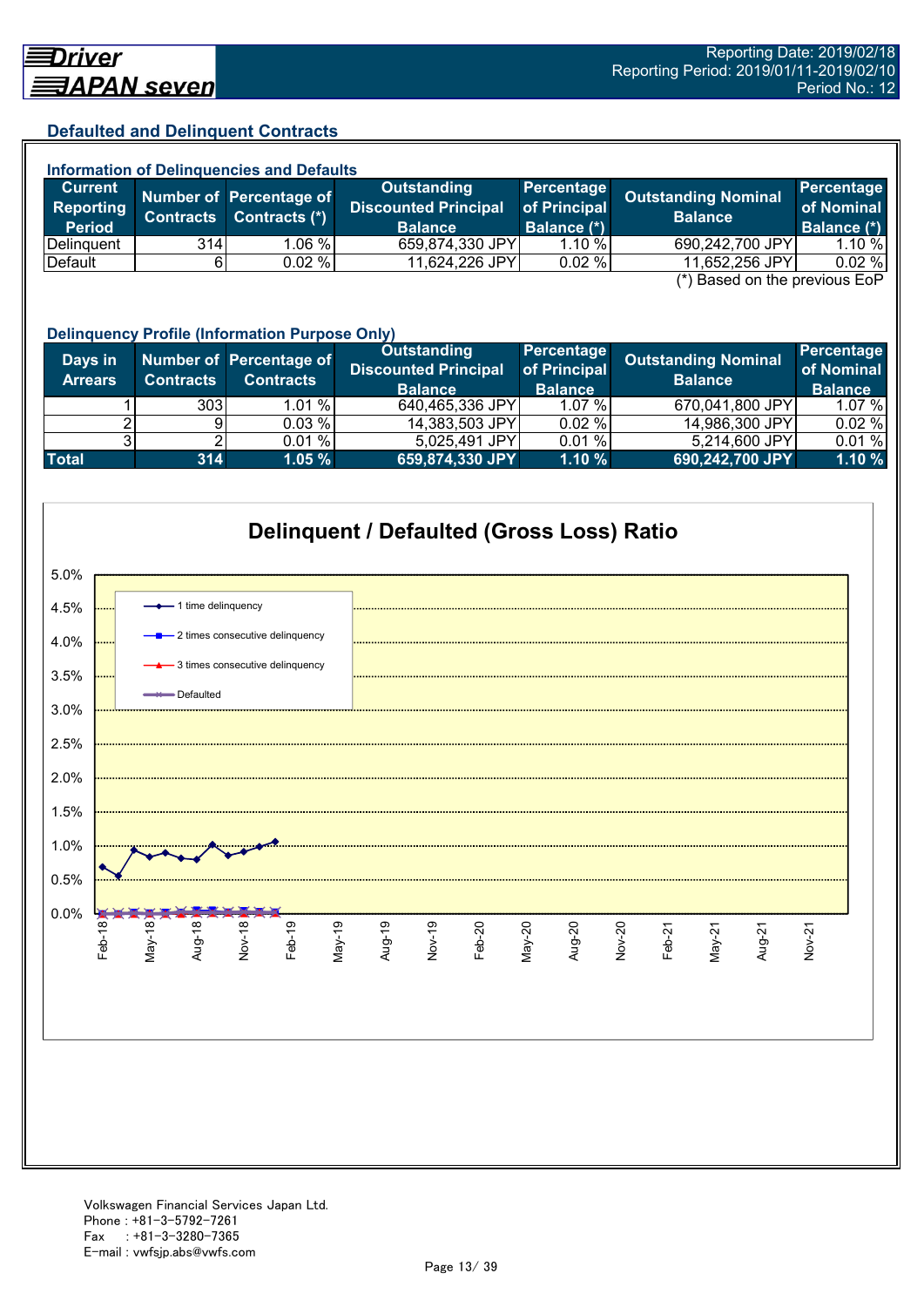## **Run Out Schedule**

| <b>Next Payment</b><br><b>Month</b> | <b>Number of</b><br><b>Contracts</b> | <b>ABS Outstanding</b><br><b>Principal</b> | <b>ABS Outstanding</b><br><b>Interest</b> |                                          | <b>Outstanding Installment ABS Remaining Principal</b> | <b>ABS Remaining Interest</b>      | <b>ABS Remaining</b><br><b>Installment</b> |
|-------------------------------------|--------------------------------------|--------------------------------------------|-------------------------------------------|------------------------------------------|--------------------------------------------------------|------------------------------------|--------------------------------------------|
| 12.2018                             | 29,623                               | 60,109,293,559 JPY                         | 2,482,512,041 JPY                         | 62,591,805,600 JPY                       | 0 JPY                                                  | 0 JPY                              | 0 JPY                                      |
| 01.2019                             | 29,623                               | 58,728,113,638 JPY                         | 2,372,537,762 JPY                         | 61,100,651,400 JPY                       | 1,381,179,921 JPY                                      | 109,974,279 JPY                    | 1,491,154,200 JPY                          |
| 02.2019<br>03.2019                  | 29,416<br>29,169                     | 57,598,634,867 JPY<br>56,339,838,828 JPY   | 2,265,151,033 JPY<br>2,159,854,272 JPY    | 59,863,785,900 JPY<br>58,499,693,100 JPY | 1,129,478,771 JPY<br>1,258,796,039 JPY                 | 107,386,729 JPY<br>105,296,761 JPY | 1,236,865,500 JPY<br>1,364,092,800 JPY     |
| 04.2019                             | 28,790                               | 55, 153, 786, 268 JPY                      | 2,056,865,432 JPY                         | 57,210,651,700 JPY                       | 1,186,052,560 JPY                                      | 102,988,840 JPY                    | 1,289,041,400 JPY                          |
| 05.2019                             | 28,597                               | 53,962,211,510 JPY                         | 1,956,027,990 JPY                         | 55,918,239,500 JPY                       | 1,191,574,758 JPY                                      | 100,837,442 JPY                    | 1,292,412,200 JPY                          |
| 06.2019                             | 28,337                               | 52,224,892,477 JPY                         | 1,857,343,123 JPY                         | 54,082,235,600 JPY                       | 1,737,319,033 JPY                                      | 98,684,867 JPY                     | 1,836,003,900 JPY                          |
| 07.2019<br>08.2019                  | 27,981<br>27,702                     | 50,492,417,721 JPY<br>49,278,138,464 JPY   | 1,761,799,179 JPY<br>1,669,445,436 JPY    | 52,254,216,900 JPY<br>50,947,583,900 JPY | 1,732,474,756 JPY<br>1,214,279,257 JPY                 | 95,543,944 JPY<br>92,353,743 JPY   | 1,828,018,700 JPY<br>1,306,633,000 JPY     |
| 09.2019                             | 27,469                               | 48,012,274,192 JPY                         | 1,579,304,408 JPY                         | 49,591,578,600 JPY                       | 1,265,864,272 JPY                                      | 90,141,028 JPY                     | 1,356,005,300 JPY                          |
| 10.2019                             | 27,069                               | 46,893,930,228 JPY                         | 1,491,362,672 JPY                         | 48,385,292,900 JPY                       | 1,118,343,964 JPY                                      | 87,941,736 JPY                     | 1,206,285,700 JPY                          |
| 11.2019<br>12.2019                  | 26,794<br>26,439                     | 45,688,367,248 JPY<br>43,284,328,315 JPY   | 1,405,419,152 JPY<br>1,321,590,385 JPY    | 47,093,786,400 JPY<br>44,605,918,700 JPY | 1,205,562,980 JPY<br>2,404,038,933 JPY                 | 85,943,520 JPY<br>83,828,767 JPY   | 1,291,506,500 JPY<br>2,487,867,700 JPY     |
| 01.2020                             | 25,877                               | 41,571,963,674 JPY                         | 1,241,916,026 JPY                         | 42,813,879,700 JPY                       | 1,712,364,641 JPY                                      | 79,674,359 JPY                     | 1,792,039,000 JPY                          |
| 02.2020                             | 25,340                               | 39,828,440,002 JPY                         | 1,165,172,198 JPY                         | 40,993,612,200 JPY                       | 1,743,523,672 JPY                                      | 76,743,828 JPY                     | 1,820,267,500 JPY                          |
| 03.2020                             | 24,601                               | 37,508,213,616 JPY                         | 1,091,287,084 JPY                         | 38,599,500,700 JPY                       | 2,320,226,386 JPY                                      | 73,885,114 JPY                     | 2,394,111,500 JPY                          |
| 04.2020<br>05.2020                  | 23,361<br>22,933                     | 36,224,419,688 JPY<br>34,642,265,447 JPY   | 1,020,963,312 JPY<br>952,855,953 JPY      | 37,245,383,000 JPY<br>35,595,121,400 JPY | 1,283,793,928 JPY<br>1,582,154,241 JPY                 | 70,323,772 JPY<br>68,107,359 JPY   | 1,354,117,700 JPY<br>1,650,261,600 JPY     |
| 06.2020                             | 22,240                               | 32,496,383,682 JPY                         | 887,305,918 JPY                           | 33,383,689,600 JPY                       | 2,145,881,765 JPY                                      | 65,550,035 JPY                     | 2,211,431,800 JPY                          |
| 07.2020                             | 21,372                               | 30,558,966,674 JPY                         | 825,412,426 JPY                           | 31,384,379,100 JPY                       | 1,937,417,008 JPY                                      | 61,893,492 JPY                     | 1,999,310,500 JPY                          |
| 08.2020                             | 20,729                               | 28,805,167,988 JPY                         | 766,964,212 JPY                           | 29,572,132,200 JPY                       | 1,753,798,686 JPY                                      | 58,448,214 JPY                     | 1,812,246,900 JPY                          |
| 09.2020<br>10.2020                  | 19,947<br>18,815                     | 26,680,443,147 JPY<br>25,097,126,014 JPY   | 711,489,853 JPY<br>659,454,486 JPY        | 27,391,933,000 JPY<br>25,756,580,500 JPY | 2,124,724,841 JPY<br>1,583,317,133 JPY                 | 55,474,359 JPY<br>52,035,367 JPY   | 2,180,199,200 JPY<br>1,635,352,500 JPY     |
| 11.2020                             | 18,085                               | 23,107,244,959 JPY                         | 610,279,741 JPY                           | 23,717,524,700 JPY                       | 1,989,881,055 JPY                                      | 49,174,745 JPY                     | 2,039,055,800 JPY                          |
| 12.2020                             | 17,048                               | 21,478,985,109 JPY                         | 564,496,591 JPY                           | 22,043,481,700 JPY                       | 1,628,259,850 JPY                                      | 45,783,150 JPY                     | 1,674,043,000 JPY                          |
| 01.2021<br>02.202'                  | 16,564                               | 20,390,679,908 JPY<br>19,393,551,998 JPY   | 521,771,792 JPY                           | 20,912,451,700 JPY<br>19,874,698,100 JPY | 1,088,305,201 JPY                                      | 42,724,799 JPY<br>40,625,690 JPY   | 1,131,030,000 JPY<br>1,037,753,600 JPY     |
| 03.2021                             | 16,181<br>15,660                     | 18,091,429,236 JPY                         | 481,146,102 JPY<br>442,415,964 JPY        | 18,533,845,200 JPY                       | 997,127,910 JPY<br>1,302,122,762 JPY                   | 38,730,138 JPY                     | 1,340,852,900 JPY                          |
| 04.202'                             | 14,876                               | 17,379,466,576 JPY                         | 406,047,124 JPY                           | 17,785,513,700 JPY                       | 711,962,660 JPY                                        | 36,368,840 JPY                     | 748,331,500 JPY                            |
| 05.202                              | 14,595                               | 16,583,872,850 JPY                         | 371,071,250 JPY                           | 16,954,944,100 JPY                       | 795,593,726 JPY                                        | 34,975,874 JPY                     | 830,569,600 JPY                            |
| 06.202<br>07.202                    | 14,171<br>13,732                     | 15,563,729,660 JPY<br>14,576,566,799 JPY   | 337,627,640 JPY<br>306,159,601 JPY        | 15,901,357,300 JPY<br>14,882,726,400 JPY | 1,020,143,190 JPY<br>987,162,861 JPY                   | 33,443,610 JPY<br>31,468,039 JPY   | 1,053,586,800 JPY<br>1,018,630,900 JPY     |
| 08.2021                             | 13,382                               | 13,807,496,559 JPY                         | 276,623,641 JPY                           | 14,084,120,200 JPY                       | 769,070,240 JPY                                        | 29,535,960 JPY                     | 798,606,200 JPY                            |
| 09.202                              | 12,977                               | 13,024,906,530 JPY                         | 248,565,870 JPY                           | 13,273,472,400 JPY                       | 782,590,029 JPY                                        | 28,057,771 JPY                     | 810,647,800 JPY                            |
| 10.202                              | 12,426                               | 12,434,822,873 JPY                         | 222,014,927 JPY                           | 12,656,837,800 JPY                       | 590,083,657 JPY                                        | 26,550,943 JPY                     | 616,634,600 JPY                            |
| 11.202<br>12.2021                   | 12,104<br>11,729                     | 11,829,195,634 JPY<br>10,711,214,556 JPY   | 196,618,466 JPY<br>172,421,944 JPY        | 12,025,814,100 JPY<br>10,883,636,500 JPY | 605,627,239 JPY<br>1,117,981,078 JPY                   | 25,396,461 JPY<br>24,196,522 JPY   | 631,023,700 JPY<br>1,142,177,600 JPY       |
| 01.2022                             | 11,164                               | 9,926,853,072 JPY                          | 150,457,128 JPY                           | 10,077,310,200 JPY                       | 784,361,484 JPY                                        | 21,964,816 JPY                     | 806,326,300 JPY                            |
| 02.202                              | 10,681                               | 9,104,739,473 JPY                          | 130,053,027 JPY                           | 9,234,792,500 JPY                        | 822,113,599 JPY                                        | 20,404,101 JPY                     | 842,517,700 JPY                            |
| 03.2022<br>04.2022                  | 9,957<br>8,671                       | 7,921,628,116 JPY                          | 111,247,284 JPY<br>94,645,883 JPY         | 8,032,875,400 JPY                        | 1,183,111,357 JPY                                      | 18,805,743 JPY                     | 1,201,917,100 JPY<br>644,686,100 JPY       |
| 05.2022                             | 8,103                                | 7,293,543,417 JPY<br>6,584,735,176 JPY     | 79,297,424 JPY                            | 7,388,189,300 JPY<br>6,664,032,600 JPY   | 628,084,699 JPY<br>708,808,241 JPY                     | 16,601,401 JPY<br>15,348,459 JPY   | 724,156,700 JPY                            |
| 06.202                              | 7,364                                | 5,641,504,765 JPY                          | 65,320,335 JPY                            | 5,706,825,100 JPY                        | 943,230,411 JPY                                        | 13,977,089 JPY                     | 957,207,500 JPY                            |
| 07.202                              | 6,421                                | 4,900,192,951 JPY                          | 53,169,249 JPY                            | 4,953,362,200 JPY                        | 741,311,814 JPY                                        | 12,151,086 JPY                     | 753,462,900 JPY                            |
| 08.202<br>09.2022                   | 5,799<br>5,073                       | 4,181,863,528 JPY<br>3,204,949,495 JPY     | 42,566,672 JPY<br>33,468,205 JPY          | 4,224,430,200 JPY<br>3,238,417,700 JPY   | 718,329,423 JPY<br>976,914,033 JPY                     | 10,602,577 JPY<br>9,098,467 JPY    | 728,932,000 JPY<br>986,012,500 JPY         |
| 10.2022                             | 3,905                                | 2,601,019,584 JPY                          | 26,361,516 JPY                            | 2,627,381,100 JPY                        | 603,929,911 JPY                                        | 7,106,689 JPY                      | 611,036,600 JPY                            |
| 11.202                              | 3,198                                | 1,880,089,497 JPY                          | 20,571,003 JPY                            | 1,900,660,500 JPY                        | 720,930,087 JPY                                        | 5,790,513 JPY                      | 726,720,600 JPY                            |
| 12.202                              | 2,318                                | 1,534,268,336 JPY                          | 16,341,964 JPY                            | 1,550,610,300 JPY                        | 345,821,161 JPY                                        | 4,229,039 JPY                      | 350,050,200 JPY                            |
| 01.2023<br>02.2023                  | 2,019<br>1,794                       | 1,313,539,528 JPY<br>1,089,953,495 JPY     | 12,859,172 JPY<br>9,884,505 JPY           | 1,326,398,700 JPY<br>1,099,838,000 JPY   | 220,728,808 JPY<br>223,586,033 JPY                     | 3,482,792 JPY<br>2,974,667 JPY     | 224,211,600 JPY<br>226,560,700 JPY         |
| 03.2023                             | 1,529                                | 814,835,404 JPY                            | 7,428,796 JPY                             | 822,264,200 JPY                          | 275,118,091 JPY                                        | 2,455,709 JPY                      | 277,573,800 JPY                            |
| 04.202                              | 1,179                                | 659,290,000 JPY                            | 5,596,500 JPY                             | 664,886,500 JPY                          | 155,545,404 JPY                                        | 1,832,296 JPY                      | 157,377,700 JPY                            |
| 05.2023<br>06.2023                  | 984<br>782                           | 509,467,665 JPY<br>338,599,651 JPY         | 4,114,735 JPY<br>2,965,649 JPY            | 513,582,400 JPY<br>341,565,300 JPY       | 149,822,335 JPY<br>170,868,014 JPY                     | 1,481,765 JPY<br>1,149,086 JPY     | 151,304,100 JPY<br>172,017,100 JPY         |
| 07.2023                             | 573                                  | 236,838,383 JPY                            | 2,187,617 JPY                             | 239,026,000 JPY                          | 101,761,268 JPY                                        | 778,032 JPY                        | 102,539,300 JPY                            |
| 08.2023                             | 454                                  | 171,867,501 JPY                            | 1,640,199 JPY                             | 173,507,700 JPY                          | 64,970,882 JPY                                         | 547,418 JPY                        | 65,518,300 JPY                             |
| 09.2023                             | 345                                  | 94,570,793 JPY                             | 1,238,107 JPY                             | 95,808,900 JPY                           | 77,296,708 JPY                                         | 402,092 JPY                        | 77,698,800 JPY                             |
| 10.2023<br>11.2023                  | 230<br>167                           | 56,166,867 JPY<br>49,776,673 JPY           | 989,833 JPY<br>820,627 JPY                | 57,156,700 JPY<br>50,597,300 JPY         | 38,403,926 JPY<br>6,390,194 JPY                        | 248,274 JPY<br>169,206 JPY         | 38,652,200 JPY<br>6,559,400 JPY            |
| 12.2023                             | 137                                  | 40,199,477 JPY                             | 669,823 JPY                               | 40,869,300 JPY                           | 9,577,196 JPY                                          | 150,804 JPY                        | 9,728,000 JPY                              |
| 01.2024                             | 128                                  | 32,909,877 JPY                             | 547,323 JPY                               | 33,457,200 JPY                           | 7,289,600 JPY                                          | 122,500 JPY                        | 7,412,100 JPY                              |
| 02.2024                             | 109                                  | 28,719,246 JPY                             | 446,354 JPY                               | 29.165.600 JPY                           | 4,190,631 JPY                                          | 100,969 JPY                        | 4,291,600 JPY                              |
| 03.2024<br>04.2024                  | 102<br>86                            | 24,779,270 JPY<br>21,304,344 JPY           | 357,930 JPY<br>281,356 JPY                | 25,137,200 JPY<br>21,585,700 JPY         | 3,939,976 JPY<br>3,474,926 JPY                         | 88,424 JPY<br>76,574 JPY           | 4,028,400 JPY<br>3,551,500 JPY             |
| 05.2024                             | 81                                   | 18,063,725 JPY                             | 215,275 JPY                               | 18,279,000 JPY                           | 3,240,619 JPY                                          | 66,081 JPY                         | 3,306,700 JPY                              |
| 06.2024                             | 75                                   | 14,176,073 JPY                             | 159,027 JPY                               | 14,335,100 JPY                           | 3,887,652 JPY                                          | 56,248 JPY                         | 3,943,900 JPY                              |
| 07.2024                             | 60                                   | 9,262,145 JPY                              | 114,655 JPY                               | 9,376,800 JPY                            | 4,913,928 JPY                                          | 44,372 JPY                         | 4,958,300 JPY<br>2,310,300 JPY             |
| 08.2024<br>09.2024                  | 49<br>42                             | 6,981,037 JPY<br>5,156,040 JPY             | 85,463 JPY<br>63,360 JPY                  | 7,066,500 JPY<br>5,219,400 JPY           | 2,281,108 JPY<br>1,824,997 JPY                         | 29,192 JPY<br>22,103 JPY           | 1,847,100 JPY                              |
| 10.2024                             | 28                                   | 3,967,763 JPY                              | 46,937 JPY                                | 4,014,700 JPY                            | 1,188,277 JPY                                          | 16,423 JPY                         | 1,204,700 JPY                              |
| 11.2024                             | 21                                   | 3,125,503 JPY                              | 34,297 JPY                                | 3,159,800 JPY                            | 842,260 JPY                                            | 12,640 JPY                         | 854,900 JPY                                |
| 12.2024<br>01.2025                  | 13<br>11                             | 2,052,057 JPY                              | 24,343 JPY<br>17,806 JPY                  | 2,076,400 JPY                            | 1,073,446 JPY                                          | 9,954 JPY<br>6,537 JPY             | 1,083,400 JPY<br>472,100 JPY               |
| 02.2025                             | 9                                    | 1,586,494 JPY<br>1,280,047 JPY             | 12,753 JPY                                | 1,604,300 JPY<br>1.292.800 JPY           | 465,563 JPY<br>306,447 JPY                             | 5,053 JPY                          | 311,500 JPY                                |
| 03.2025                             |                                      | 1,031,725 JPY                              | 8,675 JPY                                 | 1,040,400 JPY                            | 248,322 JPY                                            | 4,078 JPY                          | 252,400 JPY                                |
| 04.2025                             |                                      | 782,610 JPY                                | 5,390 JPY                                 | 788,000 JPY                              | 249,115 JPY                                            | 3,285 JPY                          | 252,400 JPY                                |
| 05.2025<br>06.2025                  | $\overline{7}$<br>5                  | 532,702 JPY<br>351,599 JPY                 | 2,898 JPY<br>1,201 JPY                    | 535,600 JPY<br>352,800 JPY               | 249,908 JPY<br>181,103 JPY                             | 2,492 JPY<br>1,697 JPY             | 252,400 JPY<br>182,800 JPY                 |
| 07.2025                             | $\overline{2}$                       | 25,519 JPY                                 | 81 JPY                                    | 25,600 JPY                               | 326,080 JPY                                            | 1,120 JPY                          | 327,200 JPY                                |
| 08.2025                             |                                      | 0 JPY                                      | 0 JPY                                     | 0 JPY                                    | 25,519 JPY                                             | 81 JPY                             | 25,600 JPY                                 |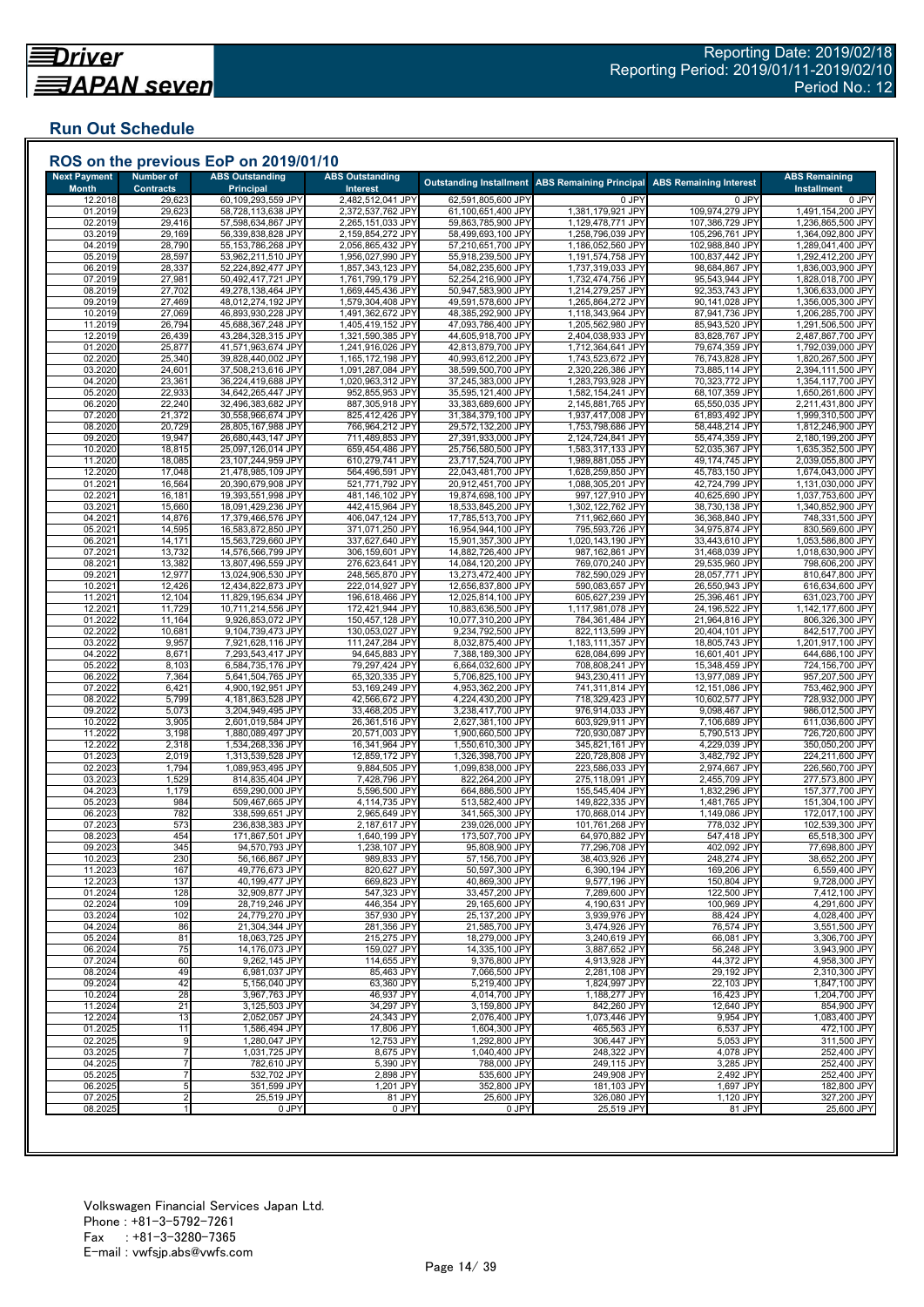## **Run Out Schedule**

| <b>Next Payment</b>     | <b>Number of</b>           | <b>ABS Outstanding</b>                   | <b>ABS Outstanding</b>                 |                                          | Outstanding Installment ABS Remaining Principal | <b>ABS Remaining Interest</b>      | <b>ABS Remaining</b>                   |
|-------------------------|----------------------------|------------------------------------------|----------------------------------------|------------------------------------------|-------------------------------------------------|------------------------------------|----------------------------------------|
| <b>Month</b><br>01.2019 | <b>Contracts</b><br>30,000 | <b>Principal</b><br>60,109,966,808 JPY   | Interest<br>2,455,196,792 JPY          | 62,565,163,600 JPY                       | 0 JPY                                           | 0 JPY                              | <b>Installment</b><br>0 JPY            |
| 02.2019                 | 30,000                     | 58,967,235,262 JPY                       | 2,345,027,338 JPY                      | 61,312,262,600 JPY                       | 1,142,731,546 JPY                               | 110,169,454 JPY                    | 1,252,901,000 JPY                      |
| 03.2019                 | 29,760                     | 57,702,299,658 JPY                       | 2,236,979,842 JPY                      | 59,939,279,500 JPY                       | 1,264,935,604 JPY                               | 108,047,496 JPY                    | 1,372,983,100 JPY                      |
| 04.2019                 | 29,386                     | 56,504,614,339 JPY                       | 2,131,261,261 JPY                      | 58,635,875,600 JPY<br>57,333,907,600 JPY | 1,197,685,319 JPY                               | 105,718,581 JPY                    | 1,303,403,900 JPY<br>1,301,968,000 JPY |
| 05.2019<br>06.2019      | 29,196<br>28,943           | 55,306,187,939 JPY<br>53,555,707,023 JPY | 2,027,719,661 JPY<br>1,926,352,477 JPY | 55,482,059,500 JPY                       | 1,198,426,400 JPY<br>1,750,480,916 JPY          | 103,541,600 JPY<br>101,367,184 JPY | 1,851,848,100 JPY                      |
| 07.2019                 | 28,593                     | 51,798,438,573 JPY                       | 1,828,161,227 JPY                      | 53,626,599,800 JPY                       | 1,757,268,450 JPY                               | 98,191,250 JPY                     | 1,855,459,700 JPY                      |
| 08.2019                 | 28,319                     | 50,561,367,027 JPY                       | 1,733,214,173 JPY                      | 52,294,581,200 JPY                       | 1,237,071,546 JPY                               | 94,947,054 JPY                     | 1,332,018,600 JPY                      |
| 09.2019                 | 28,086                     | 49,278,409,340 JPY                       | 1,640,527,660 JPY                      | 50,918,937,000 JPY                       | 1,282,957,687 JPY                               | 92,686,513 JPY                     | 1,375,644,200 JPY                      |
| 10.2019                 | 27,683                     | 48,142,740,372 JPY                       | 1,550,075,728 JPY                      | 49,692,816,100 JPY                       | 1,135,668,968 JPY                               | 90,451,932 JPY<br>88,417,852 JPY   | 1,226,120,900 JPY                      |
| 11.2019<br>12.2019      | 27,407<br>27,058           | 46,927,144,624 JPY<br>44,494,364,019 JPY | 1,461,657,876 JPY<br>1,375,383,281 JPY | 48,388,802,500 JPY<br>45,869,747,300 JPY | 1,215,595,748 JPY<br>2,432,780,605 JPY          | 86,274,595 JPY                     | 1,304,013,600 JPY<br>2,519,055,200 JPY |
| 01.2020                 | 26,505                     | 42,758,062,748 JPY                       | 1,293,323,852 JPY                      | 44,051,386,600 JPY                       | 1,736,301,271 JPY                               | 82,059,429 JPY                     | 1,818,360,700 JPY                      |
| 02.2020                 | 25,963                     | 40,991,463,428 JPY                       | 1,214,241,172 JPY                      | 42,205,704,600 JPY                       | 1,766,599,320 JPY                               | 79,082,680 JPY                     | 1,845,682,000 JPY                      |
| 03.2020                 | 25,220                     | 38,663,786,913 JPY                       | 1,138,062,987 JPY                      | 39,801,849,900 JPY                       | 2,327,676,515 JPY                               | 76,178,185 JPY                     | 2,403,854,700 JPY                      |
| 04.2020<br>05.2020      | 23,985<br>23,554           | 37,353,627,868 JPY<br>35,762,198,774 JPY | 1,065,468,032 JPY<br>995,135,226 JPY   | 38,419,095,900 JPY<br>36,757,334,000 JPY | 1,310,159,045 JPY<br>1,591,429,094 JPY          | 72,594,955 JPY<br>70,332,806 JPY   | 1,382,754,000 JPY<br>1,661,761,900 JPY |
| 06.2020                 | 22,862                     | 33,593,187,120 JPY                       | 927,383,180 JPY                        | 34,520,570,300 JPY                       | 2,169,011,654 JPY                               | 67,752,046 JPY                     | 2,236,763,700 JPY                      |
| 07.2020                 | 21,989                     | 31,622,129,940 JPY                       | 863,337,060 JPY                        | 32,485,467,000 JPY                       | 1,971,057,180 JPY                               | 64,046,120 JPY                     | 2,035,103,300 JPY                      |
| 08.2020                 | 21,340                     | 29,854,594,543 JPY                       | 802,809,057 JPY                        | 30,657,403,600 JPY                       | 1,767,535,397 JPY                               | 60,528,003 JPY                     | 1,828,063,400 JPY                      |
| 09.2020                 | 20,562                     | 27,698,941,758 JPY                       | 745,284,242 JPY                        | 28,444,226,000 JPY                       | 2,155,652,785 JPY                               | 57,524,815 JPY                     | 2,213,177,600 JPY                      |
| 10.2020<br>11.2020      | 19,422<br>18,689           | 26,092,623,083 JPY<br>24,090,485,842 JPY | 691,254,117 JPY<br>640,125,858 JPY     | 26,783,877,200 JPY<br>24,730,611,700 JPY | 1,606,318,675 JPY<br>2,002,137,241 JPY          | 54,030,125 JPY<br>51,128,259 JPY   | 1,660,348,800 JPY<br>2,053,265,500 JPY |
| 12.2020                 | 17,652                     | 22,424,866,719 JPY                       | 592,411,781 JPY                        | 23,017,278,500 JPY                       | 1,665,619,123 JPY                               | 47,714,077 JPY                     | 1,713,333,200 JPY                      |
| 01.202                  | 17,162                     | 21,291,795,736 JPY                       | 547,833,264 JPY                        | 21,839,629,000 JPY                       | 1,133,070,983 JPY                               | 44,578,517 JPY                     | 1,177,649,500 JPY                      |
| 02.2021                 | 16,771                     | 20,256,204,815 JPY                       | 505,437,385 JPY                        | 20,761,642,200 JPY                       | 1,035,590,921 JPY                               | 42,395,879 JPY                     | 1,077,986,800 JPY                      |
| 03.202                  | 16,231                     | 18,882,190,527 JPY                       | 465,018,573 JPY                        | 19,347,209,100 JPY                       | 1,374,014,288 JPY                               | 40,418,812 JPY                     | 1,414,433,100 JPY                      |
| 04.2021                 | 15,401                     | 18,131,963,113 JPY<br>17,285,246,418 JPY | 427,086,587 JPY<br>390,622,982 JPY     | 18,559,049,700 JPY<br>17,675,869,400 JPY | 750,227,414 JPY<br>846,716,695 JPY              | 37,931,986 JPY                     | 788,159,400 JPY                        |
| 05.202<br>06.2021       | 15,098<br>14,653           | 16,212,556,662 JPY                       | 355,786,038 JPY                        | 16,568,342,700 JPY                       | 1,072,689,756 JPY                               | 36,463,605 JPY<br>34,836,944 JPY   | 883,180,300 JPY<br>1,107,526,700 JPY   |
| 07.2021                 | 14,186                     | 15,182,052,694 JPY                       | 323,011,006 JPY                        | 15,505,063,700 JPY                       | 1,030,503,968 JPY                               | 32,775,032 JPY                     | 1,063,279,000 JPY                      |
| 08.202                  | 13,820                     | 14,372,756,291 JPY                       | 292,254,209 JPY                        | 14,665,010,500 JPY                       | 809,296,403 JPY                                 | 30,756,797 JPY                     | 840,053,200 JPY                        |
| 09.2021                 | 13,394                     | 13,529,504,168 JPY                       | 263,054,932 JPY                        | 13,792,559,100 JPY                       | 843,252,123 JPY                                 | 29,199,277 JPY                     | 872,451,400 JPY                        |
| 10.202                  | 12,816                     | 12,912,124,241 JPY<br>12,256,669,863 JPY | 235,453,359 JPY                        | 13,147,577,600 JPY                       | 617,379,927 JPY                                 | 27,601,573 JPY                     | 644,981,500 JPY                        |
| 11.202<br>12.202        | 12,478<br>12,065           | 11,115,703,662 JPY                       | 209,053,037 JPY<br>183,934,138 JPY     | 12,465,722,900 JPY<br>11,299,637,800 JPY | 655,454,378 JPY<br>1,140,966,201 JPY            | 26,400,322 JPY<br>25,118,899 JPY   | 681,854,700 JPY<br>1,166,085,100 JPY   |
| 01.2022                 | 11,492                     | 10,308,823,492 JPY                       | 161,097,708 JPY                        | 10,469,921,200 JPY                       | 806,880,170 JPY                                 | 22,836,430 JPY                     | 829,716,600 JPY                        |
| 02.2022                 | 10,999                     | 9,477,203,993 JPY                        | 139,868,307 JPY                        | 9,617,072,300 JPY                        | 831,619,499 JPY                                 | 21,229,401 JPY                     | 852,848,900 JPY                        |
| 03.2022                 | 10,271                     | 8,276,941,364 JPY                        | 120,258,236 JPY                        | 8,397,199,600 JPY                        | 1,200,262,629 JPY                               | 19,610,071 JPY                     | 1,219,872,700 JPY                      |
| 04.2022                 | 8,970                      | 7,637,378,412 JPY                        | 102,889,388 JPY                        | 7,740,267,800 JPY                        | 639,562,952 JPY                                 | 17,368,848 JPY                     | 656,931,800 JPY                        |
| 05.2022<br>06.2022      | 8,396<br>7,658             | 6,917,285,164 JPY<br>5,957,770,043 JPY   | 86,798,836 JPY<br>72,104,757 JPY       | 7,004,084,000 JPY<br>6,029,874,800 JPY   | 720,093,248 JPY<br>959,515,121 JPY              | 16,090,552 JPY<br>14,694,079 JPY   | 736,183,800 JPY<br>974,209,200 JPY     |
| 07.202                  | 6,704                      | 5,202,758,966 JPY                        | 59,272,134 JPY                         | 5,262,031,100 JPY                        | 755,011,077 JPY                                 | 12,832,623 JPY                     | 767,843,700 JPY                        |
| 08.202                  | 6,082                      | 4,471,132,623 JPY                        | 48,020,277 JPY                         | 4,519,152,900 JPY                        | 731,626,343 JPY                                 | 11,251,857 JPY                     | 742,878,200 JPY                        |
| 09.2022                 | 5,353                      | 3,493,599,868 JPY                        | 38,305,932 JPY                         | 3,531,905,800 JPY                        | 977,532,755 JPY                                 | 9,714,345 JPY                      | 987,247,100 JPY                        |
| 10.2022<br>11.202       | 4,188<br>3,479             | 2,880,954,811 JPY<br>2,147,161,256 JPY   | 30,587,789 JPY<br>24,205,244 JPY       | 2,911,542,600 JPY<br>2,171,366,500 JPY   | 612,645,057 JPY<br>733,793,555 JPY              | 7,718,143 JPY<br>6,382,545 JPY     | 620,363,200 JPY<br>740,176,100 JPY     |
| 12.202                  | 2,596                      | 1,773,512,461 JPY                        | 19,410,339 JPY                         | 1,792,922,800 JPY                        | 373,648,795 JPY                                 | 4,794,905 JPY                      | 378,443,700 JPY                        |
| 01.2023                 | 2,280                      | 1,538,262,153 JPY                        | 15,421,147 JPY                         | 1,553,683,300 JPY                        | 235,250,308 JPY                                 | 3,989,192 JPY                      | 239,239,500 JPY                        |
| 02.2023                 | 2,045                      | 1,295,812,289 JPY                        | 11,971,411 JPY                         | 1,307,783,700 JPY                        | 242,449,864 JPY                                 | 3,449,736 JPY                      | 245,899,600 JPY                        |
| 03.2023                 | 1,765                      | 984,458,674 JPY                          | 9,081,726 JPY                          | 993,540,400 JPY                          | 311,353,615 JPY                                 | 2,889,685 JPY                      | 314,243,300 JPY                        |
| 04.2023                 | 1,375                      | 814,620,441 JPY                          | 6,899,659 JPY                          | 821,520,100 JPY                          | 169,838,233 JPY                                 | 2,182,067 JPY                      | 172,020,300 JPY                        |
| 05.202<br>06.2023       | 1,162<br>936               | 642,639,210 JPY<br>449,990,150 JPY       | 5,097,390 JPY<br>3,679,950 JPY         | 647,736,600 JPY<br>453,670,100 JPY       | 171,981,231 JPY<br>192,649,060 JPY              | 1,802,269 JPY<br>1,417,440 JPY     | 173,783,500 JPY<br>194,066,500 JPY     |
| 07.2023                 | 703                        | 324,869,629 JPY                          | 2,679,771 JPY                          | 327,549,400 JPY                          | 125,120,521 JPY                                 | 1,000,179 JPY                      | 126,120,700 JPY                        |
| 08.2023                 | 568                        | 240,680,168 JPY                          | 1,957,032 JPY                          | 242,637,200 JPY                          | 84,189,461 JPY                                  | 722,739 JPY                        | 84,912,200 JPY                         |
| 09.2023                 | 438                        | 140,148,611 JPY                          | 1,418,589 JPY                          | 141,567,200 JPY                          | 100,531,557 JPY                                 | 538,443 JPY                        | 101,070,000 JPY                        |
| 10.2023                 | 294                        | 76,507,762 JPY<br>52,090,226 JPY         | 1,080,938 JPY                          | 77,588,700 JPY                           | 63,640,849 JPY<br>24,417,536 JPY                | 337,651 JPY                        | 63,978,500 JPY                         |
| 11.2023<br>12.2023      | 197<br>143                 | 42,046,215 JPY                           | 871,374 JPY<br>713,985 JPY             | 52,961,600 JPY<br>42,760,200 JPY         | 10,044,011 JPY                                  | 209,564 JPY<br>157,389 JPY         | 24,627,100 JPY<br>10,201,400 JPY       |
| 01.2024                 | 134                        | 34,540,966 JPY                           | 586,134 JPY                            | 35,127,100 JPY                           | 7,505,249 JPY                                   | 127,851 JPY                        | 7,633,100 JPY                          |
| 02.2024                 | 115                        | 30,134,079 JPY                           | 480,421 JPY                            | 30,614,500 JPY                           | 4,406,887 JPY                                   | 105,713 JPY                        | 4,512,600 JPY                          |
| 03.2024                 | 107                        | 26,033,342 JPY                           | 387,858 JPY                            | 26,421,200 JPY                           | 4.100.737 JPY                                   | 92,563 JPY                         | 4,193,300 JPY                          |
| 04.2024                 | 91                         | 22,397,225 JPY                           | 307,575 JPY                            | 22,704,800 JPY                           | 3,636,117 JPY                                   | 80,283 JPY                         | 3,716,400 JPY                          |
| 05.2024<br>06.2024      | 85<br>78                   | 19,014,085 JPY<br>15,014,431 JPY         | 238,215 JPY<br>179,069 JPY             | 19,252,300 JPY<br>15,193,500 JPY         | 3,383,140 JPY<br>3,999,654 JPY                  | 69,360 JPY<br>59,146 JPY           | 3,452,500 JPY<br>4,058,800 JPY         |
| 07.2024                 | 62                         | 9,986,997 JPY                            | 132,103 JPY                            | 10,119,100 JPY                           | 5,027,434 JPY                                   | 46,966 JPY                         | 5,074,400 JPY                          |
| 08.2024                 | 51                         | 7,612,059 JPY                            | 100,641 JPY                            | 7,712,700 JPY                            | 2,374,938 JPY                                   | 31,462 JPY                         | 2,406,400 JPY                          |
| 09.2024                 | 43                         | 5,745,772 JPY                            | 76,528 JPY                             | 5,822,300 JPY                            | 1,866,287 JPY                                   | 24,113 JPY                         | 1,890,400 JPY                          |
| 10.2024                 | 29                         | 4,516,073 JPY                            | 58,227 JPY                             | 4,574,300 JPY                            | 1,229,699 JPY                                   | 18,301 JPY                         | 1,248,000 JPY                          |
| 11.2024<br>12.2024      | 22<br>14                   | 3,632,260 JPY<br>2,497,128 JPY           | 43,840 JPY<br>32,272 JPY               | 3,676,100 JPY<br>2,529,400 JPY           | 883,813 JPY<br>1,135,132 JPY                    | 14,387 JPY<br>11,568 JPY           | 898,200 JPY<br>1,146,700 JPY           |
| 01.2025                 | 12                         | 1,989,683 JPY                            | 24,317 JPY                             | 2.014.000 JPY                            | 507.445 JPY                                     | 7,955 JPY                          | 515,400 JPY                            |
| 02.2025                 | 10                         | 1,641,220 JPY                            | 17,980 JPY                             | 1,659,200 JPY                            | 348,463 JPY                                     | 6,337 JPY                          | 354,800 JPY                            |
| 03.2025                 | 8                          | 1,350,748 JPY                            | 12,752 JPY                             | 1,363,500 JPY                            | 290,472 JPY                                     | 5,228 JPY                          | 295,700 JPY                            |
| 04.2025                 | 8                          | 1,059,349 JPY                            | 8,451 JPY                              | 1,067,800 JPY                            | 291,399 JPY                                     | 4,301 JPY                          | 295,700 JPY                            |
| 05.2025                 | 8                          | 767,022 JPY                              | 5,078 JPY                              | 772,100 JPY                              | 292,327 JPY                                     | 3,373 JPY                          | 295,700 JPY                            |
| 06.2025<br>07.2025      | 6<br>3                     | 543,365 JPY<br>154,596 JPY               | 2,635 JPY<br>904 JPY                   | 546,000 JPY<br>155,500 JPY               | 223,657 JPY<br>388,769 JPY                      | 2,443 JPY<br>1,731 JPY             | 226,100 JPY<br>390,500 JPY             |
| 08.2025                 | $\overline{2}$             | 86,188 JPY                               | 412 JPY                                | 86,600 JPY                               | 68,408 JPY                                      | 492 JPY                            | 68,900 JPY                             |
| 09.2025                 |                            | 43,163 JPY                               | 137 JPY                                | 43,300 JPY                               | 43,025 JPY                                      | 275 JPY                            | 43,300 JPY                             |
|                         |                            | 0 JPY                                    | 0 JPY                                  | 0 JPY                                    | 43,163 JPY                                      | 137 JPY                            | 43,300 JPY                             |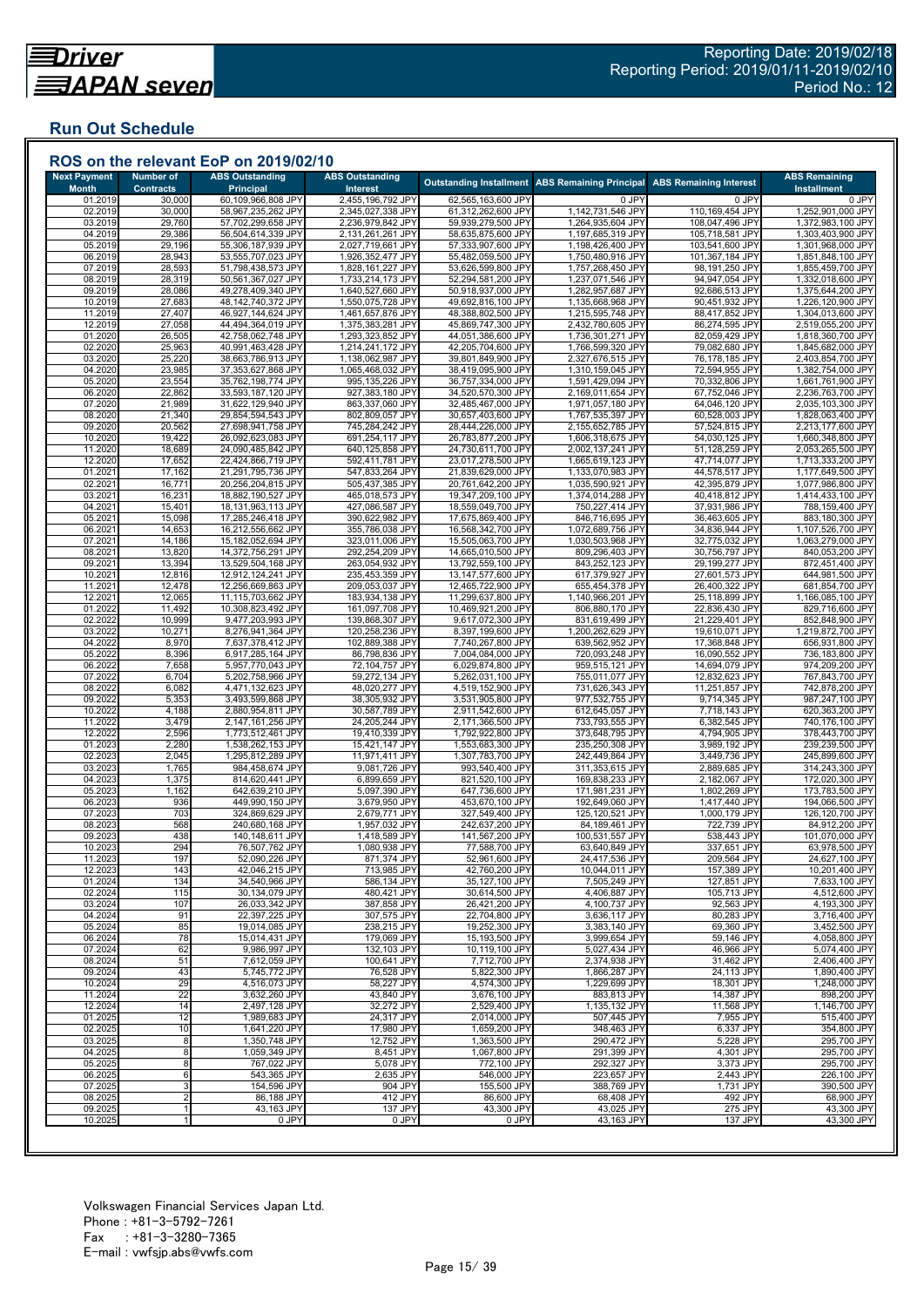

# **Expected Amortisation**

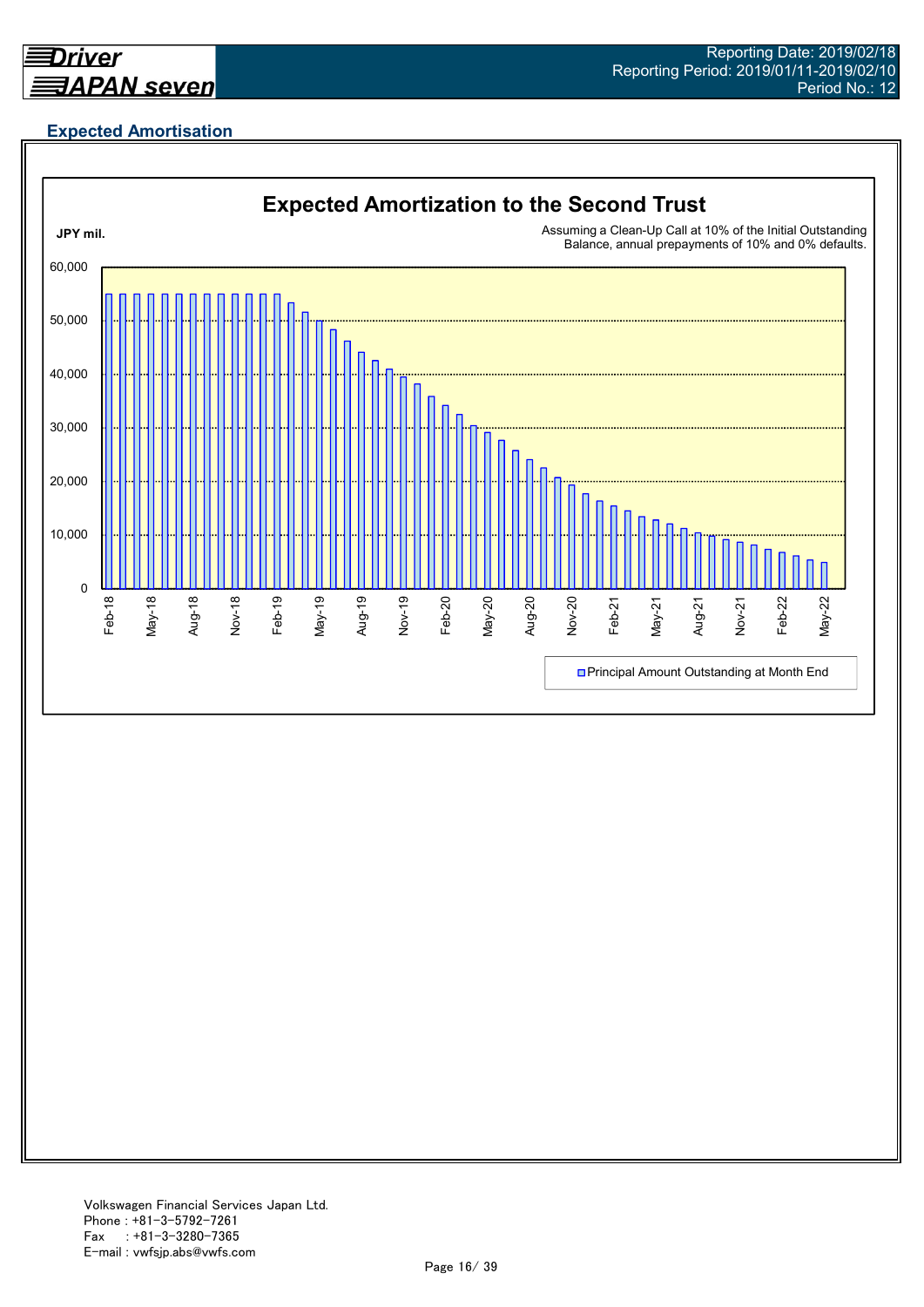## **Distribution by Sub-Servicer**

| <b>Sub-Servicer</b> | Loans  | Number of Percentage<br>of Loans | <b>Outstanding Principal</b><br><b>Balance</b> | Percentage<br>of Balance |
|---------------------|--------|----------------------------------|------------------------------------------------|--------------------------|
| Cedyna              | 17.112 | 57.04 %                          | 34,936,823,954 JPY                             | 58.12 %                  |
| Jaccs               | 12,888 | 42.96 %                          | 25,173,142,854 JPY                             | 41.88 %                  |
| <b>Total</b>        | 30.000 | $100.00 \%$                      | 60,109,966,808 JPY                             | 100.00 %                 |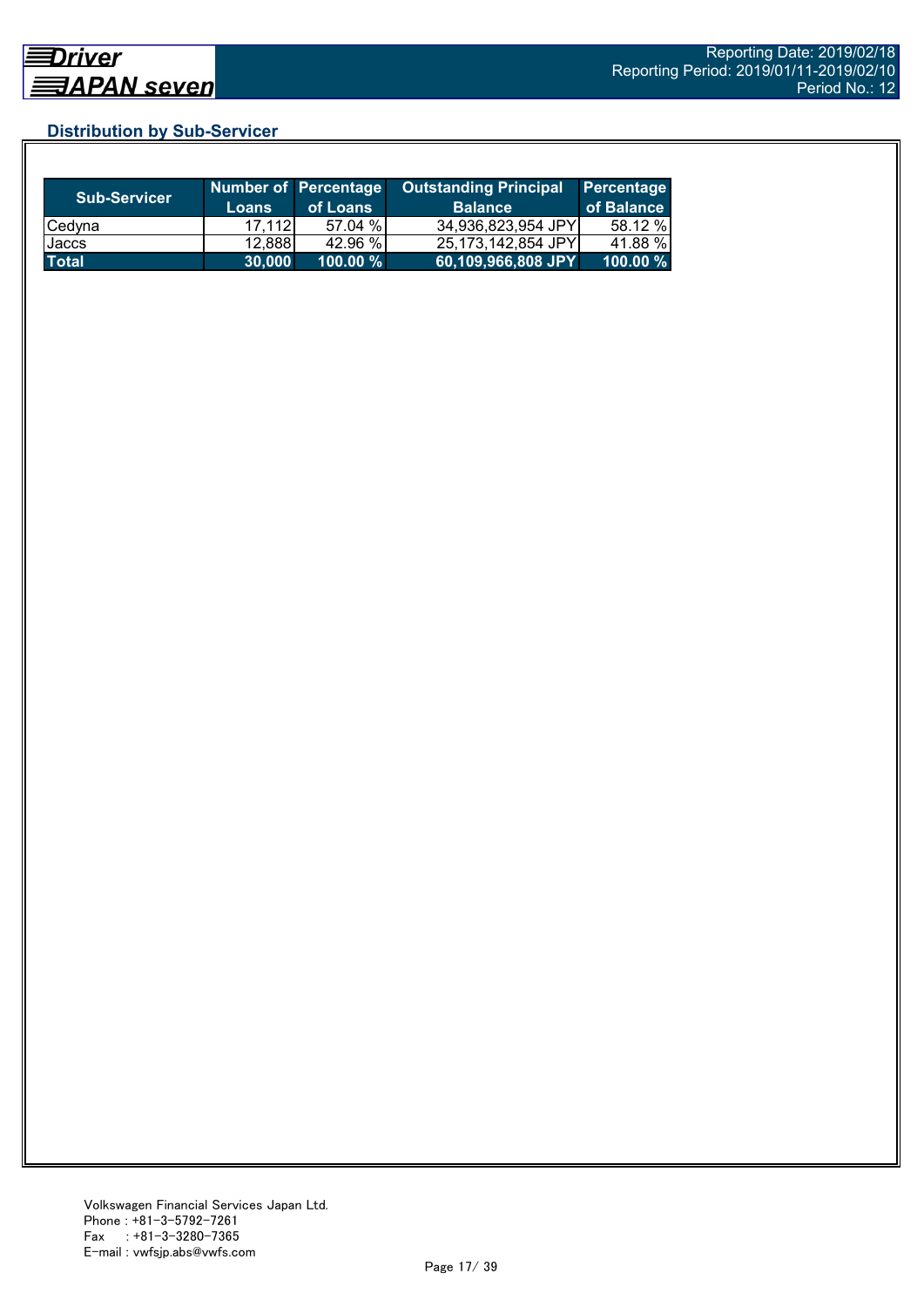## **Distribution by Brand**

| <b>Make</b>  |                 |          | Number of Percentage Outstanding Discounted Percentage |            |
|--------------|-----------------|----------|--------------------------------------------------------|------------|
|              | <b>Loans</b>    | of Loans | <b>Principal Balance</b>                               | of Balance |
| <b>VW</b>    | 18,634          | 62.11 %  | 31,951,415,626 JPY                                     | 53.15 %    |
| Audi         | 11,330          | 37.77 %  | 28,003,021,409 JPY                                     | 46.59 %    |
| Bentley      | 14              | 0.05%    | 94,891,694 JPY                                         | 0.16%      |
| Lamborghini  |                 | 0.02%    | 43,404,110 JPY                                         | 0.07%      |
| Other        | 15 <sub>l</sub> | 0.05%    | 17,233,969 JPY                                         | 0.03%      |
| <b>Total</b> | 30,000          | 100.00 % | 60,109,966,808 JPY                                     | 100.00 %   |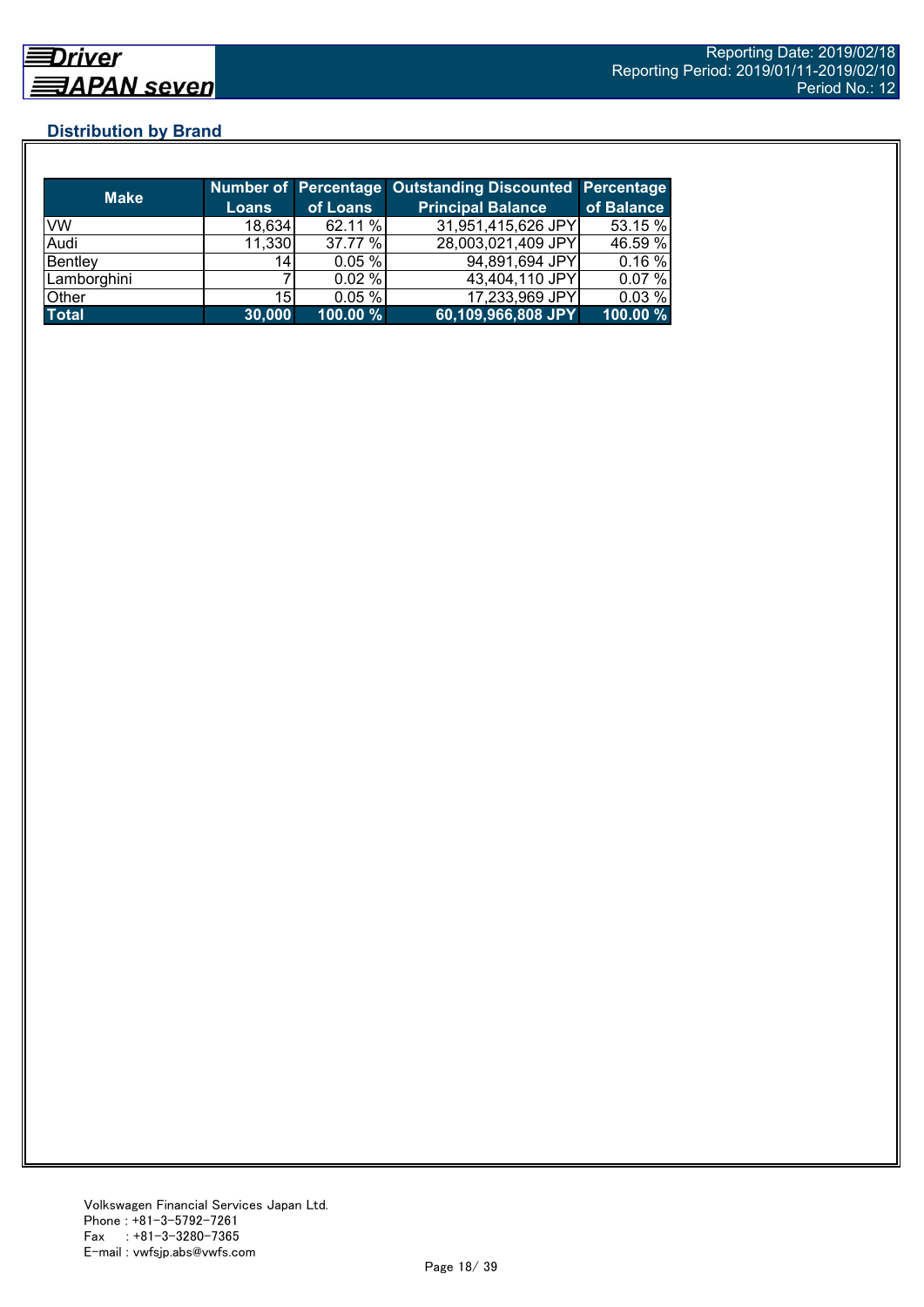## **Distribution by New and Used**

| <b>Distribution by New and Used</b> |              |          |                                                        |            |  |  |
|-------------------------------------|--------------|----------|--------------------------------------------------------|------------|--|--|
|                                     |              |          | Number of Percentage Outstanding Discounted Percentage |            |  |  |
| <b>New or Used</b>                  | <b>Loans</b> | of Loans | <b>Principal Balance</b>                               | of Balance |  |  |
| <b>New</b>                          | 19,573       | 65.24 %  | 46,623,900,421 JPY                                     | 77.56 %    |  |  |
| Used                                | 8,109        | 27.03 %  | 11,990,498,643 JPY                                     | 19.95 %    |  |  |
| Used (Prolonged)                    | 2,318        | 7.73 %   | 1,495,567,744 JPY                                      | 2.49 %     |  |  |
| <b>Total</b>                        | 30,000       | 100.00 % | 60,109,966,808 JPY                                     | 100.00 %   |  |  |

## **Distribution by Brand New and Used**

| <b>New or Used</b>    |              |          | Number of Percentage Outstanding Discounted Percentage |            |
|-----------------------|--------------|----------|--------------------------------------------------------|------------|
|                       | <b>Loans</b> | of Loans | <b>Principal Balance</b>                               | of Balance |
| <b>VW New</b>         | 12,862       | 42.87 %  | 26,185,925,516 JPY                                     | 43.56 %    |
| <b>VW Used</b>        | 4,354        | 14.51 %  | 5,134,847,563 JPY                                      | 8.54%      |
| VW Used (Prolonged)   | 1,418        | 4.73 %   | 630,642,547 JPY                                        | 1.05 %     |
| <b>Audi New</b>       | 6,700        | 22.33 %  | 20,368,627,139 JPY                                     | 33.89 %    |
| Audi Used             | 3,731        | 12.44 %  | 6,773,606,196 JPY                                      | 11.27 %    |
| Audi Used (Prolonged) | 899          | 3.00 %   | 860,788,074 JPY                                        | 1.43 %     |
| Other                 | 36           | 0.12%    | 155,529,773 JPY                                        | 0.26%      |
| <b>Total</b>          | 30,000       | 100.00 % | 60,109,966,808 JPY                                     | 100.00 %   |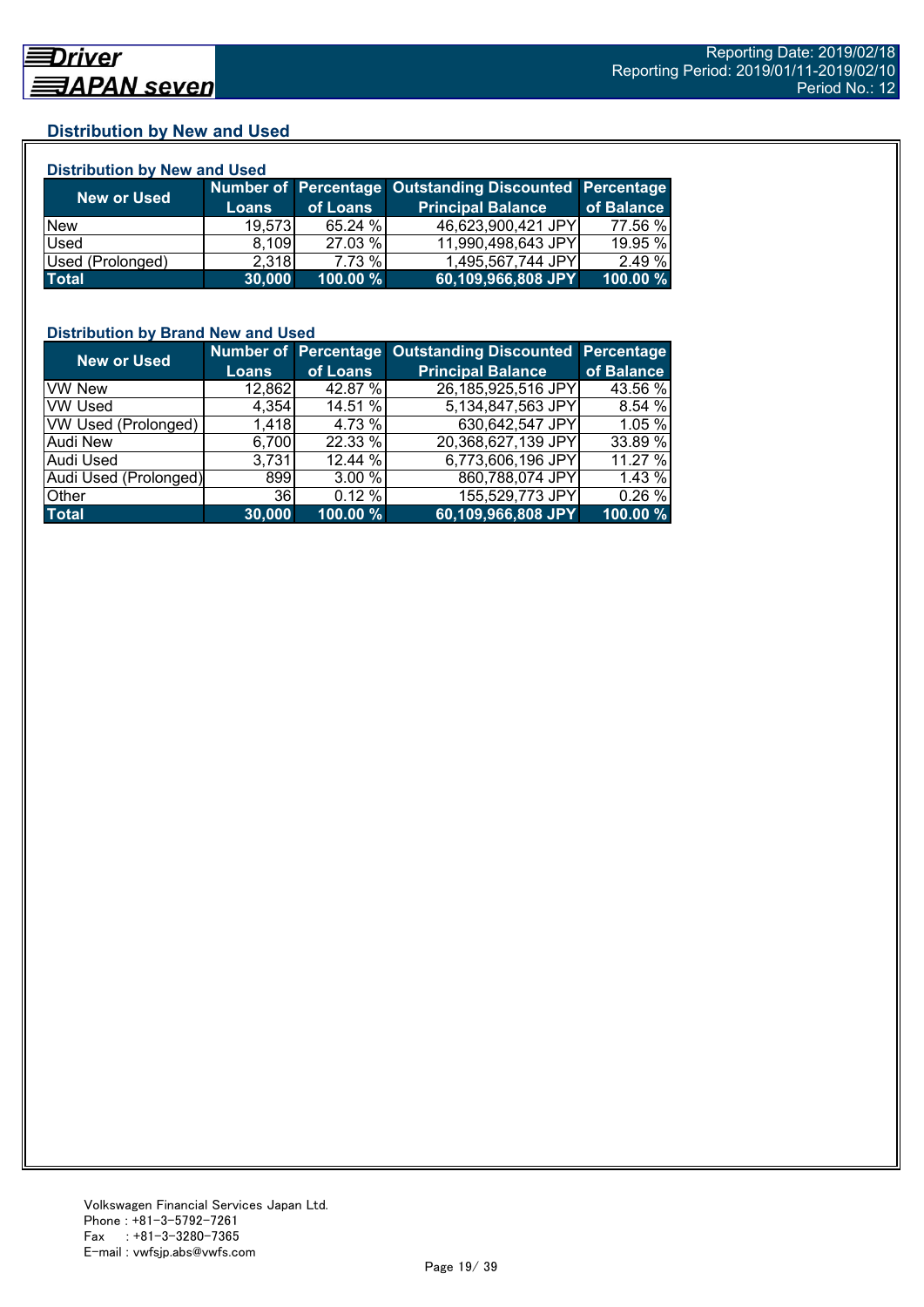## **Distribution by Product Type**

| <b>Loan Type List</b> |                                                           |
|-----------------------|-----------------------------------------------------------|
| <b>Loan Type</b>      | <b>Description</b>                                        |
| 100                   | Volkswagen Owner's Plan                                   |
| 100                   | Audi Owner's Plan                                         |
| 100                   | Lamborghini Auto Loan                                     |
| 100                   | <b>Bentley Auto Loan</b>                                  |
| 101                   | Twin Loan                                                 |
| 105                   | Refinanced Volkswagen Solutions                           |
| 106                   | Refinanced Volkswagen Das Welt Auto with refinance option |
| 106                   | Refinanced Audi S-Loan/ S-Loan Plus                       |
| 106                   | Refinanced Lamborghini Hyper Premium Plan                 |
| 106                   | Refinanced Bentley My Flying B                            |
| 140                   | <b>Volkswagen Solutions</b>                               |
| 140                   | Audi Future Drive*                                        |
| 150                   | Volkswagen Das Welt Auto with refinance option            |
| 150                   | Audi S-Loan                                               |
| 150                   | Lamborghini Hyper Premium Plan                            |
| 150                   | Bentley My Flying B                                       |
| 151                   | Audi S-Loan Plus                                          |

(\*)Audi Future Drive is scheduled to be introduced from March 2018.

#### **Product Type**

| <b>Loan Type</b> |              |          | <b>Number of Percentage Outstanding Discounted</b> | Percentage |
|------------------|--------------|----------|----------------------------------------------------|------------|
|                  | <b>Loans</b> | of Loans | <b>Principal Balance</b>                           | of Balance |
| 100              | 3,290        | 10.97 %  | 4,086,049,964 JPY                                  | 6.80 %     |
| 101              |              | 0.00%    | 0 JPY                                              | 0.00%      |
| 105              | 1,327        | 4.42 %   | 616,515,152 JPY                                    | 1.03 %     |
| 106              | 991          | 3.30 %   | 879,052,592 JPY                                    | 1.46 %     |
| 140-VFJ          | 1,637        | 5.46%    | 3,356,309,602 JPY                                  | 5.58 %     |
| 140-Dealer       | 10,569       | 35.23 %  | 22,183,473,860 JPY                                 | 36.90 %    |
| 150              | 11,706       | 39.02 %  | 27,603,356,304 JPY                                 | 45.92 %    |
| 151              | 480          | 1.60 %   | 1,385,209,334 JPY                                  | 2.30 %     |
| <b>Total</b>     | 30,000       | 100.00 % | 60,109,966,808 JPY                                 | 100.00 %   |

## **Credit Type**

| <b>Credit Type</b>         |        |             | Number of Percentage Outstanding Discounted Percentage |            |
|----------------------------|--------|-------------|--------------------------------------------------------|------------|
|                            | Loans  | of Loans    | <b>Principal Balance</b>                               | of Balance |
| Balloon Type Loan          | 24,392 | 81.31 %     | 54.528.349.100 JPYL                                    | 90.71 %    |
| Equal Instalment Type Loan | 5.608  | 18.69 %     | 5,581,617,708 JPY                                      | 9.29%      |
| <b>Total</b>               | 30.000 | $100.00 \%$ | 60,109,966,808 JPY                                     | 100.00 %   |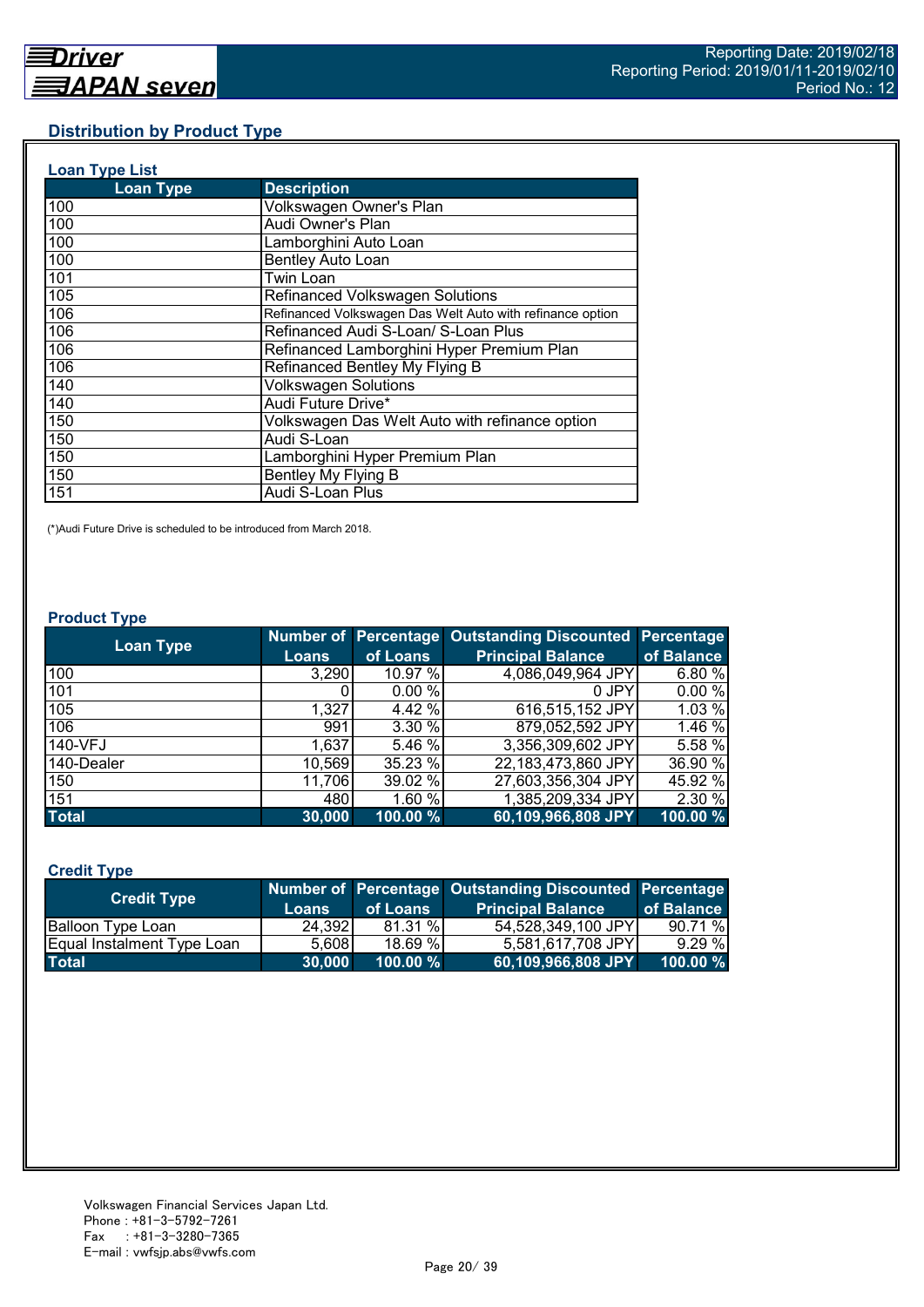# **Distribution by RV**

| <b>Loan Type</b>              | <b>Number of</b><br><b>Loans</b> | <b>Percentage</b><br>of Balance | <b>Outstanding Discounted</b><br><b>Principal Balance</b> |
|-------------------------------|----------------------------------|---------------------------------|-----------------------------------------------------------|
| 100/101/105/106               | 5,608                            | 9.29 %                          | 5,581,617,708 JPY                                         |
| 140-VFJ<br>(excl. balloon)    |                                  | 2.99 %                          | 1,795,598,664 JPY                                         |
| 140-VFJ<br>(balloon)          |                                  | 2.60 %                          | 1,560,710,938 JPY                                         |
| 140-VFJ                       | 1,637                            | 5.58 %                          | 3,356,309,602 JPY                                         |
| 140-Dealer<br>(excl. balloon) |                                  | 19.98 %                         | 12,007,919,663 JPY                                        |
| 140-Dealer<br>(balloon)       |                                  | 16.93 %                         | 10,175,554,197 JPY                                        |
| 140-Dealer                    | 10,569                           | 36.90 %                         | 22,183,473,860 JPY                                        |
| 150<br>(excl. balloon)        |                                  | 22.63 %                         | 13,602,009,632 JPY                                        |
| 150<br>(balloon)              |                                  | 23.29 %                         | 14,001,346,672 JPY                                        |
| 150                           | 11,706                           | 45.92 %                         | 27,603,356,304 JPY                                        |
| 151<br>(excl. balloon)        |                                  | 0.72%                           | 434,831,737 JPY                                           |
| 151<br>(balloon)              |                                  | 1.58 %                          | 950,377,597 JPY                                           |
| 151                           | 480                              | 2.30 %                          | 1,385,209,334 JPY                                         |
| <b>Total</b>                  | 30,000                           | $100.00\%$                      | 60,109,966,808 JPY                                        |

| <b>Type of Payment Portion</b>     | of Balance  | <b>Percentage Outstanding Discounted</b><br><b>Principal Balance</b> |
|------------------------------------|-------------|----------------------------------------------------------------------|
| <b>Monthly Installment Portion</b> | 55.60 %     | 33,421,977,404 JPY                                                   |
| <b>Balloon Portion</b>             | 44.40 %     | 26,687,989,404 JPY                                                   |
| <b>Total</b>                       | $100.00 \%$ | 60,109,966,808 JPY                                                   |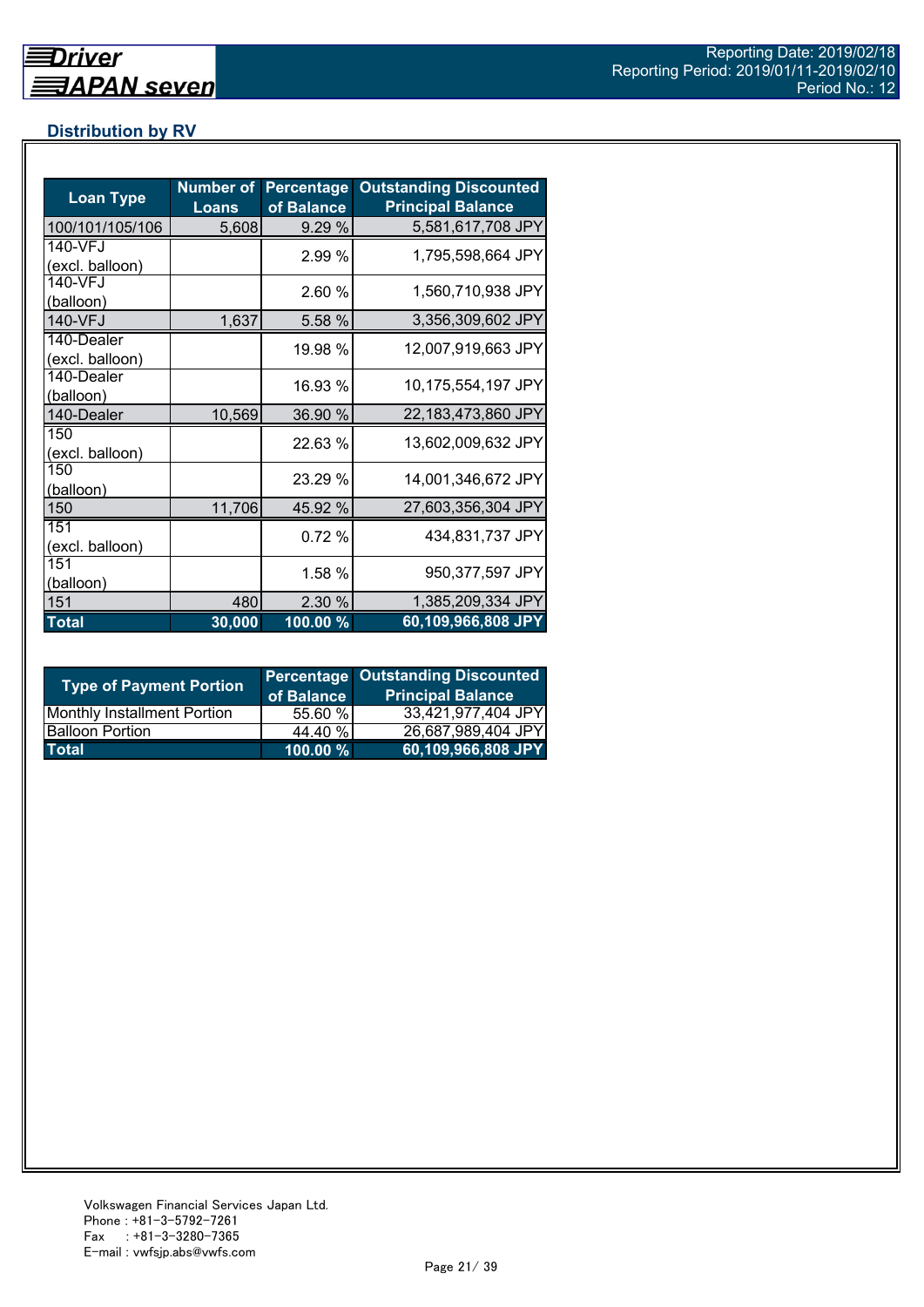# **Distribution by Brand New and Used**

| <b>Audi</b>  |              |          |                                                        |            |
|--------------|--------------|----------|--------------------------------------------------------|------------|
| New or Used  |              |          | Number of Percentage Outstanding Discounted Percentage |            |
|              | <b>Loans</b> | of Loans | <b>Principal Balance</b>                               | of Balance |
| <b>New</b>   | 6.700        | 59.14 %  | 20,368,627,139 JPY                                     | 72.74 %    |
| Used         | 4,630        | 40.86 %  | 7,634,394,270 JPY                                      | 27.26 %    |
| <b>Total</b> | 11,330       | 100.00 % | 28,003,021,409 JPY                                     | 100.00 %   |

#### **Bentley**

| New or Used  | <b>Loans</b> | of Loans    | Number of Percentage Outstanding Discounted Percentage<br><b>Principal Balance</b> | of Balance |
|--------------|--------------|-------------|------------------------------------------------------------------------------------|------------|
| <b>New</b>   |              | 50.00 %     | 43,031,914 JPY                                                                     | 45.35 %    |
| Used         |              | 50.00 %     | 51,859,780 JPY                                                                     | 54.65 %    |
| <b>Total</b> | 14           | $100.00 \%$ | 94,891,694 JPY                                                                     | 100.00 $%$ |

#### **Lamborghini**

| New or Used  | <b>Loans</b> | of Loans | Number of Percentage Outstanding Discounted Percentage<br><b>Principal Balance</b> | of Balance |
|--------------|--------------|----------|------------------------------------------------------------------------------------|------------|
| <b>New</b>   |              | 57.14 %  | 26,315,852 JPY                                                                     | 60.63%     |
| Used         | 31           | 42.86 %  | 17,088,258 JPY                                                                     | 39.37 %    |
| <b>Total</b> |              | 100.00 % | 43,404,110 JPY                                                                     | 100.00 %   |

#### **VW**

| New or Used  |              |          | Number of Percentage Outstanding Discounted Percentage |            |
|--------------|--------------|----------|--------------------------------------------------------|------------|
|              | <b>Loans</b> | of Loans | <b>Principal Balance</b>                               | of Balance |
| <b>New</b>   | 12,862       | 69.02 %  | 26,185,925,516 JPY                                     | 81.96 %    |
| <b>Used</b>  | 5.7721       | 30.98 %  | 5,765,490,110 JPY                                      | 18.04 %    |
| <b>Total</b> | 18,634       | 100.00 % | 31,951,415,626 JPY                                     | 100.00 %   |

#### **OTHER**

| <b>New or Used</b> | <b>Loans</b>    | of Loans  | Number of Percentage Outstanding Discounted Percentage<br><b>Principal Balance</b> | of Balance |
|--------------------|-----------------|-----------|------------------------------------------------------------------------------------|------------|
| <b>New</b>         |                 | $0.00 \%$ | 0 JPY                                                                              | $0.00 \%$  |
| Used               | 15I             | 100.00 %  | 17,233,969 JPY                                                                     | 100.00 %   |
| <b>Total</b>       | 15 <sup>1</sup> | 100.00 %  | 17,233,969 JPY                                                                     | 100.00 $%$ |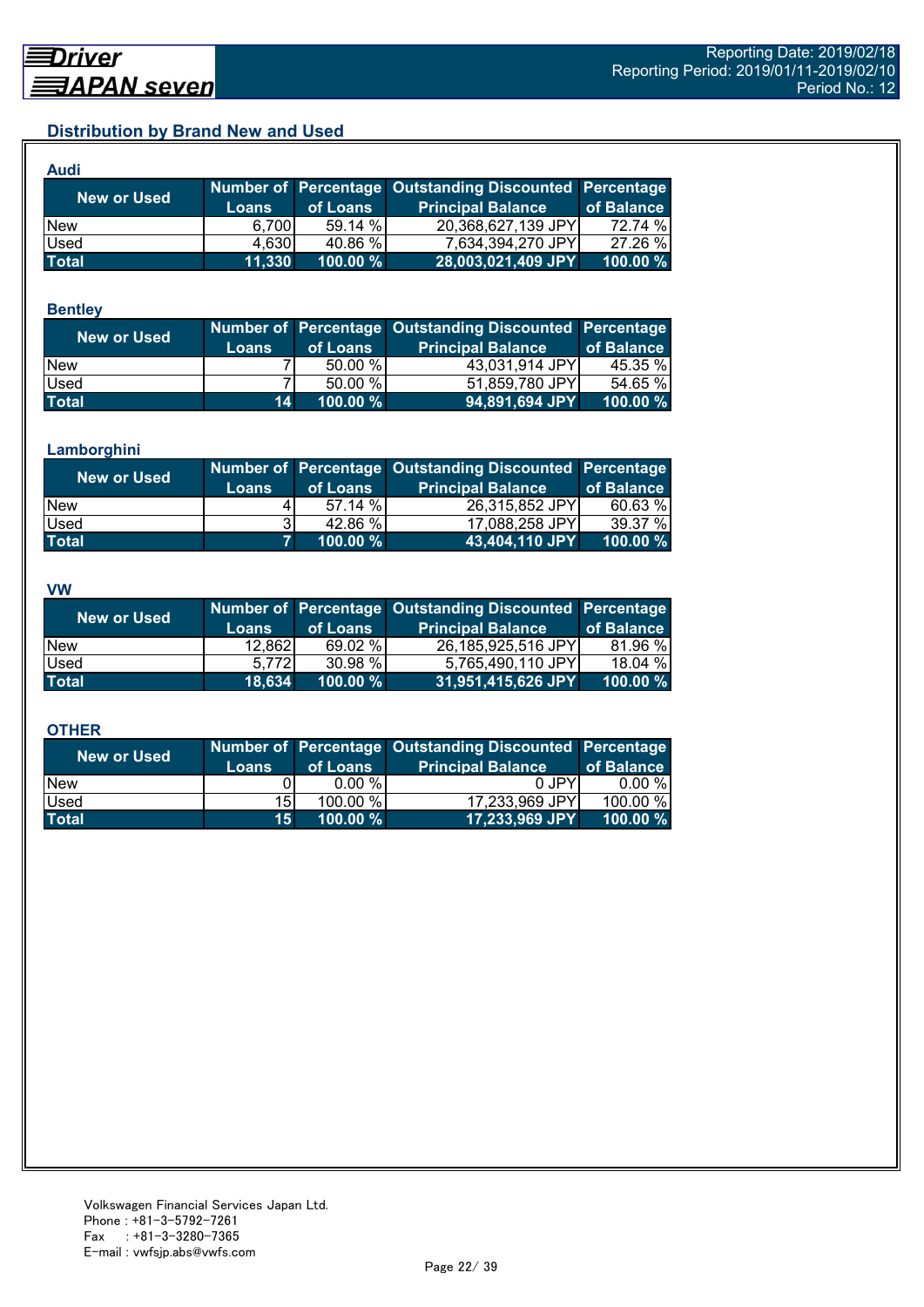# **Distribution by Customer Type**

| <b>Customer Type</b> |              |          |                                                        |            |
|----------------------|--------------|----------|--------------------------------------------------------|------------|
| <b>Customer Type</b> |              |          | Number of Percentage Outstanding Discounted Percentage |            |
|                      | <b>Loans</b> | of Loans | <b>Principal Balance</b>                               | of Balance |
| <b>Retail</b>        | 26,908       | 89.69%   | 51,219,712,208 JPY                                     | 85.21 %    |
| Corporate            | 3.092        | 10.31%   | 8,890,254,600 JPY                                      | 14.79 %    |
| <b>Total</b>         | 30,000       | 100.00 % | 60,109,966,808 JPY                                     | 100.00 %   |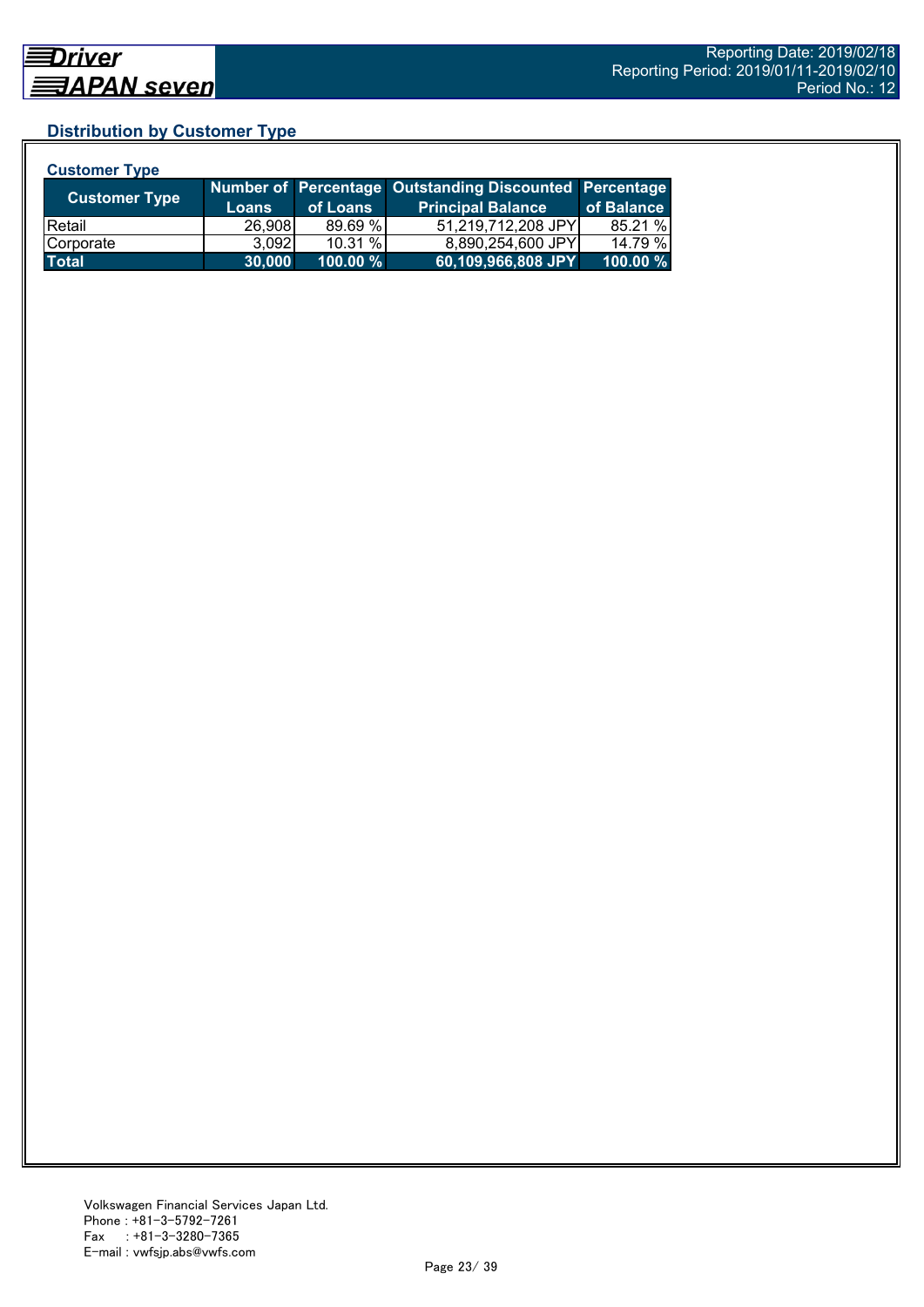# **Distribution by Outstanding Discounted Principal Balance**

| <b>Outstanding Discounted</b>     |              |          | <b>Number of Percentage Outstanding Discounted</b> | Percentage of  |
|-----------------------------------|--------------|----------|----------------------------------------------------|----------------|
| <b>Principal Balance</b>          | <b>Loans</b> | of Loans | <b>Principal Balance</b>                           | <b>Balance</b> |
| 500,000 JPY<br><=                 | 2,313        | 7.71 %   | 631,626,991 JPY                                    | 1.05 %         |
| 1,000,000 JPY<br>500,001 JPY      | 3,830        | 12.77 %  | 2,943,822,631 JPY                                  | 4.90 %         |
| 1,500,000 JPY<br>1.000.001 JPY    | 5,299        | 17.66 %  | 6,683,052,271 JPY                                  | 11.12 %        |
| 2,000,000 JPY<br>1.500.001 JPY -  | 5,667        | 18.89 %  | 9,892,852,373 JPY                                  | 16.46 %        |
| 2,500,000 JPY<br>2.000.001 JPY -  | 4,642        | 15.47 %  | 10,389,996,014 JPY                                 | 17.28 %        |
| 3,000,000 JPY<br>2,500,001 JPY -  | 3,175        | 10.58 %  | 8,681,005,943 JPY                                  | 14.44 %        |
| 3,000,001 JPY -<br>3,500,000 JPY  | 1,964        | 6.55 %   | 6,336,702,995 JPY                                  | 10.54 %        |
| 3.500,001 JPY -<br>4,000,000 JPY  | 1,103        | 3.68 %   | 4,118,156,063 JPY                                  | 6.85 %         |
| 4,000,001 JPY -<br>4,500,000 JPY  | 655          | 2.18 %   | 2,769,439,370 JPY                                  | 4.61 %         |
| 4,500,001 JPY -<br>5,000,000 JPY  | 438          | 1.46 %   | 2,069,740,734 JPY                                  | 3.44%          |
| 6,000,000 JPY<br>5,000,001 JPY -  | 509          | 1.70 %   | 2,754,706,457 JPY                                  | 4.58 %         |
| 7,000,000 JPY<br>6,000,001 JPY -  | 235          | 0.78 %   | 1,510,674,417 JPY                                  | 2.51 %         |
| 8,000,000 JPY<br>7.000.001 JPY -  | 118          | 0.39 %   | 878,936,166 JPY                                    | 1.46 %         |
| 9,000,000 JPY<br>8,000,001 JPY    | 38           | 0.13%    | 317,762,826 JPY                                    | 0.53 %         |
| - 10,000,000 JPY<br>9.000.001 JPY | 14           | 0.05%    | 131,491,557 JPY                                    | 0.22 %         |
| >= 10,000,001 JPY                 | 0            | 0.00%    | 0 JPY                                              | 0.00%          |
| <b>Total</b>                      | 30,000       | 100.00 % | 60,109,966,808 JPY                                 | 100.00%        |

| <b>Statistics</b>                                       |               |
|---------------------------------------------------------|---------------|
| <b>Minimum</b> Outstanding Discounted Principal Balance | 7,677 JPY     |
| <b>Maximum</b> Outstanding Discounted Principal Balance | 9,837,861 JPY |
| <b>Average Outstanding Discounted Principal Balance</b> | 2,003,666 JPY |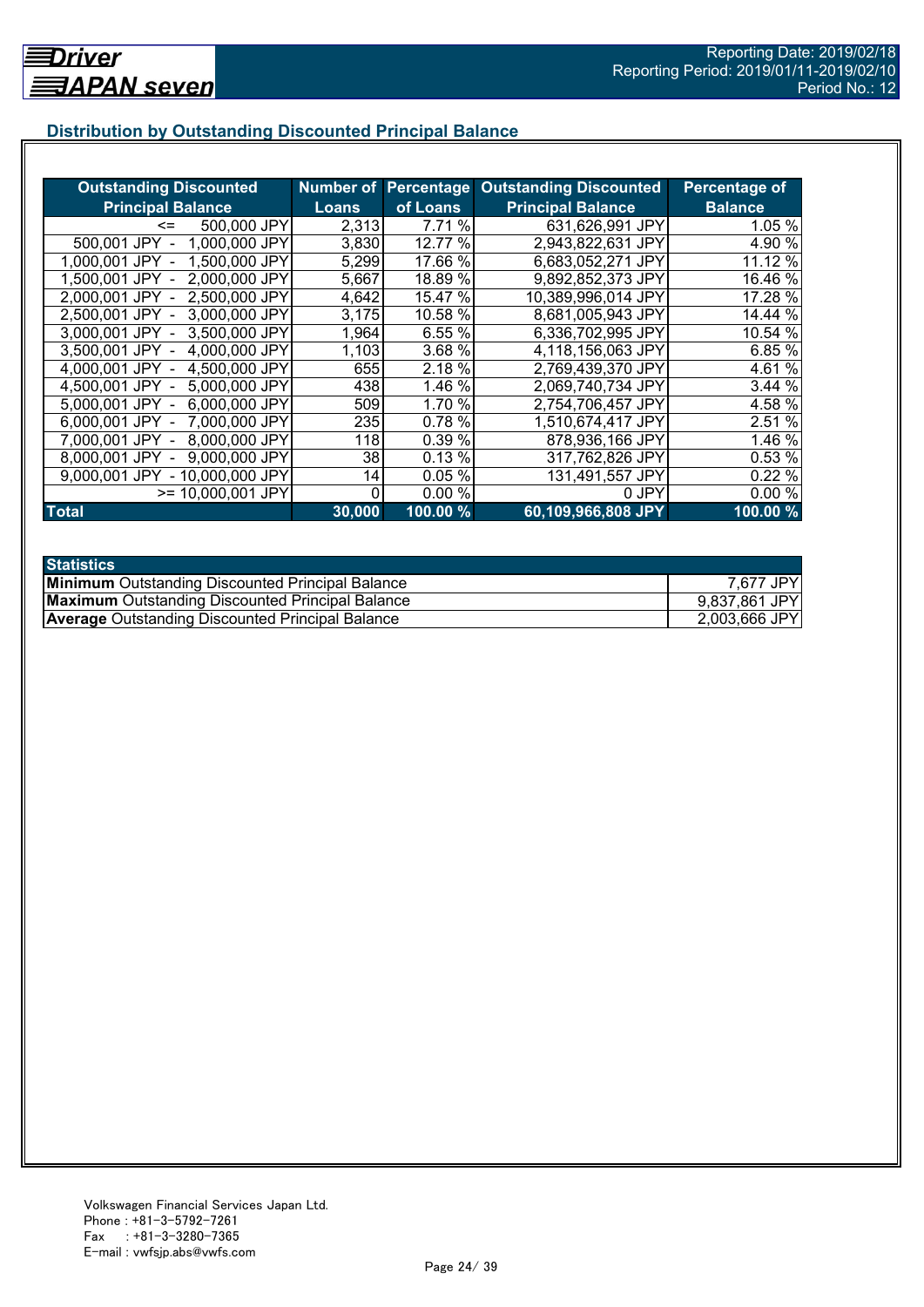# **Distribution by Original Principal Amount**

|                                   |        |          | <b>Number of Percentage Outstanding Discounted</b> | <b>Percentage of</b> |
|-----------------------------------|--------|----------|----------------------------------------------------|----------------------|
| <b>Original Principal Balance</b> | Loans  | of Loans | <b>Principal Balance</b>                           | <b>Balance</b>       |
| 500,000 JPY<br><=                 | 392    | 1.31%    | 74,386,925 JPY                                     | 0.12%                |
| 500,001 JPY<br>1.000.000 JPY      | 2,055  | 6.85 %   | 951,326,687 JPY                                    | 1.58 %               |
| 1,500,000 JPY<br>1.000.001 JPY    | 3,451  | 11.50 %  | 2,872,277,127 JPY                                  | 4.78 %               |
| 2,000,000 JPY<br>1.500.001 JPY    | 4,541  | 15.14 %  | 5,683,264,729 JPY                                  | 9.45 %               |
| 2,500,000 JPY<br>2.000.001 JPY    | 4,490  | 14.97 %  | 7,305,115,661 JPY                                  | 12.15 %              |
| 3,000,000 JPY<br>2.500.001 JPY    | 4,454  | 14.85 %  | 8,893,405,351 JPY                                  | 14.80 %              |
| 3,000,001 JPY -<br>3,500,000 JPY  | 3,356  | 11.19 %  | 7,995,004,173 JPY                                  | 13.30 %              |
| 3,500,001 JPY<br>4,000,000 JPY    | 2,420  | 8.07 %   | 6,691,523,710 JPY                                  | 11.13 %              |
| 4,500,000 JPY<br>4,000,001 JPY    | 1,457  | 4.86 %   | 4,585,055,934 JPY                                  | 7.63 %               |
| 5,000,000 JPY<br>4.500.001 JPY -  | 1,058  | 3.53 %   | 3,737,360,970 JPY                                  | 6.22%                |
| 6,000,000 JPY<br>5,000,001 JPY -  | 1,045  | 3.48 %   | 4,239,759,490 JPY                                  | 7.05 %               |
| 7,000,000 JPY<br>6,000,001 JPY -  | 591    | 1.97 %   | 2,820,345,848 JPY                                  | 4.69 %               |
| 8,000,000 JPY<br>7.000.001 JPY -  | 322    | 1.07 %   | 1,780,842,321 JPY                                  | 2.96 %               |
| 9.000.000 JPY<br>8.000.001 JPY    | 148    | 0.49%    | 914,597,282 JPY                                    | 1.52 %               |
| - 10,000,000 JPY<br>9.000.001 JPY | 114    | 0.38 %   | 796,689,328 JPY                                    | 1.33 %               |
| $>= 10,000,001$ JPY               | 106    | 0.35 %   | 769,011,272 JPY                                    | 1.28 %               |
| <b>Total</b>                      | 30,000 | 100.00 % | 60,109,966,808 JPY                                 | 100.00%              |

| <b>Statistics</b>                         |                |
|-------------------------------------------|----------------|
| <b>Minimum</b> Original Principal Balance | 100,000 JPY    |
| <b>Maximum</b> Original Principal Balance | 24,000,000 JPY |
| <b>Average Original Principal Balance</b> | 2,796,078 JPY  |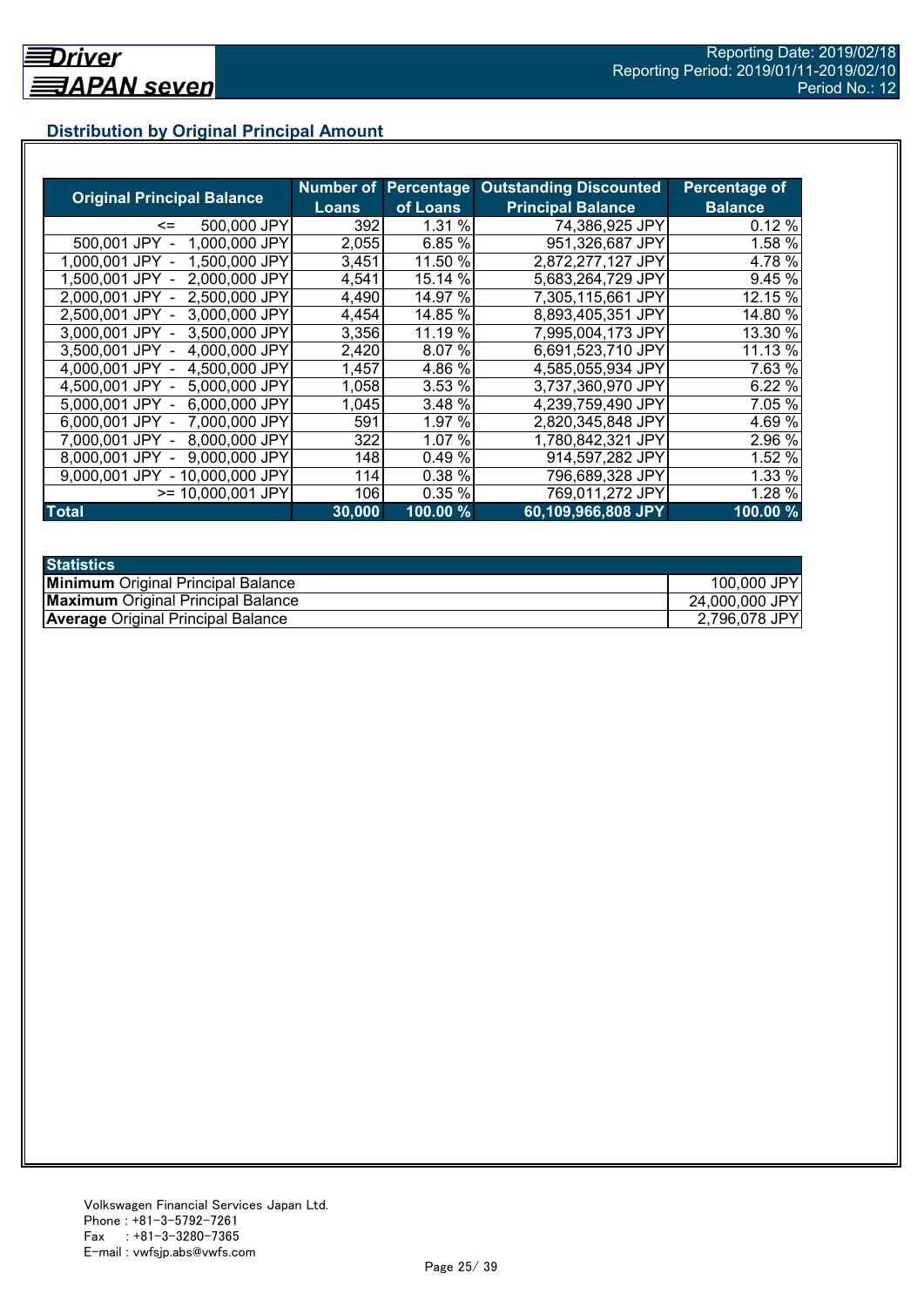# **Distribution by Interest Rate paid by the Obligor**

|                       |              |          | Interest Rate paid by the Number of Percentage Outstanding Discounted | <b>Percentage</b> |
|-----------------------|--------------|----------|-----------------------------------------------------------------------|-------------------|
| <b>Obligor</b>        | <b>Loans</b> | of Loans | <b>Principal Balance</b>                                              | of Balance        |
| < 0.900 %             | 380          | 1.27%    | 943,147,743 JPY                                                       | 1.57%             |
| $0.900\% < 1.500\%$   | 5,302        | 17.67 %  | 12,371,713,163 JPY                                                    | 20.58 %           |
| 1.500 % < 2.000 %     | 9,691        | 32.30 %  | 21,775,243,071 JPY                                                    | 36.23 %           |
| $2.000 \% < 2.500 \%$ | 201          | 0.67%    | 710,890,638 JPY                                                       | 1.18 %            |
| $2.500 \% < 3.000 \%$ | 9,341        | 31.14 %  | 18,820,256,024 JPY                                                    | 31.31 %           |
| $3.000 \% < 3.500 \%$ | 1,181        | 3.94 %   | 1,015,414,623 JPY                                                     | 1.69 %            |
| $3.500 \% < 4.000 \%$ | 3,895        | 12.98 %  | 4,462,952,695 JPY                                                     | 7.42 %            |
| 4.000 % < 4.500 %     |              | 0.03%    | 10,348,851 JPY                                                        | 0.02%             |
| 4.500 % < 5.000 %     |              | 0.00%    | 0 JPY                                                                 | $0.00\%$          |
| 5.000 % or more       |              | 0.00%    | 0 JPY                                                                 | 0.00%             |
| <b>Total</b>          | 30,000       | 100.00 % | 60,109,966,808 JPY                                                    | 100.00 %          |

| <b>Statistics</b>                     |          |
|---------------------------------------|----------|
| <b>Minimum</b> Interest Rate          | $0.00\%$ |
| <b>Maximum</b> Interest Rate          | 4.09%    |
| <b>Weighted Average Interest Rate</b> | 2.17%    |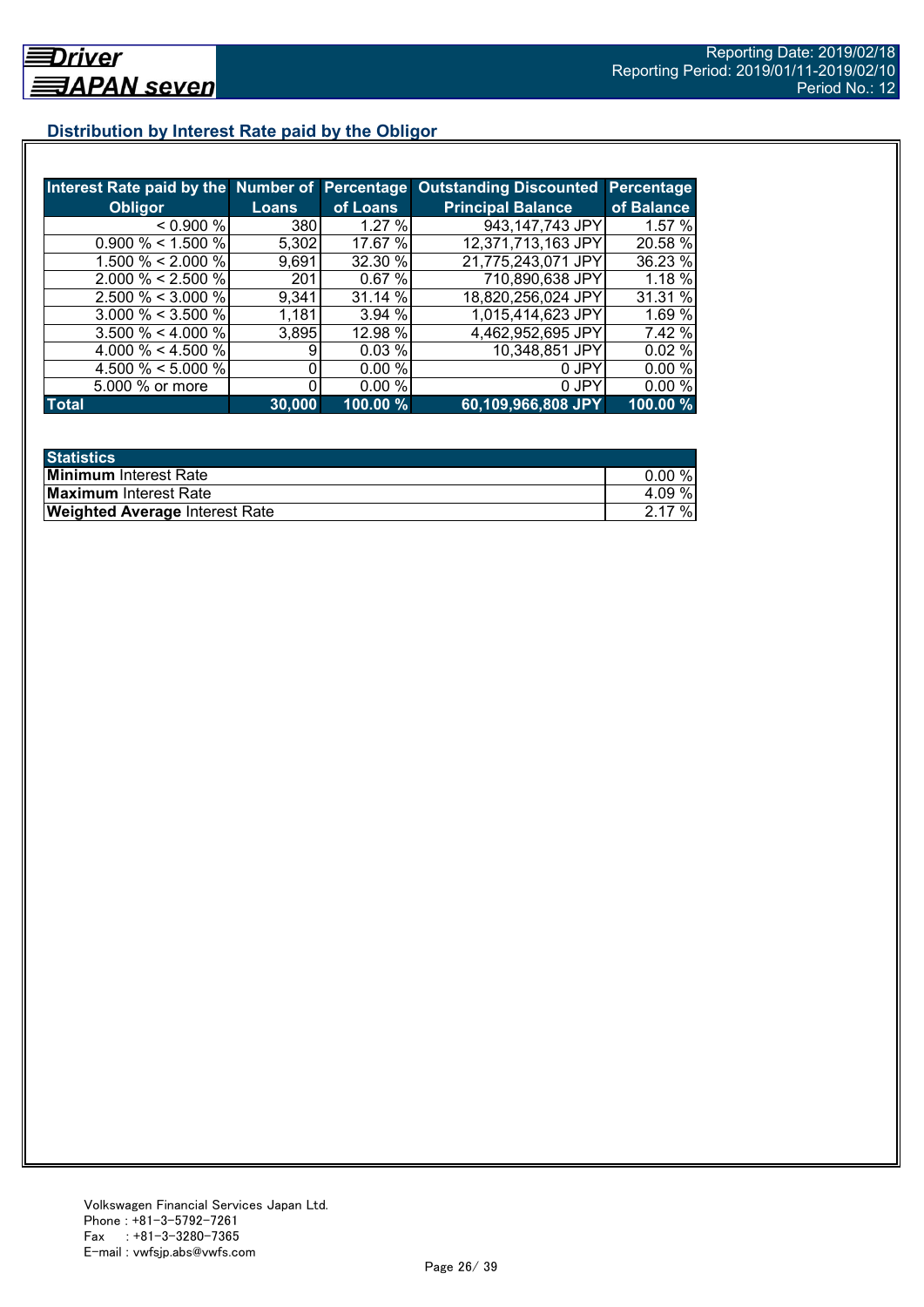# **Distribution by Original Term**

|              |              |          | Length of Original Term Number of Percentage Outstanding Discounted | Percentage |
|--------------|--------------|----------|---------------------------------------------------------------------|------------|
| (months)     | <b>Loans</b> | of Loans | <b>Principal Balance</b>                                            | of Balance |
| $6 - 12$     | 124          | 0.41%    | 42,626,619 JPY                                                      | 0.07%      |
| $13 - 18$    | 75           | 0.25%    | 15,537,567 JPY                                                      | 0.03%      |
| $19 - 24$    | 1,491        | 4.97 %   | 739,501,198 JPY                                                     | 1.23 %     |
| $25 - 30$    | 115l         | 0.38 %   | 75,380,251 JPY                                                      | 0.13%      |
| $31 - 36$    | 11,842       | 39.47 %  | 25,231,114,447 JPY                                                  | 41.97 %    |
| $37 - 42$    | 86           | 0.29%    | 83,519,748 JPY                                                      | 0.14%      |
| $43 - 48$    | 1,687        | 5.62 %   | 2,375,243,795 JPY                                                   | 3.95 %     |
| $49 - 54$    | 19           | 0.06%    | 23,407,654 JPY                                                      | 0.04%      |
| $55 - 60$    | 13,966       | 46.55 %  | 30,315,519,064 JPY                                                  | 50.43 %    |
| $61 - 66$    | 17           | 0.06%    | 34,240,066 JPY                                                      | 0.06%      |
| $67 - 72$    | 449          | 1.50 %   | 813,050,294 JPY                                                     | 1.35 %     |
| 73 - 84      | 129          | 0.43%    | 360,826,105 JPY                                                     | 0.60%      |
| <b>Total</b> | 30,000       | 100.00 % | 60,109,966,808 JPY                                                  | 100.00 %   |

| <b>Statistics</b>                               |    |
|-------------------------------------------------|----|
| <b>Minimum</b> Original Term in months          |    |
| <b>Maximum</b> Original Term in months          | 84 |
| <b>Weighted Average Original Term in months</b> |    |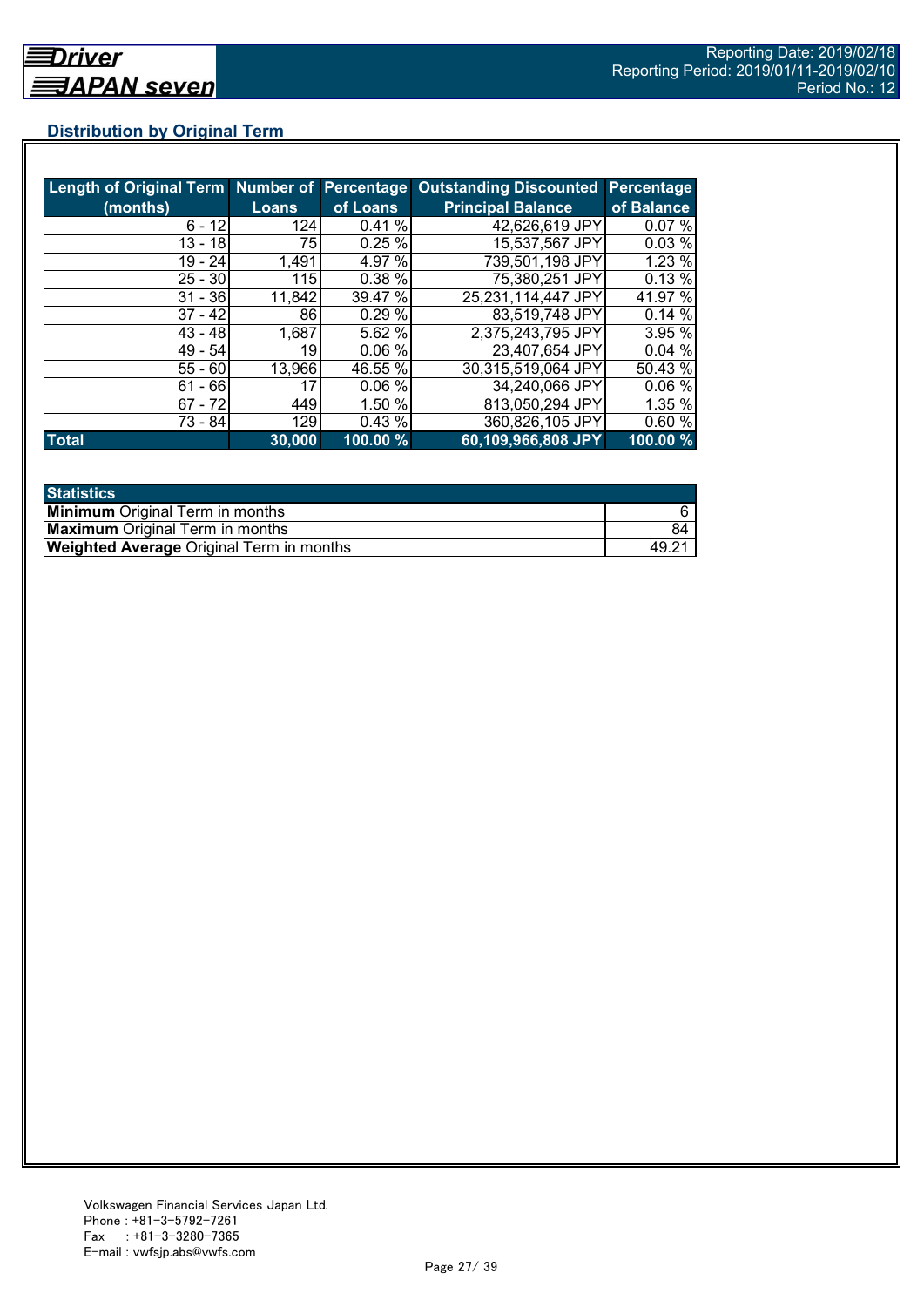# **Distribution by Remaining Term**

| <b>Length of Remaining</b> |              |          | Number of Percentage Outstanding Discounted | <b>Percentage</b> |
|----------------------------|--------------|----------|---------------------------------------------|-------------------|
| <b>Term (months)</b>       | <b>Loans</b> | of Loans | <b>Principal Balance</b>                    | of Balance        |
| $= 12$                     | 4,037        | 13.46 %  | 4,710,965,866 JPY                           | 7.84 %            |
| 13 - 18                    | 4,623        | 15.41 %  | 8,499,834,327 JPY                           | 14.14 %           |
| $19 - 24$                  | 4,569        | 15.23 %  | 10,059,976,805 JPY                          | 16.74 %           |
| $25 - 30$                  | 2,951        | 9.84 %   | 5,764,086,457 JPY                           | 9.59 %            |
| $31 - 36$                  | 2,821        | 9.40 %   | 5,371,489,232 JPY                           | 8.94 %            |
| $37 - 42$                  | 4,917        | 16.39 %  | 10.422,468,251 JPY                          | 17.34 %           |
| $43 - 48$                  | 4,037        | 13.46 %  | 9,876,490,082 JPY                           | 16.43 %           |
| $49 - 54$                  | 1,477        | 4.92 %   | 3,828,353,123 JPY                           | 6.37 %            |
| $55 - 60$                  | 453          | 1.51 %   | 1,249,624,627 JPY                           | 2.08 %            |
| $61 - 66$                  | 64           | 0.21%    | 160,863,107 JPY                             | 0.27%             |
| $67 - 72$                  | 41           | 0.14%    | 134,681,857 JPY                             | 0.22%             |
| 73 - 84                    | 10           | 0.03%    | 31,133,074 JPY                              | 0.05%             |
| <b>Total</b>               | 30,000       | 100.00 % | 60,109,966,808 JPY                          | 100.00 %          |

| <b>Statistics</b>                                |       |
|--------------------------------------------------|-------|
| <b>Minimum</b> Remaining Term in months          |       |
| <b>Maximum</b> Remaining Term in months          |       |
| <b>Weighted Average Remaining Term in months</b> | 30.98 |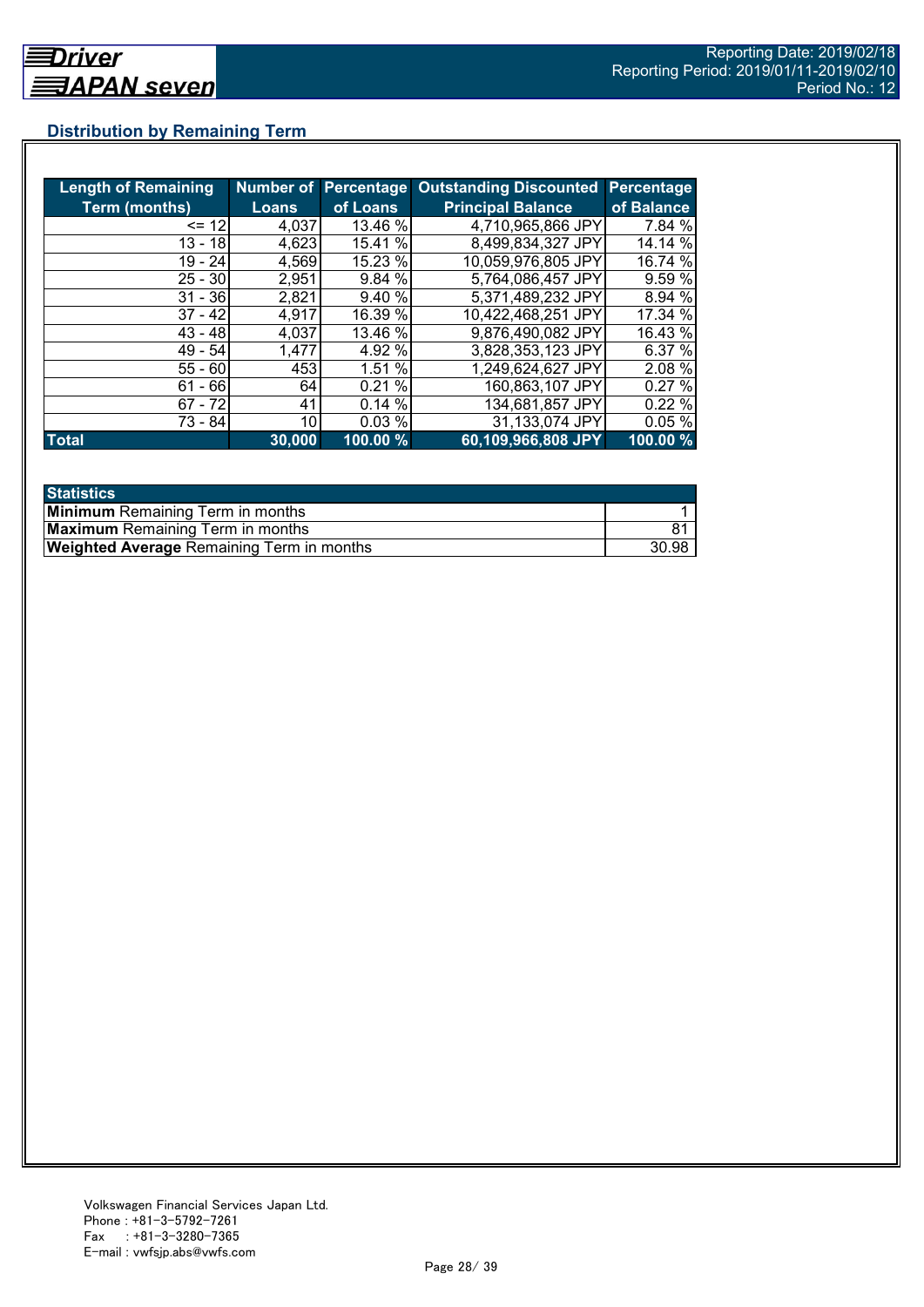# **Distribution by Seasoning**

|                           |        | <b>Number of Percentage</b> | <b>Outstanding Discounted</b> | Percentage |
|---------------------------|--------|-----------------------------|-------------------------------|------------|
| <b>Seasoning (months)</b> | Loans  | of Loans                    | <b>Principal Balance</b>      | of Balance |
| $= 12$                    | 4,707  | 15.69 %                     | 10,786,602,157 JPY            | 17.94 %    |
| $13 - 18$                 | 10,120 | 33.73 %                     | 22,079,856,251 JPY            | 36.73 %    |
| $19 - 24$                 | 9,535  | 31.78 %                     | 18,284,973,747 JPY            | 30.42 %    |
| $25 - 30$                 | 3,078  | 10.26 %                     | 5,527,142,704 JPY             | 9.20 %     |
| $31 - 36$                 | 1,700  | 5.67 %                      | 2,592,671,555 JPY             | 4.31 %     |
| $37 - 42$                 | 341    | 1.14%                       | 404,475,976 JPY               | 0.67%      |
| $43 - 48$                 | 222    | 0.74%                       | 220, 161, 331 JPY             | 0.37%      |
| 49 - 54                   | 140    | 0.47%                       | 116,812,082 JPY               | 0.19%      |
| $55 - 60$                 | 141    | 0.47%                       | 87,558,893 JPY                | 0.15%      |
| $61 - 66$                 | 12     | 0.04%                       | 8,532,733 JPY                 | 0.01%      |
| $67 - 72$                 |        | 0.01%                       | 1,179,379 JPY                 | 0.00%      |
| 73 - 84                   |        | 0.00%                       | 0 JPY                         | 0.00%      |
| <b>Total</b>              | 30,000 | 100.00 %                    | 60,109,966,808 JPY            | 100.00 %   |

| <b>Statistics</b>                           |  |
|---------------------------------------------|--|
| <b>Minimum</b> Seasoning in months          |  |
| <b>Maximum</b> Seasoning in months          |  |
| <b>Weighted Average</b> Seasoning in months |  |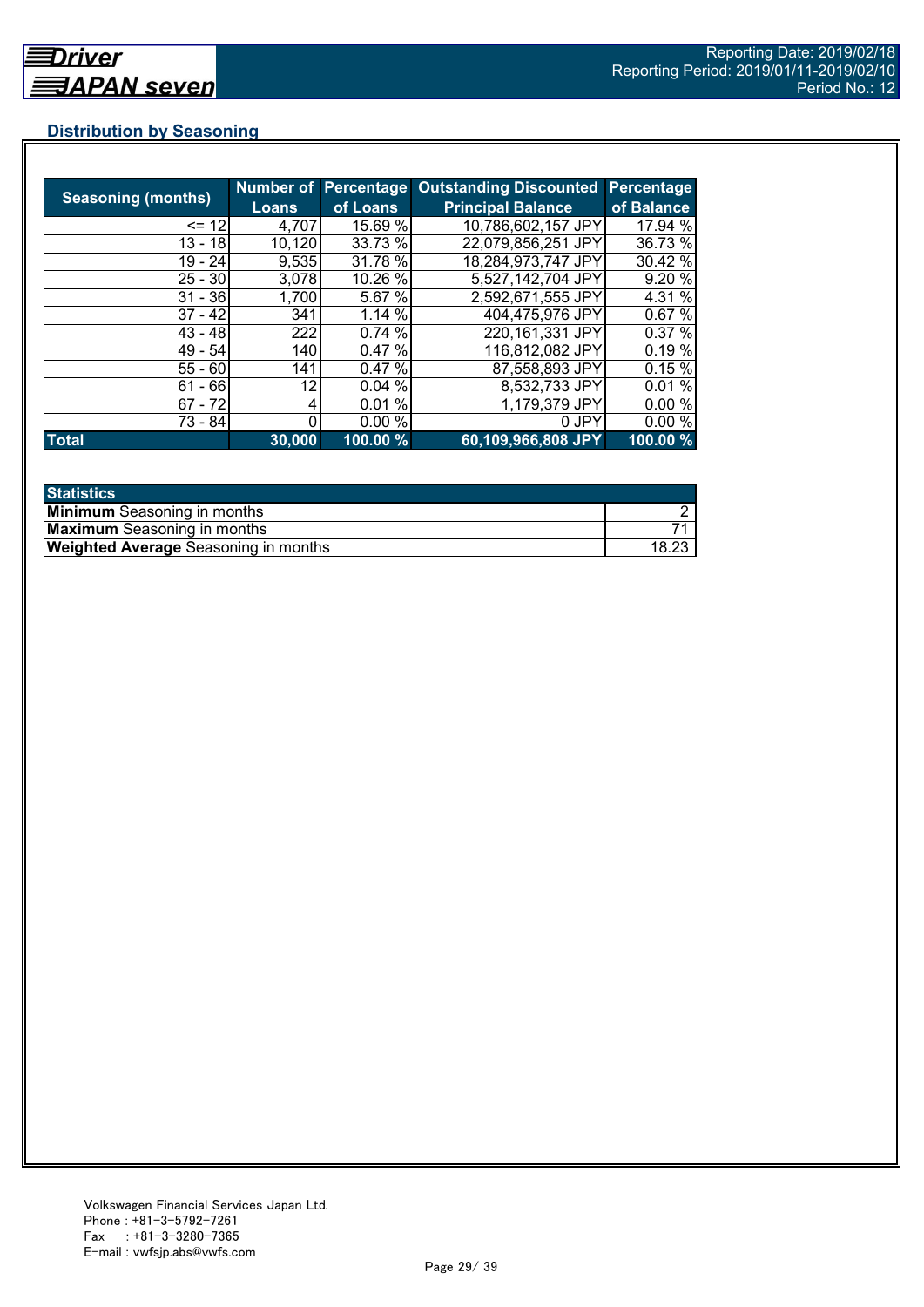## **Distribution by Type of Car**

| <b>Type of Car</b> |              |          |                                                        |            |
|--------------------|--------------|----------|--------------------------------------------------------|------------|
|                    |              |          | Number of Percentage Outstanding Discounted Percentage |            |
| <b>Type of Car</b> | <b>Loans</b> | of Loans | <b>Principal Balance</b>                               | of Balance |
| <b>New</b>         | 19,573       | 65.24 %  | 46,623,900,421 JPY                                     | 77.56 %    |
| Used               | 10.427       | 34.76 %  | 13,486,066,387 JPY                                     | 22.44%     |
| <b>Total</b>       | 30,000       | 100.00 % | 60,109,966,808 JPY                                     | 100.00 %   |

#### **Type of Car: Only Balloon Loans**

| Type of Car  | <b>Loans</b> | of Loans    | Number of Percentage Outstanding Discounted Percentage<br><b>Principal Balance</b> | of Balance  |
|--------------|--------------|-------------|------------------------------------------------------------------------------------|-------------|
| <b>New</b>   | 18,668       | 76.53 %     | 45.203.994.050 JPYI                                                                | 82.90 %     |
| <b>Used</b>  | 5.724        | 23.47 %     | 9,324,355,050 JPY                                                                  | 17.10 %     |
| <b>Total</b> | 24,392       | $100.00 \%$ | 54,528,349,100 JPY                                                                 | $100.00 \%$ |

#### **Type of Car: Only Equal Instalment Loans**

| <b>Type of Car</b> | <b>Loans</b> | of Loans    | Number of Percentage Outstanding Discounted Percentage<br><b>Principal Balance</b> | of Balance |
|--------------------|--------------|-------------|------------------------------------------------------------------------------------|------------|
| <b>New</b>         | 905I         | 16.14%      | 1,419,906,371 JPY                                                                  | 25.44 %    |
| <b>Used</b>        | 4.703        | 83.86 %     | 4,161,711,337 JPY                                                                  | 74.56 %    |
| <b>Total</b>       | 5,608        | $100.00 \%$ | 5,581,617,708 JPY                                                                  | 100.00 %   |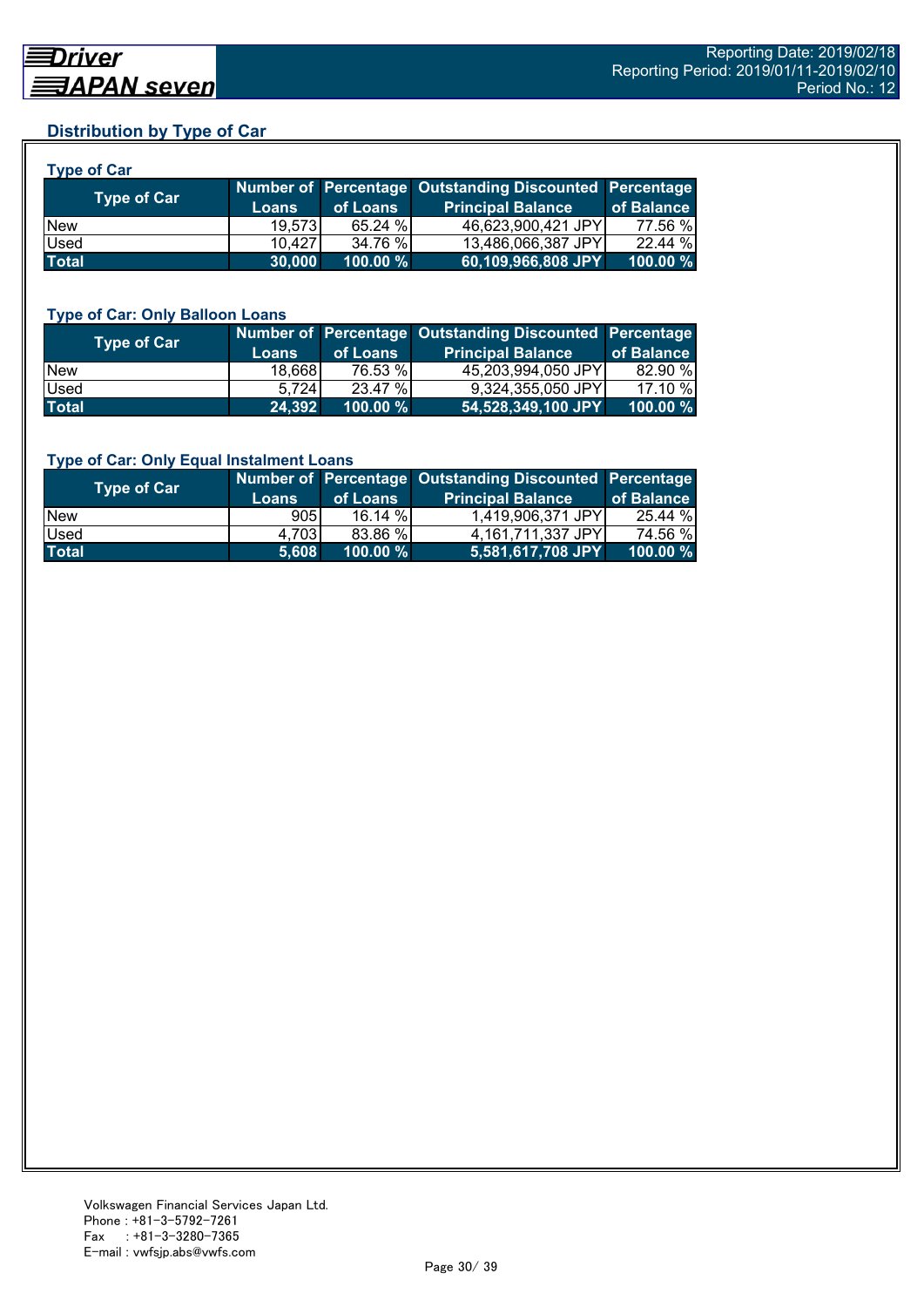## **Distribution by Brand and Model**

| <b>Make</b>                  | <b>Model</b>             |                 |          | Number of Percentage Outstanding Discounted Percentage |            |
|------------------------------|--------------------------|-----------------|----------|--------------------------------------------------------|------------|
|                              |                          | Loans           | of Loans | <b>Principal Balance</b>                               | of Balance |
| Audi                         | A <sub>1</sub>           | 1,018           | 3.39 %   | 1,388,548,026 JPY                                      | 2.31 %     |
|                              | A3                       | 2,617           | 8.72 %   | 4,593,402,572 JPY                                      | 7.64 %     |
|                              | $\overline{A4}$          | 2.188           | 7.29 %   | 5,777,324,841 JPY                                      | 9.61%      |
|                              | A <sub>5</sub>           | 674             | 2.25 %   | 2,013,812,069 JPY                                      | 3.35 %     |
|                              | A <sub>6</sub>           | 655             | 2.18%    | 1,702,015,640 JPY                                      | 2.83 %     |
|                              | A7                       | 228             | 0.76%    | 862,346,239 JPY                                        | 1.43%      |
|                              | A <sub>8</sub>           | 76              | 0.25%    | 331,010,843 JPY                                        | 0.55%      |
|                              | $\overline{S1}$          | 103             | 0.34 %   | 194,308,107 JPY                                        | 0.32 %     |
|                              | $\overline{\mathsf{S}3}$ | 348             | 1.16%    | 914,584,790 JPY                                        | 1.52%      |
|                              | S <sub>4</sub>           | 169             | 0.56%    | 689,958,342 JPY                                        | 1.15 %     |
|                              | S <sub>5</sub>           | 117             | 0.39%    | 500,415,979 JPY                                        | 0.83%      |
|                              | $\overline{\mathsf{S6}}$ | 30              | 0.10%    | 117,532,130 JPY                                        | 0.20%      |
|                              | $\overline{\mathsf{S}7}$ | $\overline{28}$ | 0.09%    | 121,255,449 JPY                                        | 0.20%      |
|                              | S8                       | 18              | 0.06%    | 102,170,562 JPY                                        | 0.17%      |
|                              | SQ <sub>5</sub>          | 34              | 0.11%    | 211,153,677 JPY                                        | 0.35%      |
|                              | RS3                      | $\overline{30}$ | 0.10%    | 132,783,655 JPY                                        | 0.22%      |
|                              | RS4                      | 8               | 0.03%    | 31,735,391 JPY                                         | 0.05%      |
|                              | RS5                      | 8               | 0.03%    | 27,772,137 JPY                                         | 0.05%      |
|                              | RS <sub>6</sub>          | 9               | 0.03%    | 35,012,205 JPY                                         | 0.06%      |
|                              | RS7                      | $\overline{8}$  | 0.03%    | 46,773,080 JPY                                         | 0.08%      |
|                              | $\overline{Q}$           | 552             | 1.84 %   |                                                        | 2.35 %     |
|                              |                          | 831             | 2.77 %   | 1,414,104,261 JPY                                      | 2.87%      |
|                              | Q3                       | 583             |          | 1,724,742,297 JPY                                      |            |
|                              | Q5                       |                 | 1.94 %   | 1,811,679,976 JPY                                      | 3.01 %     |
|                              | Q7                       | 225             | 0.75 %   | 1,127,630,368 JPY                                      | 1.88 %     |
|                              | RSQ3                     | 17              | 0.06%    | 68,872,400 JPY                                         | 0.11%      |
|                              | ТT                       | 744             | 2.48 %   | 1,989,540,854 JPY                                      | 3.31 %     |
|                              | R8                       | 12              | 0.04%    | 72,535,519 JPY                                         | 0.12%      |
|                              | <b>AUDI OTHERS</b>       | 0               | 0.00%    | 0 JPY                                                  | 0.00%      |
|                              | Subtotal                 | 11,330          | 37.77 %  | 28,003,021,409 JPY                                     | 46.59 %    |
| <b>Bentley</b>               | <b>ARNAGE</b>            | 0               | 0.00%    | 0 JPY                                                  | 0.00%      |
|                              | <b>AZURE</b>             | 0               | 0.00%    | 0 JPY                                                  | 0.00%      |
|                              | <b>BENTAYGA</b>          | 0               | 0.00%    | $0$ JPY                                                | 0.00%      |
|                              | <b>CONTINENTAL</b>       | 11              | 0.04%    | 75,417,975 JPY                                         | 0.13%      |
|                              | <b>FLYING SPUR</b>       | 3               | 0.01%    | 19,473,719 JPY                                         | 0.03%      |
|                              | <b>MULSANNE</b>          | 0               | 0.00%    | 0 JPY                                                  | 0.00%      |
|                              | <b>BENTLEY</b>           | 0               | 0.00%    | 0 JPY                                                  | 0.00%      |
|                              | <b>OTHERS</b>            |                 |          |                                                        |            |
|                              | Subtotal                 | 14              | 0.05%    | 94,891,694 JPY                                         | 0.16%      |
| Lamborghini                  | <b>AVENTADOR</b>         | 0               | 0.00%    | 0 JPY                                                  | 0.00%      |
|                              | <b>DIABLO</b>            | 0               | 0.00%    | 0 JPY                                                  | 0.00%      |
|                              | <b>GALLARDO</b>          | 3               | 0.01%    | 21,623,616 JPY                                         | 0.04%      |
|                              | <b>HURACÁN</b>           | 4               | 0.01%    | 21,780,494 JPY                                         | 0.04 %     |
|                              | <b>MULCIELAGO</b>        | 0               | 0.00%    | 0 JPY                                                  | 0.00%      |
|                              | <b>LAMBORGHINI</b>       | 0               | 0.00%    | 0 JPY                                                  | 0.00%      |
|                              | <b>OTHERS</b>            |                 |          |                                                        |            |
|                              | Subtotal                 | $\overline{7}$  | 0.02%    | 43,404,110 JPY                                         | 0.07%      |
| <b>VW</b>                    | <b>ARTEON</b>            | 119             | 0.40%    | 485.510.943 JPY                                        | 0.81%      |
|                              | <b>BEETLE</b>            | 1,841           | 6.14 %   | 2,963,374,799 JPY                                      | 4.93 %     |
|                              | <b>BORA</b>              | 0               | 0.00%    | 0 JPY                                                  | 0.00%      |
|                              | EOS                      | $\overline{c}$  | 0.01%    | 116,725 JPY                                            | 0.00%      |
|                              | GOLF                     | 7,241           | 24.14 %  | 12,933,881,768 JPY                                     | 21.52 %    |
|                              | <b>JETTA</b>             | 5               | 0.02%    | 1,511,580 JPY                                          | 0.00%      |
|                              | <b>LUPO</b>              | 1               | 0.00%    | 92,572 JPY                                             | 0.00%      |
|                              | <b>PASSAT</b>            | 1,470           | 4.90 %   | 3,074,012,103 JPY                                      | 5.11 %     |
|                              | <b>POLO</b>              | 3,307           | 11.02 %  | 4,138,813,564 JPY                                      | 6.89%      |
|                              | <b>SCIROCCO</b>          | 21              | 0.07%    | 15,751,791 JPY                                         | 0.03%      |
|                              | <b>SHARAN</b>            | 520             | 1.73 %   | 999,482,765 JPY                                        | 1.66 %     |
|                              | <b>TIGUAN</b>            | 1,140           | 3.80%    | 2,820,047,712 JPY                                      | 4.69%      |
|                              | <b>TOUAREG</b>           | 75              | 0.25%    | 192,973,581 JPY                                        | 0.32%      |
|                              | <b>TOURAN</b>            | 1,591           | 5.30 %   | 3,151,339,006 JPY                                      | 5.24%      |
|                              | UP.                      | 1,301           | 4.34 %   | 1,174,506,717 JPY                                      | 1.95 %     |
|                              | VENTO                    | 0               | 0.00%    | 0 JPY                                                  | 0.00%      |
|                              | <b>VW OTHERS</b>         | $\mathbf 0$     | 0.00%    | 0 JPY                                                  | 0.00%      |
|                              | <b>Subtotal</b>          | 18,634          | 61.72 %  | 31,951,415,626 JPY                                     | 52.35 %    |
|                              |                          | 15              | 0.05%    | 17,233,969 JPY                                         | 0.03%      |
| <b>Non VW Group Vehicles</b> | Subtotal                 | 15              | 0.05%    | 17,233,969 JPY                                         | 0.03%      |
|                              |                          |                 |          |                                                        |            |
|                              | <b>Total</b>             | 30,000          | 100.00 % | 60,109,966,808 JPY                                     | 100.00 %   |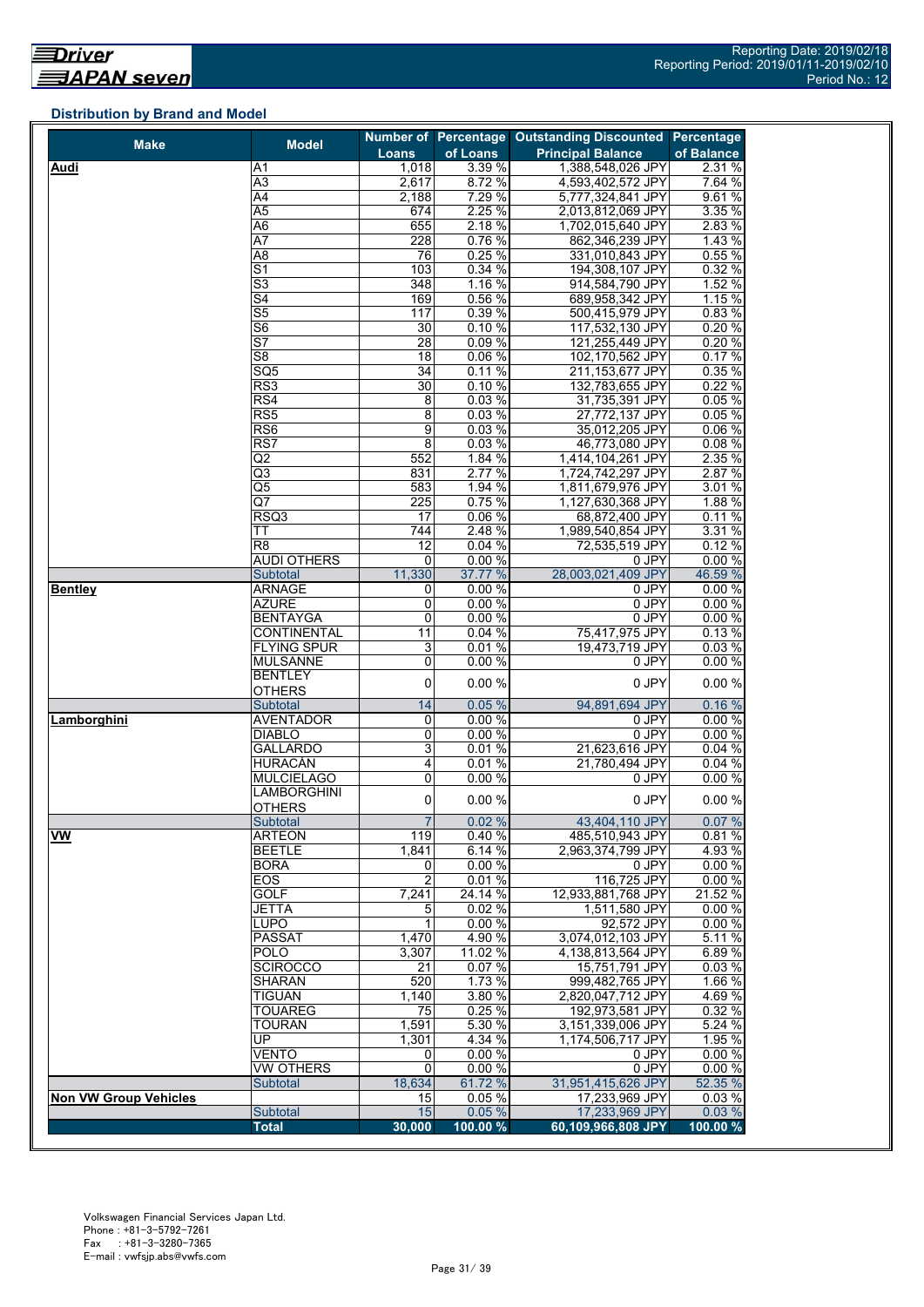## **Geographic Distribution by Prefecture**

|                   |                   | <b>Number of Percentage</b> | <b>Outstanding Discounted Percentage</b> |                 |
|-------------------|-------------------|-----------------------------|------------------------------------------|-----------------|
| <b>Prefecture</b> | <b>Loans</b>      | of Loans                    | <b>Principal Balance</b>                 | of Balance      |
| Tokyo             | 4,638             | 15.46 %                     | 10,519,292,427 JPY                       | 17.50 %         |
| Kanagawa          | 3,052             | 10.17 $\frac{8}{9}$         | 6,301,086,849 JPY                        | 10.48 %         |
| Aichi             | 2,322             | $7.74\%$                    | 4,467,171,306 JPY                        | 7.43 %          |
| Osaka             | 1,914             | 6.38 %                      | 4,088,513,564 JPY                        | 6.80%           |
| Saitama           | 2,002             | $6.67\%$                    | 4,048,656,490 JPY                        | $6.74\%$        |
| Fukuoka           | 1,417             | 4.72 $\frac{6}{6}$          | 2,830,425,965 JPY                        | 4.71 %          |
| Chiba             | 1,261             | 4.20 $\sqrt{2}$             | 2,429,778,788 JPY                        | 4.04 $\sqrt{6}$ |
| Hokkaido          | 1,058             | 3.53%                       | 2,314,723,224 JPY                        | 3.85 %          |
| Ibaraki           | 937               | $3.12\%$                    | 1,808,611,338 JPY                        | $3.01\%$        |
| Hyogo             | 952               | $3.17\%$                    | 1,799,242,007 JPY                        | $2.99\%$        |
| Shizuoka          | 889               | 2.96%                       | 1,743,060,510 JPY                        | $2.90\%$        |
| Tochigi           | 704               | $2.\overline{35\%}$         | 1,351,452,710 JPY                        | 2.25%           |
| Gunma             | 568               | $1.89\%$                    | 1,078,311,479 JPY                        | 1.79%           |
| Miyagi            | 555               | $1.85\%$                    | 1,039,897,011 JPY                        | 1.73 %          |
| Hiroshima         | 589               | $1.96\%$                    | 1,023,273,261 JPY                        | 1.70%           |
| Kyoto             | $\overline{5}$ 15 | $1.72\%$                    | 976,226,280 JPY                          | 1.62%           |
| Gifu              | 454               | 1.51 %                      | 853,562,645 JPY                          | 1.42%           |
| Nagano            | 413               | 1.38 $\sqrt{8}$             | 787,350,440 JPY                          | 1.31 %          |
| Mie               | 382               | 1.27 $\sqrt{2}$             | 720,998,374 JPY                          | 1.20 %          |
| Fukushima         |                   | 1.19 $\frac{8}{6}$          |                                          | $1.08\%$        |
|                   | 356               |                             | 647,430,630 JPY                          |                 |
| Oita              | 305               | $1.02\%$                    | 599,384,036 JPY                          | 1.00%           |
| Nara              | 281               | $0.94\%$                    | 564,522,670 JPY                          | $0.94\%$        |
| Okayama           | 299               | $1.00\%$                    | 534,870,878 JPY                          | $0.89\%$        |
| Niigata           | 321               | $1.07\%$                    | 533,201,211 JPY                          | $0.89\%$        |
| Kagoshima         | 259               | $0.86\%$                    | 519,006,260 JPY                          | $0.86\%$        |
| Shiga             | 269               | $0.90\%$                    | 508,469,381 JPY                          | 0.85%           |
| Kumamoto          | 283               | 0.94%                       | 505,225,118 JPY                          | 0.84%           |
| Yamanashi         | 226               | $0.75\%$                    | 480,573,186 JPY                          | $0.80\%$        |
| Yamaguchi         | 270               | 0.90 %                      | 464,885,426 JPY                          | $0.77\%$        |
| Ishikawa          | 215               | $0.72\sqrt[6]{6}$           | 417,119,896 JPY                          | 0.69%           |
| Wakayama          | 203               | $0.68\sqrt{6}$              | 407,144,879 JPY                          | 0.68%           |
| Yamagata          | 227               | $0.76\,\sqrt[6]{ }$         | 381,105,063 JPY                          | 0.63%           |
| Fukui             | 175               | $0.58\sqrt{26}$             | 352,468,971 JPY                          | 0.59%           |
| Toyama            | $\overline{222}$  | 0.74%                       | 352,279,949 JPY                          | $0.59\%$        |
| Nagasaki          | 176               | 0.59%                       | 338,498,563 JPY                          | $0.56\%$        |
| Iwate             | 169               | $0.56\%$                    | 318,279,176 JPY                          | 0.53 %          |
| Miyazaki          | $\overline{159}$  | 0.53%                       | 312,597,758 JPY                          | 0.52%           |
| Ehime             | 157               | 0.52%                       | 285,600,936 JPY                          | 0.48%           |
| Kagawa            | 142               | 0.47%                       | 248,992,373 JPY                          | $0.41\%$        |
| Saga              | 136               | 0.45 %                      | 235,485,814 JPY                          | 0.39 %          |
| Aomori            | 126               | 0.42 %                      | 220,453,936 JPY                          | 0.37 %          |
| Akita             | 104               | 0.35 %                      | 173,763,666 JPY                          | 0.29 %          |
| Tokushima         | 95                | 0.32 %                      | 169,222,975 JPY                          | 0.28 %          |
| Okinawa           | 66                | 0.22 %                      | 110,450,247 JPY                          | 0.18%           |
| Shimane           | 46                | $0.15\%$                    | 100,952,965 JPY                          | 0.17%           |
| Kouchi            | 51                | 0.17%                       | 76,794,492 JPY                           | 0.13 %          |
| Tottori           | 40                | $0.13\%$                    | 69,551,685 JPY                           | 0.12 %          |
| <b>Total</b>      | 30,000            | $100.00\%$                  | 60,109,966,808 JPY                       | $100.00 \%$     |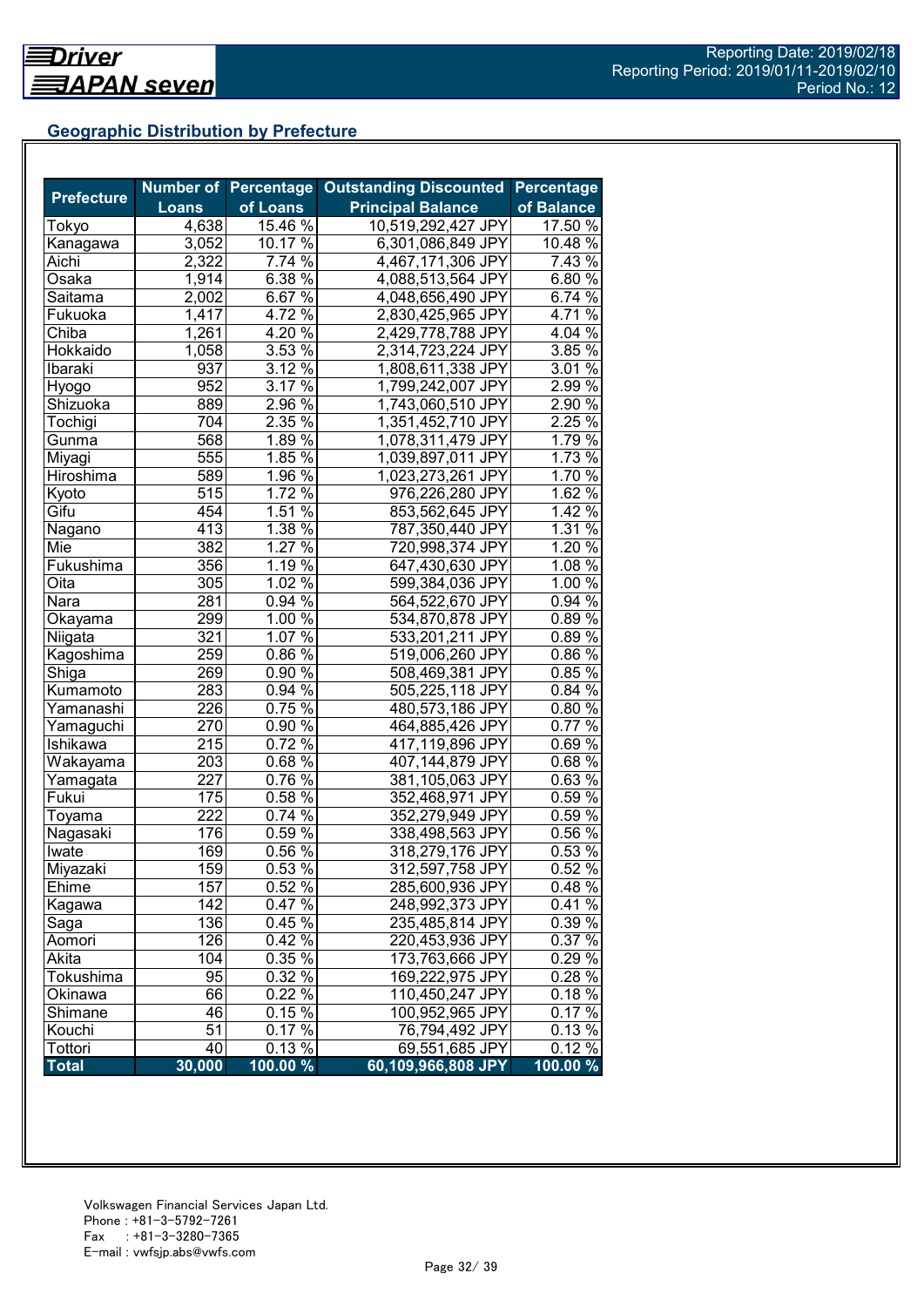## **Distribution by Obligor Concentration**

| Distribution of Loan Contracts and Vehicles per Obligor |           |                  |              |          |                                                        |            |  |
|---------------------------------------------------------|-----------|------------------|--------------|----------|--------------------------------------------------------|------------|--|
| <b>Contract</b>                                         | Number of | Percentage of    |              |          | Number of Percentage Outstanding Discounted Percentage |            |  |
| <b>Concentration Customers</b>                          |           | <b>Customers</b> | <b>Loans</b> | of Loans | <b>Principal Balance</b>                               | of Balance |  |
|                                                         | 28,868    | 96.75 %          | 28,868       | 96.23 %  | 57,363,738,959 JPY                                     | 95.43%     |  |
|                                                         | 907       | 3.04 %           | 1,048        | 3.49 %   | 2,541,015,217 JPY                                      | 4.23 %     |  |
|                                                         | 591       | 0.20%            | 76I          | 0.25%    | 177,880,075 JPY                                        | 0.30%      |  |
|                                                         |           | 0.01%            |              | 0.02%    | 22,957,420 JPY                                         | 0.04%      |  |
|                                                         |           | 0.00%            |              | 0.00 %   | 4,375,137 JPY                                          | 0.01%      |  |
| $6 - 10$                                                |           | 0.00 %           |              | 0.00 %   | 0 JPY                                                  | 0.00%      |  |
| 11 or more                                              |           | 0.00 %           |              | 0.00 %   | 0 JPY                                                  | 0.00%      |  |
| <b>Total</b>                                            | 29,839    | 100.00 %         | 30,000       | 100.00 % | 60,109,966,808 JPY                                     | 100.00 %   |  |

#### **Top 20 Obligor**

| <b>Number</b>      |                  | Number of Outstanding Discounted Percentage |            |
|--------------------|------------------|---------------------------------------------|------------|
|                    | <b>Contracts</b> | <b>Principal Balance</b>                    | of Balance |
|                    | 2                | 13,928,693 JPY                              | 0.02%      |
| $\overline{2}$     | $\overline{2}$   | 13,632,365 JPY                              | 0.02%      |
| 3                  | $\overline{2}$   | 12,414,017 JPY                              | $0.02\%$   |
| 4                  | $\overline{2}$   | 12,013,553 JPY                              | 0.02%      |
| 5                  | $\overline{2}$   | 11,386,717 JPY                              | 0.02%      |
| 6                  | $\overline{2}$   | 10,675,431 JPY                              | 0.02%      |
| 7                  | $\overline{2}$   | 10,281,202 JPY                              | 0.02%      |
| 8                  | 2                | 10,121,171 JPY                              | 0.02%      |
| 9                  | 1                | 9,837,861 JPY                               | 0.02%      |
| 10                 |                  | 9,813,674 JPY                               | 0.02%      |
| 11                 | 1                | 9,733,575 JPY                               | 0.02%      |
| 12                 |                  | 9,705,749 JPY                               | 0.02%      |
| 13                 | $\overline{2}$   | 9,705,695 JPY                               | 0.02%      |
| 14                 |                  | 9,545,335 JPY                               | 0.02%      |
| 15                 |                  | 9,451,138 JPY                               | 0.02%      |
| 16                 | 1                | 9,393,927 JPY                               | 0.02%      |
| 17                 | $\overline{2}$   | 9,285,967 JPY                               | 0.02%      |
| 18                 |                  | 9,261,623 JPY                               | 0.02%      |
| 19                 | $\overline{2}$   | 9,248,783 JPY                               | 0.02%      |
| 20                 | 1                | 9,186,166 JPY                               | 0.02%      |
| <b>Total 1 -20</b> | 31               | 208,622,642 JPY                             | 0.35%      |

Remarks:

Figures above are calculated based on each of the Sub-Servicers respectively and not across both of the Sub-Servicers.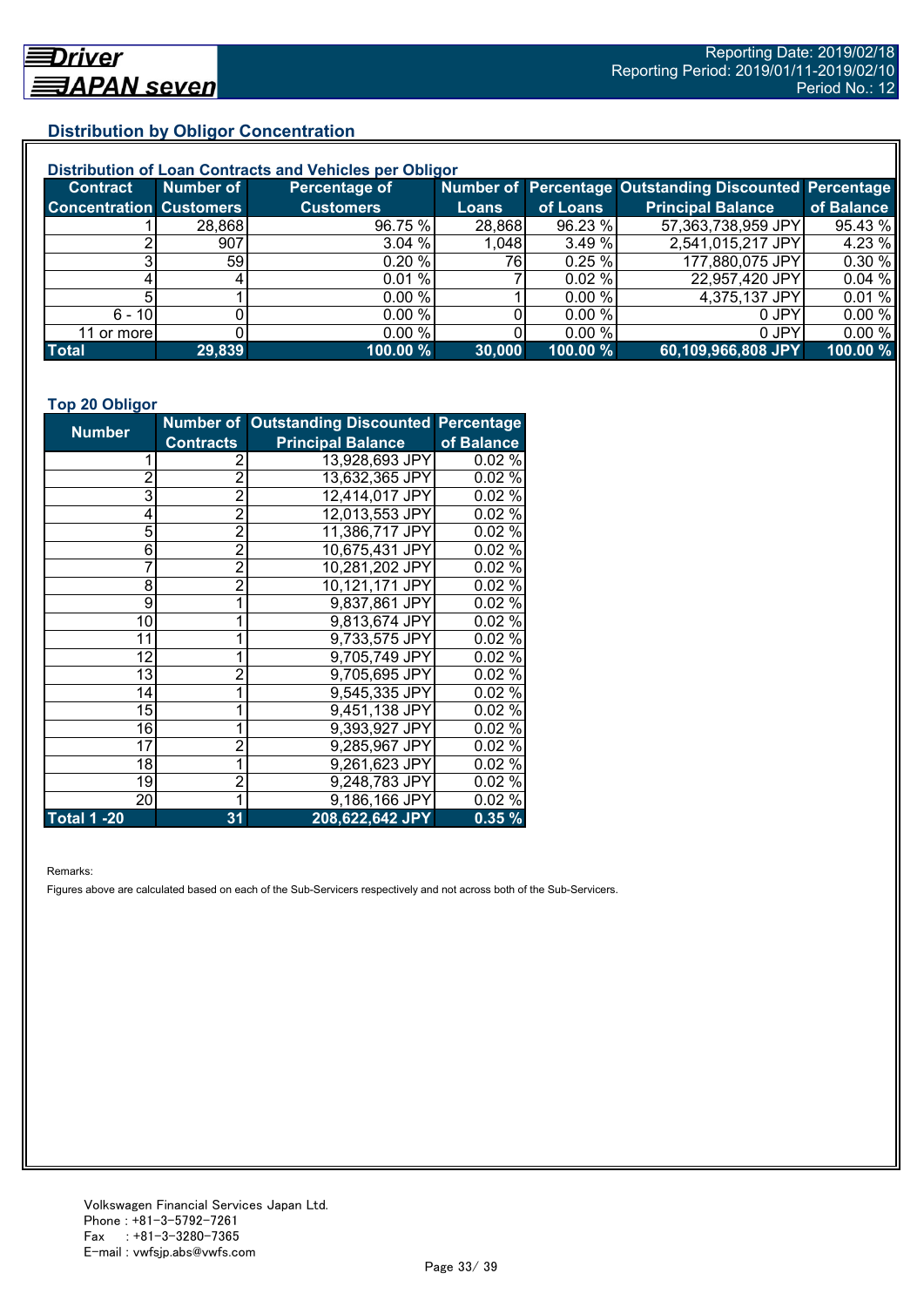# **Distribution by Contract Start Month**

| <b>Origination Month</b> | <b>Number of Loans</b> | <b>Percentage of Loans</b> | <b>Outstanding Discounted Principal Balance Percentage of Balance</b> |                 |
|--------------------------|------------------------|----------------------------|-----------------------------------------------------------------------|-----------------|
| 02.2013<br>03.2013       | $\overline{2}$         | 0.00%<br>0.01%             | 550,965 JPY<br>498,414 JPY                                            | 0.00%<br>0.00%  |
| 04.2013                  | $\mathbf 0$            | 0.00%                      | 0 JPY                                                                 | 0.00%           |
| 05.2013                  |                        | 0.00%                      | 130,000 JPY                                                           | 0.00%           |
| 06.2013                  | 0                      | 0.00%                      | 0 JPY                                                                 | 0.00%           |
| 07.2013                  | $\overline{2}$         | 0.01%                      | 443,381 JPY                                                           | 0.00%           |
| 08.2013                  | 1                      | 0.00%                      | 703,912 JPY                                                           | 0.00%           |
| 09.2013                  | $\overline{2}$         | 0.01%                      | 812,862 JPY                                                           | 0.00%           |
| 10.2013                  | $\overline{2}$         | 0.01%                      | 438,986 JPY                                                           | 0.00%           |
| 11.2013                  | $\overline{2}$         | 0.01%                      | 1,179,465 JPY                                                         | 0.00%           |
| 12.2013                  | 3                      | 0.01%                      | 4,954,127 JPY                                                         | 0.01%           |
| 01.2014<br>02.2014       | $\overline{2}$<br>30   | 0.01%<br>0.10%             | 777,959 JPY                                                           | 0.00%<br>0.02%  |
| 03.2014                  | 47                     | 0.16%                      | 11,005,530 JPY<br>33,497,937 JPY                                      | 0.06%           |
| 04.2014                  | 16                     | 0.05%                      | 9,002,307 JPY                                                         | 0.01%           |
| 05.2014                  | 13                     | 0.04%                      | 8,942,552 JPY                                                         | 0.01%           |
| 06.2014                  | 33                     | 0.11%                      | 24,332,608 JPY                                                        | 0.04%           |
| 07.2014                  | 15                     | 0.05%                      | 9,079,851 JPY                                                         | 0.02%           |
| 08.2014                  | 9                      | 0.03%                      | 7,142,360 JPY                                                         | 0.01%           |
| 09.2014                  | 28                     | 0.09%                      | 17,772,868 JPY                                                        | 0.03%           |
| 10.2014                  | 26                     | 0.09%                      | 20,236,195 JPY                                                        | 0.03%           |
| 11.2014                  | 25                     | 0.08%                      | 26,708,841 JPY                                                        | 0.04%           |
| 12.2014                  | 37                     | 0.12%                      | 35,871,967 JPY                                                        | 0.06%           |
| 01.2015                  | 32                     | 0.11%                      | 28,011,926 JPY                                                        | 0.05%           |
| 02.2015                  | 42                     | 0.14%                      | 36,559,052 JPY                                                        | 0.06%           |
| 03.2015                  | 57                     | 0.19%                      | 58,101,920 JPY                                                        | 0.10%           |
| 04.2015                  | 24                     | 0.08%                      | 27,808,028 JPY<br>31.895.105 JPY                                      | 0.05%           |
| 05.2015<br>06.2015       | 34<br>33               | 0.11%                      |                                                                       | 0.05%<br>0.06%  |
| 07.2015                  | 45                     | 0.11%<br>0.15%             | 37,785,300 JPY<br>37,771,756 JPY                                      | 0.06%           |
| 08.2015                  | 48                     | 0.16%                      | 47,530,582 JPY                                                        | 0.08%           |
| 09.2015                  | $\overline{71}$        | 0.24%                      | 84,912,542 JPY                                                        | 0.14%           |
| 10.2015                  | 48                     | 0.16%                      | 59,470,159 JPY                                                        | 0.10%           |
| 11.2015                  | 45                     | 0.15%                      | 60.548.673 JPY                                                        | 0.10%           |
| 12.2015                  | 84                     | 0.28 %                     | 114,242,264 JPY                                                       | 0.19%           |
| 01.2016                  | 114                    | 0.38 %                     | 169,280,686 JPY                                                       | 0.28%           |
| 02.2016                  | 277                    | 0.92%                      | 369,966,819 JPY                                                       | 0.62%           |
| 03.2016                  | 439                    | 1.46 %                     | 613,820,161 JPY                                                       | 1.02 %          |
| 04.2016                  | 216                    | 0.72%                      | 360,547,560 JPY                                                       | 0.60%           |
| 05.2016                  | 311                    | 1.04 %                     | 475,562,151 JPY                                                       | 0.79%           |
| 06.2016                  | 343                    | 1.14 %                     | 603,494,178 JPY                                                       | 1.00 %          |
| 07.2016                  | 341                    | 1.14 %                     | 565,938,938 JPY                                                       | 0.94 %          |
| 08.2016                  | 376                    | 1.25 %                     | 629,848,480 JPY                                                       | 1.05 %          |
| 09.2016<br>10.2016       | 551<br>324             | 1.84 %<br>1.08 %           | 976,008,138 JPY<br>586,911,112 JPY                                    | 1.62%<br>0.98%  |
| 11.2016                  | 452                    | 1.51 %                     | 853,356,510 JPY                                                       | 1.42 %          |
| 12.2016                  | 1,034                  | 3.45%                      | 1,915,079,526 JPY                                                     | 3.19%           |
| 01.2017                  | 956                    | 3.19 %                     | 1,853,483,969 JPY                                                     | 3.08 %          |
| 02.2017                  | 1,499                  | 5.00 %                     | 2,782,189,558 JPY                                                     | 4.63%           |
| 03.2017                  | 2,563                  | 8.54 %                     | 4,874,472,732 JPY                                                     | 8.11%           |
| 04.2017                  | 1,034                  | 3.45 %                     | 1,987,359,773 JPY                                                     | 3.31 %          |
| 05.2017                  | 1,503                  | 5.01 %                     | 2,925,666,443 JPY                                                     | 4.87%           |
| 06.2017                  | 1,980                  | 6.60 %                     | 3.861.801.272 JPY                                                     | 6.42 %          |
| 07.2017                  | 1,377                  | 4.59 %                     | 2,792,109,104 JPY                                                     | 4.65 %          |
| 08.2017                  | 1,632                  | 5.44 %                     | 3.476.174.212 JPY                                                     | 5.78%           |
| 09.2017                  | 2,524                  | 8.41 %                     | 5.530.429.404 JPY                                                     | 9.20 %          |
| 10.2017                  | 1,626                  | 5.42 %                     | 3.591.868.536 JPY                                                     | 5.98 %          |
| 11.2017                  | 2,178                  | 7.26 %                     | 4,915,738,944 JPY                                                     | 8.18%           |
| 12.2017                  | 783                    | 2.61 %                     | 1,773,536,051 JPY                                                     | 2.95 %          |
| 01.2018                  | 577                    | 1.92 %                     | 1,270,936,167 JPY                                                     | 2.11 %          |
| 02.2018                  | 671                    | 2.24 %                     | 1,449,961,203 JPY                                                     | 2.41%           |
| 03.2018<br>04.2018       | 1,029<br>424           | 3.43 %<br>1.41%            | 2,320,508,056 JPY<br>974,903,444 JPY                                  | 3.86 %<br>1.62% |
| 05.2018                  | 484                    | 1.61%                      | 1,068,636,708 JPY                                                     | 1.78%           |
| 06.2018                  | 515                    | 1.72 %                     | 1,199,490,539 JPY                                                     | 2.00 %          |
| 07.2018                  | 273                    | 0.91%                      | 655,735,385 JPY                                                       | 1.09 %          |
| 08.2018                  | 248                    | 0.83%                      | 591,198,840 JPY                                                       | 0.98%           |
| 09.2018                  | 275                    | 0.92%                      | 719.220.175 JPY                                                       | 1.20 %          |
| 10.2018                  | 141                    | 0.47 %                     | 379,753,475 JPY                                                       | 0.63%           |
| 11.2018                  | 70                     | 0.23 %                     | 156,258,165 JPY                                                       | 0.26%           |
| 12.2018                  | $\overline{0}$         | 0.00%                      | 0 JPY                                                                 | 0.00%           |
| 01.2019                  | 0                      | 0.00%                      | 0 JPY                                                                 | 0.00%           |
| <b>Total</b>             | 30,000                 | 100.00%                    | 60,109,966,808 JPY                                                    | 100.00 %        |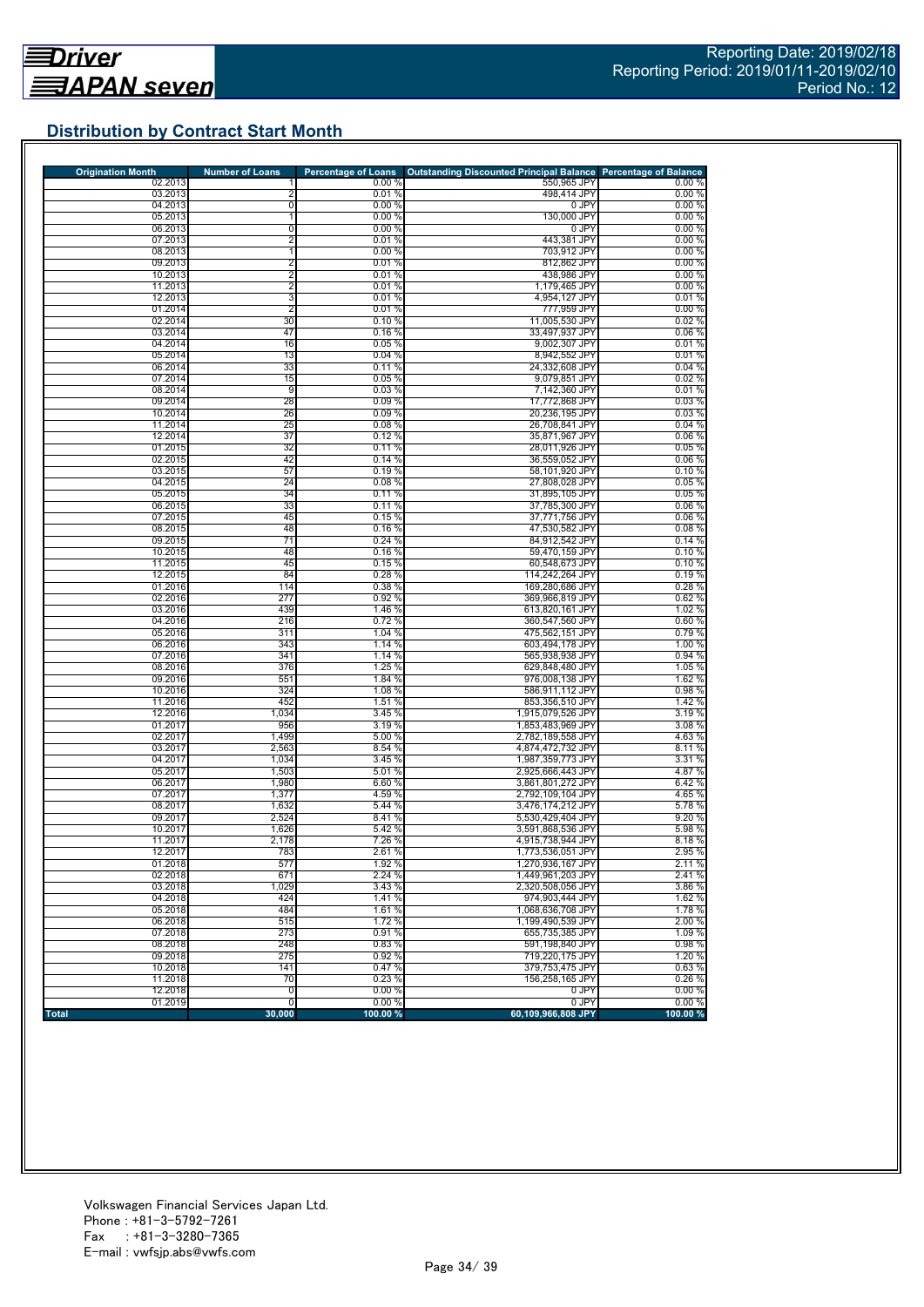# **Distribution by Contract End Month**

| <b>Maturity Month</b> | <b>Number of Loans</b> | <b>Percentage of Loans</b> | <b>Outstanding Discounted Principal Balance Percentage of Balance</b> |                                           |
|-----------------------|------------------------|----------------------------|-----------------------------------------------------------------------|-------------------------------------------|
| 02.2019<br>03.2019    | 240<br>374             | 0.80%<br>1.25 %            | 122,348,199 JPY<br>274,217,625 JPY                                    | 0.20%<br>0.46%                            |
| 04.2019               | 190                    | 0.63 %                     | 215,794,607 JPY                                                       | 0.36 %                                    |
| 05.2019               | 253                    | 0.84 %                     | 238,943,863 JPY                                                       | 0.40%                                     |
| 06.2019               | 350                    | 1.17 %                     | 364,947,425 JPY                                                       | 0.61%                                     |
| 07.2019<br>08.2019    | 274<br>233             | 0.91%<br>0.78%             | 282,129,400 JPY<br>218,312,438 JPY                                    | 0.47%<br>0.36%                            |
| 09.2019               | 403                    | 1.34 %                     | 464.006.328 JPY                                                       | 0.77%                                     |
| 10.2019               | 276                    | 0.92 %                     | 298.601.853 JPY                                                       | 0.50%                                     |
| 11.2019               | 349                    | 1.16 %                     | 431,546,181 JPY                                                       | 0.72%                                     |
| 12.2019<br>01.2020    | 553                    | 1.84 %                     | 904,622,315 JPY                                                       | 1.50 %                                    |
| 02.2020               | 542<br>743             | 1.81 %<br>2.48 %           | 895,495,632 JPY<br>1,294,189,034 JPY                                  | 1.49%<br>2.15 %                           |
| 03.2020               | 1,235                  | 4.12%                      | 2,183,890,112 JPY                                                     | 3.63%                                     |
| 04.2020               | 431                    | 1.44 %                     | 776,719,413 JPY                                                       | 1.29 %                                    |
| 05.2020               | 692                    | 2.31 %                     | 1,270,243,164 JPY                                                     | 2.11 %                                    |
| 06.2020<br>07.2020    | 873<br>649             | 2.91 %<br>2.16 %           | 1,685,060,972 JPY<br>1,289,731,632 JPY                                | 2.80%<br>2.15 %                           |
| 08.2020               | 778                    | 2.59 %                     | 1,629,341,799 JPY                                                     | 2.71 %                                    |
| 09.2020               | 1,140                  | 3.80 %                     | 2,488,717,718 JPY                                                     | 4.14 %                                    |
| 10.2020               | 733                    | 2.44 %                     | 1,688,202,430 JPY                                                     | 2.81%                                     |
| 11.2020<br>12.2020    | 1,037<br>490           | 3.46 %<br>1.63 %           | 2,410,696,821 JPY<br>1,020,747,467 JPY                                | 4.01%<br>1.70%                            |
| 01.2021               | 391                    | 1.30 %                     | 822,270,570 JPY                                                       | 1.37 %                                    |
| 02.2021               | 540                    | 1.80 %                     | 1,018,472,328 JPY                                                     | 1.69 %                                    |
| 03.2021               | 830                    | 2.77 %                     | 1,691,200,118 JPY                                                     | 2.81%                                     |
| 04.2021<br>05.2021    | 303<br>445             | 1.01 %<br>1.48 %           | 595,577,887 JPY<br>850,758,355 JPY                                    | 0.99%<br>1.42 %                           |
| 06.2021               | 467                    | 1.56 %                     | 929,467,621 JPY                                                       | 1.55 %                                    |
| 07.2021               | 366                    | 1.22 %                     | 678,610,148 JPY                                                       | 1.13 %                                    |
| 08.2021               | 426                    | 1.42 %                     | 791,619,003 JPY                                                       | 1.32 %                                    |
| 09.2021               | 578                    | 1.93 %                     | 1,112,664,750 JPY                                                     | 1.85 %                                    |
| 10.2021<br>11.2021    | 338<br>413             | 1.13 %<br>1.38 %           | 609,437,630 JPY<br>786,557,044 JPY                                    | 1.01 %<br>1.31 %                          |
| 12.2021               | 573                    | 1.91 %                     | 1,076,675,990 JPY                                                     | 1.79 %                                    |
| 01.2022               | 493                    | 1.64 %                     | 994.534.815 JPY                                                       | 1.65 %                                    |
| 02.2022               | 728                    | 2.43 %                     | 1,494,750,253 JPY                                                     | 2.49%                                     |
| 03.2022<br>04.2022    | 1,301<br>574           | 4.34 %<br>1.91 %           | 2,706,213,882 JPY<br>1,192,998,540 JPY                                | 4.50 %<br>1.98%                           |
| 05.2022               | 738                    | 2.46 %                     | 1,572,829,604 JPY                                                     | 2.62%                                     |
| 06.2022               | 954                    | 3.18%                      | 2,051,874,308 JPY                                                     | 3.41%                                     |
| 07.2022               | 622                    | 2.07 %                     | 1,403,801,664 JPY                                                     | 2.34 %                                    |
| 08.2022               | 729                    | 2.43 %<br>3.88 %           | 1,739,072,878 JPY                                                     | 2.89%<br>4.68%                            |
| 09.2022<br>10.2022    | 1,165<br>709           | 2.36 %                     | 2,810,905,785 JPY<br>1,734,328,828 JPY                                | 2.89%                                     |
| 11.2022               | 883                    | 2.94 %                     | 2,214,169,998 JPY                                                     | 3.68 %                                    |
| 12.2022               | 316                    | 1.05 %                     | 821,756,233 JPY                                                       | 1.37 %                                    |
| 01.2023<br>02.2023    | 235<br>280             | 0.78%<br>0.93 %            | 556,256,360 JPY                                                       | 0.93%<br>1.17 %                           |
| 03.2023               | 390                    | 1.30 %                     | 702,725,054 JPY<br>1,006,328,465 JPY                                  | 1.67%                                     |
| 04.2023               | 213                    | 0.71%                      | 558,094,631 JPY                                                       | 0.93 %                                    |
| 05.2023               | 226                    | 0.75%                      | 557,447,755 JPY                                                       | 0.93%                                     |
| 06.2023               | 233                    | 0.78%                      | 634,358,813 JPY                                                       | 1.06 %                                    |
| 07.2023<br>08.2023    | 135<br>130             | 0.45%<br>0.43 %            | 369,398,405 JPY<br>337,776,071 JPY                                    | 0.61%<br>0.56 %                           |
| 09.2023               | 144                    | 0.48%                      | 417,435,375 JPY                                                       | 0.69%                                     |
| 10.2023               | 97                     | 0.32 %                     | 281,638,839 JPY                                                       | 0.47%                                     |
| 11.2023               | 54                     | 0.18%                      | 134,187,989 JPY                                                       | 0.22%                                     |
| 12.2023<br>01.2024    | 9<br>19                | 0.03%<br>0.06%             | 26,216,187 JPY<br>52,370,166 JPY                                      | 0.04%<br>0.09%                            |
| 02.2024               | 8                      | 0.03%                      | 21,055,107 JPY                                                        | 0.04%                                     |
| 03.2024               | 16                     | 0.05%                      | 31,373,050 JPY                                                        | 0.05%                                     |
| 04.2024               | 6                      | 0.02%                      | 16.662.813 JPY                                                        | 0.03%                                     |
| 05.2024<br>06.2024    | 7<br>16                | 0.02%<br>0.05%             | 18.366.946 JPY<br>40,850,448 JPY                                      | 0.03%<br>0.07%                            |
| 07.2024               | 11                     | 0.04%                      | 32,554,743 JPY                                                        | 0.05%                                     |
| 08.2024               | $\overline{8}$         | 0.03%                      | 25,618,486 JPY                                                        | 0.04%                                     |
| 09.2024               | 14                     | 0.05%                      | 43,850,258 JPY                                                        | 0.07%                                     |
| 10.2024               | 7                      | 0.02%                      | 23,902,697 JPY                                                        | 0.04%                                     |
| 11.2024<br>12.2024    | 8<br>$\overline{2}$    | 0.03%<br>0.01%             | 30,242,278 JPY<br>6,110,625 JPY                                       | 0.05%<br>0.01%                            |
| 01.2025               | $\overline{2}$         | 0.01%                      | 4,957,513 JPY                                                         | 0.01%                                     |
| 02.2025               | $\overline{2}$         | 0.01%                      | 6,344,399 JPY                                                         | 0.01%                                     |
| 03.2025               | 0                      | 0.00%                      | 0 JPY                                                                 | 0.00%                                     |
| 04.2025               | 0                      | 0.00%<br>0.01%             | 0 JPY<br>6,427,814 JPY                                                | 0.00%<br>0.01%                            |
|                       |                        |                            |                                                                       |                                           |
| 05.2025               | $\overline{2}$         |                            |                                                                       |                                           |
| 06.2025<br>07.2025    | 3                      | 0.01%<br>0.00%             | 7,996,969 JPY<br>3,892,463 JPY                                        |                                           |
| 08.2025               |                        | 0.00%                      | 3,155,955 JPY                                                         |                                           |
| 09.2025<br>10.2025    | 0<br>1                 | 0.00%<br>0.00%             | 0 JPY<br>3,315,474 JPY                                                | 0.01%<br>0.01%<br>0.01%<br>0.00%<br>0.01% |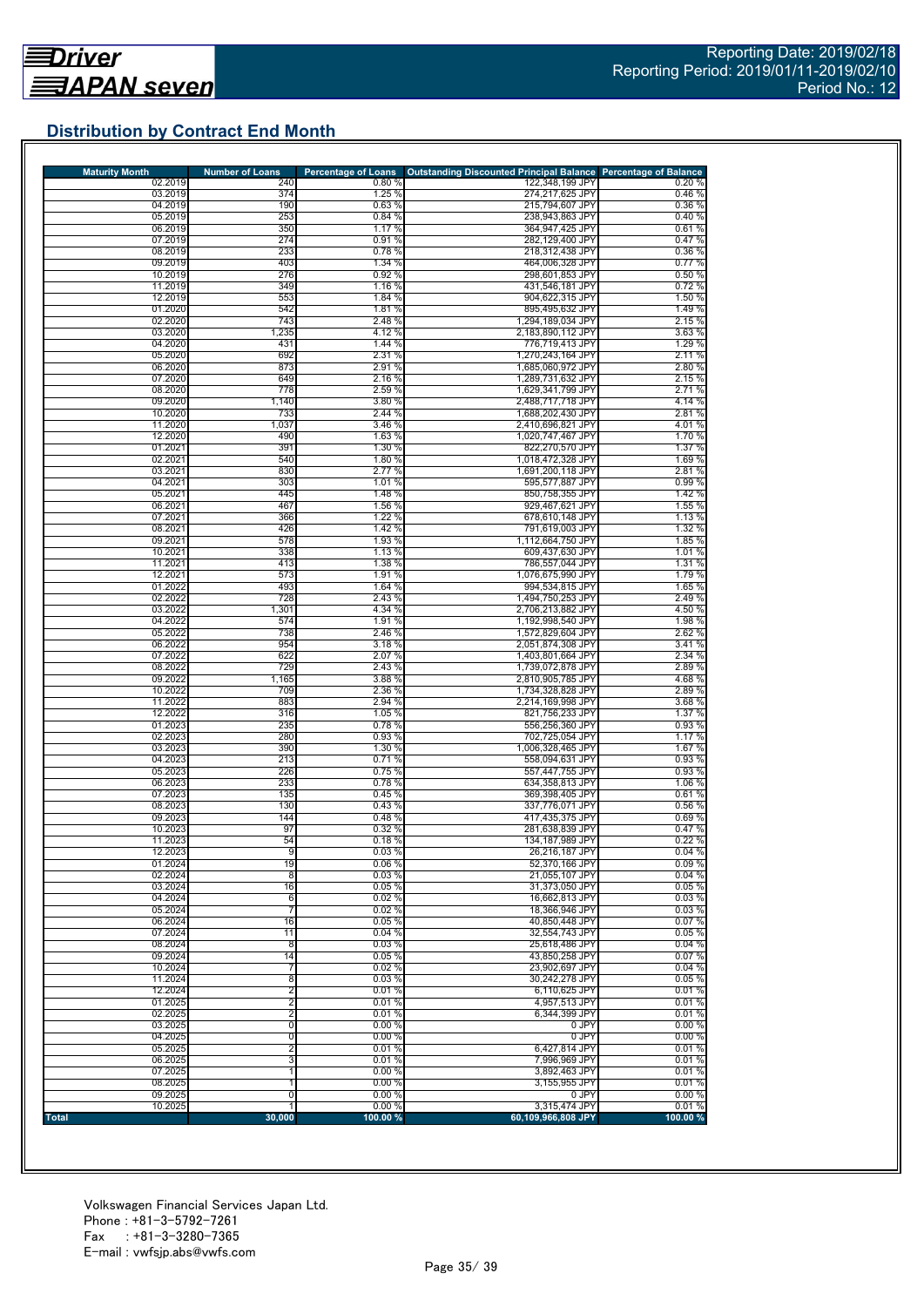# **Distribution by Monthly Payment**

|                            | Number of | <b>Percentage</b> | <b>Outstanding Discounted</b> | Percentage          |
|----------------------------|-----------|-------------------|-------------------------------|---------------------|
| <b>Monthly Payment</b>     | Loans     | of Loans          | <b>Principal Balance</b>      | of Balance          |
| 10,000 JPY<br>$\leq$       | 1,541     | 5.14 %            | 1,862,968,114 JPY             | 3.10 %              |
| 20,000 JPY<br>10,001 JPY   | 5,354     | 17.85 %           | 7,068,452,235 JPY             | 11.76 %             |
| 30,000 JPY<br>20.001 JPY   | 7,545     | 25.15 %           | 11,954,205,818 JPY            | 19.89 %             |
| 40,000 JPY<br>30.001 JPY   | 5,966     | 19.89 %           | 11,488,724,661 JPY            | 19.11 %             |
| 50,000 JPY<br>40.001 JPY   | 3,536     | 11.79 %           | 8,047,489,145 JPY             | 13.39 %             |
| 60,000 JPY<br>50.001 JPY   | 2,113     | 7.04 %            | 5,456,170,123 JPY             | 9.08 %              |
| 70.000 JPY<br>60.001 JPY   | 1,221     | 4.07%             | 3,555,332,587 JPY             | 5.91 %              |
| 80,000 JPY<br>70.001 JPY   | 734       | 2.45 %            | 2,310,560,596 JPY             | 3.84 %              |
| 90,000 JPY<br>80,001 JPY   | 508       | 1.69 %            | 1.708,494,350 JPY             | 2.84 %              |
| 100,000 JPY<br>90,001 JPY  | 445       | 1.48 %            | 1,712,069,782 JPY             | 2.85 %              |
| 110,000 JPY<br>100,001 JPY | 257       | 0.86 %            | 992,130,646 JPY               | 1.65 %              |
| 120,000 JPY<br>110,001 JPY | 170I      | 0.57%             | 804,790,780 JPY               | 1.34 %              |
| 130,000 JPY<br>120.001 JPY | 152       | 0.51%             | 719,303,954 JPY               | 1.20 %              |
| 140.000 JPY<br>130.001 JPY | 123       | %<br>0.41         | 608,963,183 JPY               | 1.01 %              |
| 150,000 JPY<br>140.001 JPY | 89        | 0.30 %            | 474,461,188 JPY               | $0.79\%$            |
| 150,001 JPY<br>$>=$        | 246       | 0.82%             | 1,345,849,646 JPY             | 2.24 %              |
| <b>Total</b>               | 30,000    | 100.00 %          | 60,109,966,808 JPY            | $100.00\frac{9}{6}$ |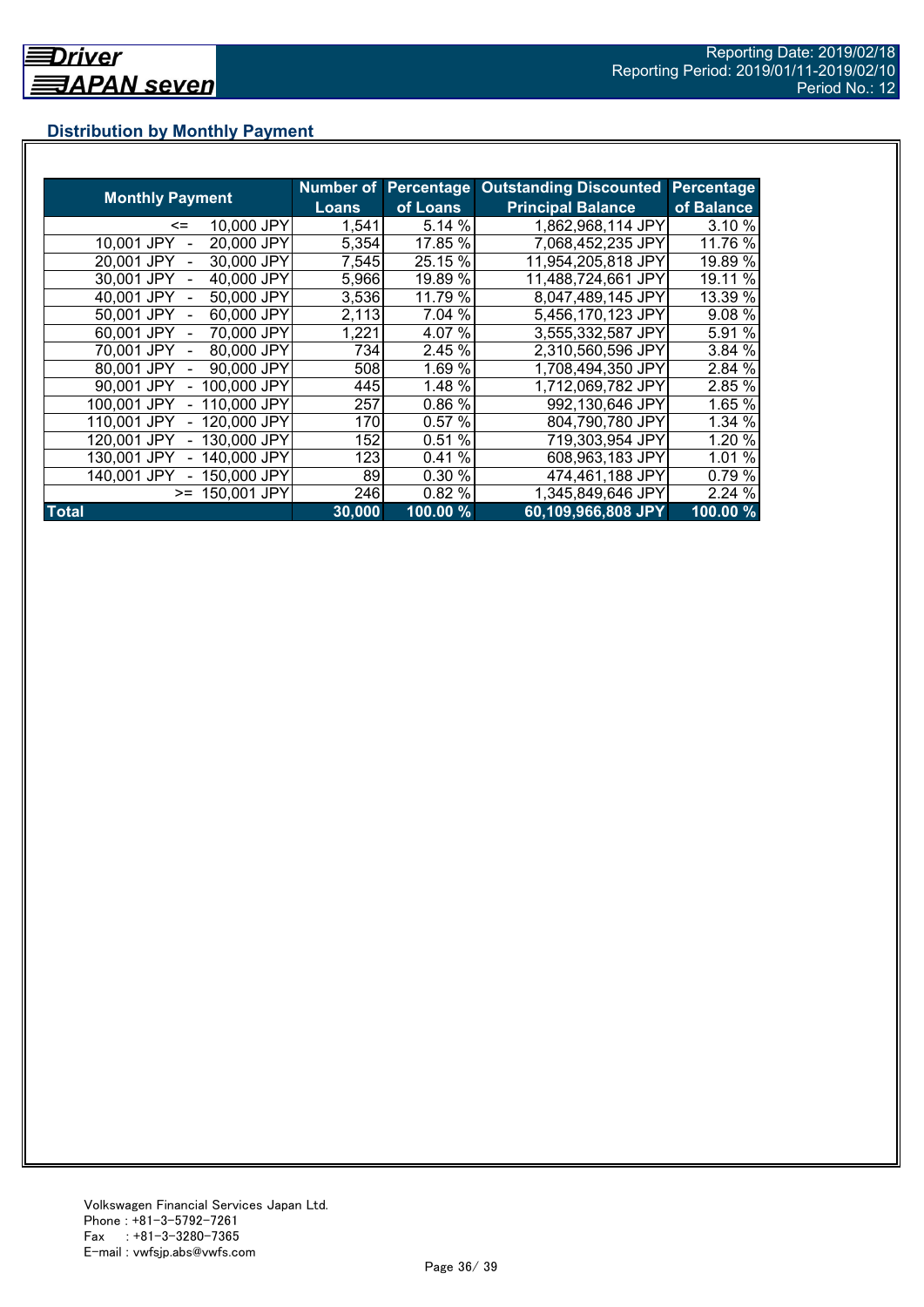# **Distribution by Bonus Payment**

|                            |              |          | Number of Percentage Outstanding Discounted | Percentage |
|----------------------------|--------------|----------|---------------------------------------------|------------|
| <b>Bonus Payment</b>       | <b>Loans</b> | of Loans | <b>Principal Balance</b>                    | of Balance |
| No Bonus Payment           | 18,413       | 61.38 %  | 36,425,393,468 JPY                          | 60.60 %    |
| 25,000 JPY<br>1 JPY -      | 236          | 0.79 %   | 370,497,551 JPY                             | 0.62%      |
| 25,001 JPY -<br>50,000 JPY | 2,801        | 9.34 %   | 4,567,897,427 JPY                           | 7.60 %     |
| 50,001 JPY - 75,000 JPY    | 934          | 3.11 %   | 1,668,411,677 JPY                           | 2.78 %     |
| 75,001 JPY - 100,000 JPY   | 3,950        | 13.17 %  | 7,824,301,241 JPY                           | 13.02 %    |
| 100,001 JPY - 125,000 JPY  | 538          | 1.79 %   | 1,138,711,242 JPY                           | 1.89 %     |
| 125,001 JPY - 150,000 JPY  | 1,579        | 5.26 %   | 3,787,027,215 JPY                           | 6.30 %     |
| 150,001 JPY - 175,000 JPY  | 178          | 0.59 %   | 417,544,716 JPY                             | 0.69%      |
| 175,001 JPY - 200,000 JPY  | 858          | 2.86 %   | 2,265,869,469 JPY                           | 3.77 %     |
| 200,001 JPY - 225,000 JPY  | 51           | 0.17%    | 136,606,471 JPY                             | 0.23%      |
| 225,001 JPY - 250,000 JPY  | 202          | 0.67%    | 640,852,562 JPY                             | 1.07 %     |
| 250,001 JPY - 275,000 JPY  | 13           | 0.04%    | 36,195,402 JPY                              | 0.06%      |
| 275,001 JPY - 300,000 JPY  | 155          | 0.52%    | 497,832,529 JPY                             | 0.83 %     |
| 300,001 JPY - 325,000 JPY  |              | 0.02 %   | 22,630,114 JPY                              | 0.04%      |
| 325,001 JPY - 350,000 JPY  | 42           | 0.14%    | 151,969,208 JPY                             | 0.25%      |
| 350,001 JPY - 375,000 JPY  | 3            | 0.01%    | 6,472,688 JPY                               | 0.01%      |
| 375,001 JPY - 400,000 JPY  | 17           | 0.06%    | 67,567,943 JPY                              | 0.11%      |
| 400,001 JPY - 425,000 JPY  |              | 0.00%    | 5,873,538 JPY                               | 0.01%      |
| 425,001 JPY - 450,000 JPY  | 5            | 0.02%    | 15,504,107 JPY                              | 0.03%      |
| 450,001 JPY - 475,000 JPY  | 0            | 0.00 %   | 0 JPY                                       | 0.00%      |
| 475,001 JPY - 500,000 JPY  | 13           | 0.04%    | 54,492,213 JPY                              | 0.09 %     |
| 500,001 JPY or more        | 4            | $0.01\%$ | 8,316,027 JPY                               | 0.01%      |
| <b>Total</b>               | 30,000       | 100.00 % | 60,109,966,808 JPY                          | 100.00 %   |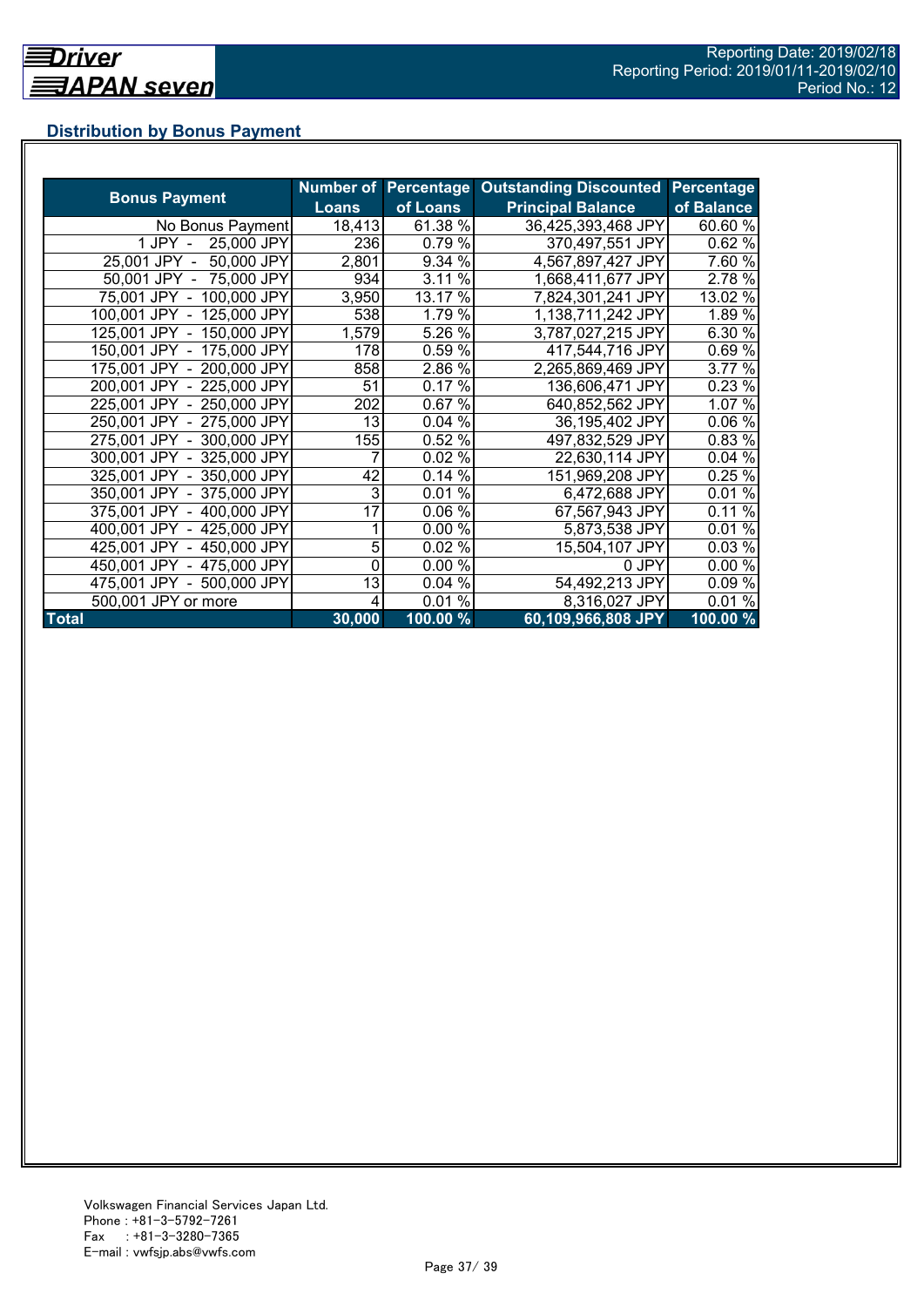# **Distribution by Motor Type**

| <b>Motor Type</b> | /Loans | of Loans    | Number of Percentage Outstanding Discounted Percentage<br><b>Principal Balance</b> | of Balance  |
|-------------------|--------|-------------|------------------------------------------------------------------------------------|-------------|
| <b>EA 189</b>     |        | $0.00 \%$   | 0 JPY                                                                              | 0.00 %      |
| Other             | 30,000 | 100.00 %    | 60,109,966,808 JPY                                                                 | 100.00 %    |
| <b>Total</b>      | 30.000 | $100.00 \%$ | 60,109,966,808 JPY                                                                 | $100.00 \%$ |